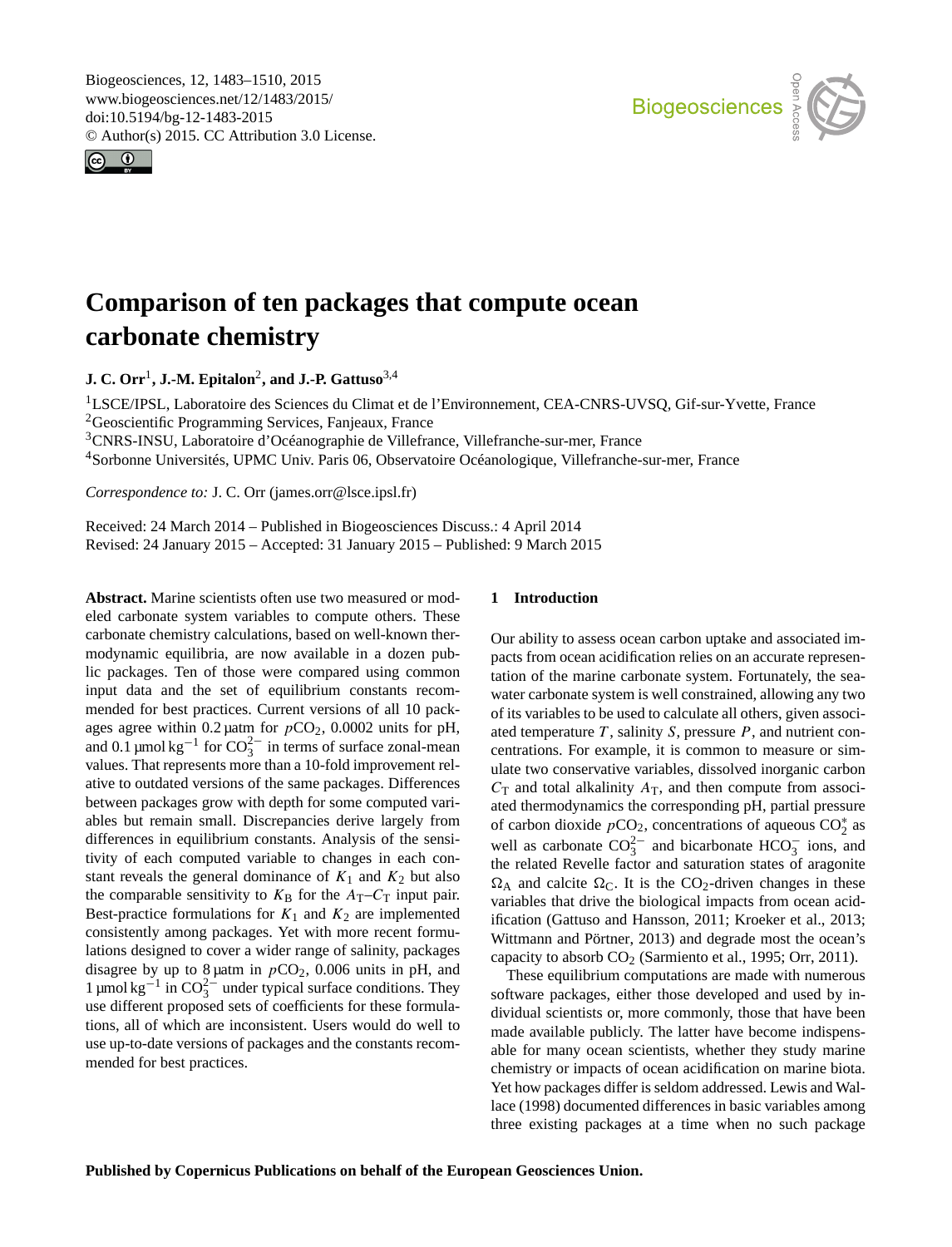was publicly available. Provided with the same input, computed output from the three packages differed by 21 µatm for  $pCO_2$ , 0.16 units for pH, and 15 µmol kg<sup>-1</sup> for  $CO_3^{2-}$  as well as HCO<sup>−</sup> 3 . Packages used different pH scales, different formulations for some of the constants  $(K_1, K_2, K_B,$  and  $K_S)$ , and different definitions of total alkalinity, all apparently hard-coded. These differences prompted [Lewis and Wallace](#page-26-2) [\(1998\)](#page-26-2) to develop a publicly available package, CO2SYS, which provides many options to select from the available pH scales and constants while being based primarily on recommendations from [Dickson and Goyet](#page-26-3) [\(1994\)](#page-26-3). Since that time, other packages have also been developed and released publicly, yet to this day no study has been published that compares their results. One may assume, given continued efforts to establish and refine procedures for best practices [\(Dick](#page-26-3)[son and Goyet,](#page-26-3) [1994;](#page-26-3) [Dickson et al.,](#page-26-4) [2007;](#page-26-4) [Dickson,](#page-26-5) [2010\)](#page-26-5), that differences among currently available packages are less than what was found 17 years ago. But even that poor level of agreement has not been established. A quantitative understanding of the accuracy and precision of these packages is needed to rigorously compare studies that aim to assess, e.g., air–sea  $CO<sub>2</sub>$  fluxes and thresholds associated with ocean acidification.

Ten publicly available software packages were included in this comparison. The first was CO2SYS, but that now exists in four different variants: the original program written in QBasic and running on DOS [\(Lewis and Wallace,](#page-26-2) [1998\)](#page-26-2), two variants as Excel spreadsheets [\(Pierrot et al.,](#page-27-3) [2006;](#page-27-3) [Pelletier](#page-27-4) [et al.,](#page-27-4) [2007\)](#page-27-4), and most recently a variant as MATLAB scripts [\(van Heuven et al.,](#page-27-5) [2011\)](#page-27-5). We will refer to these packages as CO2SYS-QBasic, CO2SYS-Excel-Pierrot, CO2SYS-Excel-Pelletier, and CO2SYS-MATLAB. Another package, csys, was also written in MATLAB, but it was released a decade earlier as a supplement to the book by [Zeebe and Wolf-](#page-27-6)[Gladrow](#page-27-6) [\(2001\)](#page-27-6). The development of csys inspired seacarb, an R library [\(R Development Core Team,](#page-27-7) [2012\)](#page-27-7) released 2 years later [\(Proye and Gattuso,](#page-27-8) [2003\)](#page-27-8) and frequently improved with new revisions [\(Gattuso et al.,](#page-26-6) [2015\)](#page-26-6). About the same time as the release of the two Excel variants of CO2SYS, the swco2 package was also released with a similar spreadsheet interface but a distinct library of core routines written in Visual Basic [\(Hunter,](#page-26-7) [2007\)](#page-26-7). Three years later, oceanographers saw the release of two new carbonate chemistry packages, CO2calc and ODV, both of which also exploit the core CO2SYS code. While CO2calc provided a new tool for Mac, PC, and iOS [\(Robbins et al.,](#page-27-9) [2010\)](#page-27-9), ODV provided carbonate chemistry calculations as an add-on to an already widely used visualization and analysis tool [\(Schlitzer,](#page-27-10) [2002\)](#page-27-10). Parallel to those developments for the observational and experimental communities, the Ocean Carbon-Cycle Model Intercomparison Project (OCMIP) provided routines to compute surface  $pCO_2$  and air–sea  $CO_2$  fluxes from simulated  $A_T$  and  $C_T$  [\(Orr et al.,](#page-27-11) [1999\)](#page-27-11). Those were adapted to include the full suite of other carbonate system variables [\(Orr](#page-27-12) [et al.,](#page-27-12) [2005\)](#page-27-12), then later improved and released publicly as the mocsy package [\(Orr and Epitalon,](#page-27-13) [2015\)](#page-27-13). To assess the consistency of these packages, we compared results generated by running them with common sets of constants, pH scales, and input data.

Two other public packages, AquaEnv [\(Hofmann et al.,](#page-26-8) [2010\)](#page-26-8) and SolveSAPHE [\(Munhoven,](#page-27-14) [2013\)](#page-27-14), were not included in this comparison. AquaEnv is particularly suited to aquatic chemical model generation in freshwater and estuaries; however, we found it to be designed for high-end users, e.g., finding no examples to quickly convert all of its results from its default free hydrogen ion scale to the total hydrogen ion scale, as recommend for best practices. SolveSAPHE defines the state of the art for the algorithm used to solve the pH-alkalinity equation because of its greater efficiency and stability. It always converges even under extreme conditions. Its solver routines have already been adopted by one of the packages (mocsy 2.0), but SolveSAPHE itself does not provide an adequate user interface for simple use, as needed for this comparison.

We limit this study to package comparison. For brevity, we avoid redocumenting the associated approaches and algorithms, which are now commonly used and for which abundant literature already exists (e.g., [Dickson et al.,](#page-26-4) [2007;](#page-26-4) [Munhoven,](#page-27-14) [2013\)](#page-27-14). Likewise, we do not address the debate raised by [Hoppe et al.](#page-26-9) [\(2012\)](#page-26-9) concerning poor agreement between measured  $pCO_2$  and that computed from  $A_T$  and  $C_T$ , a disaccord found to be worse than in previous studies by marine chemists (e.g., [Lueker et al.,](#page-26-10) [2000\)](#page-26-10). Nonetheless, we go beyond simply identifying differences between packages; we also seek to identify their causes. Our goal was to inspire subsequent package developments while facilitating evaluation and tightening agreement. Once packages are shown to provide essentially the same results, they can be legitimately chosen based on convenience, efficiency, functionality, and a user's programming experience. Some users may well prefer spreadsheet-based programs (CO2SYS-Excel-Pierrot, CO2SYS-Excel-Pelletier, CO2calc, and swco2). Others who use ODV for general oceanographic data analysis and visualization can easily compute carbonate system variables using its predefined derived-variable facility. Users with some programming experience may prefer packages that are available in languages that they are already familiar with. They can choose from CO2SYS-MATLAB and csys in MATLAB, seacarb in R, swco2 in Visual Basic, and mocsy in Fortran. Python programmers can use either mocsy or seacarb.

# **2 Methods**

To compare all publicly available packages, our approach was to install them in one location, define common input data and constants, and use those with each package to generate a data archive for centralized analysis.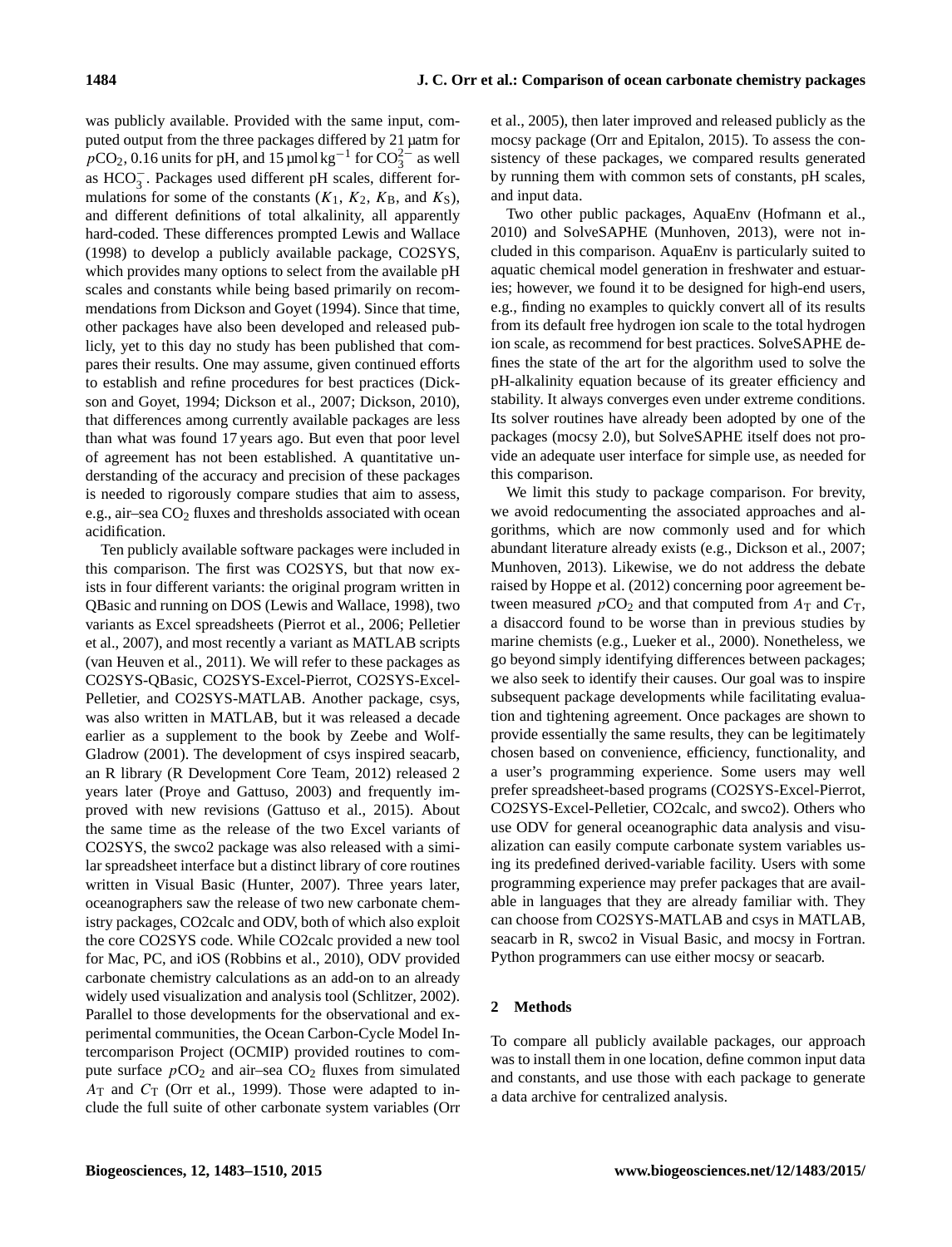<span id="page-2-0"></span>**Table 1.** Carbonate system software packages.

| Package               | Language      | Version       | Reference                           |
|-----------------------|---------------|---------------|-------------------------------------|
| CO2SYS <sup>a</sup>   | <b>OBasic</b> | 1.05          | Lewis and Wallace (1998)            |
| CO2SYS <sup>b</sup>   | Excel         | 24            | Pelletier et al. (2007)             |
| CO2SYS <sup>a</sup>   | Excel         | 2.1           | Pierrot et al. $(2006)$             |
| CO2SYS <sup>a</sup>   | <b>MATLAB</b> | 1.1           | van Heuven et al. (2011)            |
| CO2 <sub>calc</sub> c | Visual Basic  | 1.3.0         | Robbins et al. (2010)               |
| $\cos y s^d$          | <b>MATLAB</b> | $04 - 2014$   | Zeebe and Wolf-Gladrow (2001)       |
| ODV <sup>e</sup>      | $C++$         | 4.5.0         | Schlitzer (2002)                    |
| mocsy <sup>f</sup>    | Fortran 95    | 2.0           | Orr and Epitalon (2015)             |
| seacarbg              | R             | 3.0.6         | Gattuso et al. (2015)               |
| swco $2h$             | Excel         | 2             | Hunter (2007); Mosley et al. (2010) |
| $s$ wco $2h$          | Visual Basic  | $\mathcal{D}$ | Hunter (2007)                       |
|                       |               |               |                                     |

<sup>a</sup> <http://cdiac.ornl.gov/oceans/co2rprt.html>

<sup>b</sup> <http://www.ecy.wa.gov/programs/eap/models.html>

<sup>c</sup> <http://pubs.usgs.gov/of/2010/1280/>

<sup>d</sup> [http://www.soest.hawaii.edu](http://www.soest.hawaii.edu/oceanography/faculty/zeebe_files/CO2_System_in_Seawater/csys.html)

<sup>e</sup> <http://odv.awi.de/>

<sup>f</sup> <http://ocmip5.ipsl.jussieu.fr/mocsy>

<sup>g</sup> <http://cran.r-project.org/package=seacarb>

<sup>h</sup> [http://neon.otago.ac.nz/research/mfc/people/keith\\_hunter/software/swco2/](http://neon.otago.ac.nz/research/mfc/people/keith_hunter/software/swco2/)

#### **2.1 Packages and reference**

All publicly available software packages (Table [1\)](#page-2-0) take two ocean carbonate system variables as input and compute the others from basic thermodynamics. All 10 packages were first downloaded in November 2012. Our earliest findings led developers to update two packages (CO2calc and seacarb). Another three packages (csys, mocsy, and CO2SYS-Excel-Pelletier) were updated following publication of our discussion paper [\(Orr et al.,](#page-27-16) [2014\)](#page-27-16). Different results from some older versions of these packages are briefly shown in one figure to illustrate the discrepancies associated with running software that is out of date. The remaining comparison refers only to the latest version of each package.

To compare packages, it was necessary to define a common reference. Although check values exist for most of the equilibrium constants [\(Dickson et al.,](#page-26-4) [2007\)](#page-26-4), none are available for computed variables. Hence we chose CO2SYS as a relative reference for three reasons: (1) it was the first publicly available package; (2) its core routines already serve as the base code for two other packages (CO2calc and ODV); and (3) its documentation and code reveal the intense effort that its developers have put into ferreting out the right coefficients from the literature and the most appropriate version of formulations for the constants.

Our choice of the reference had to be refined, however, because, as mentioned, CO2SYS comes in four variants: the original in QBasic running on DOS [\(Lewis and](#page-26-2) [Wallace,](#page-26-2) [1998\)](#page-26-2), two others that run with Excel [\(Pelletier](#page-27-4) [et al.,](#page-27-4) [2007;](#page-27-4) [Pierrot et al.,](#page-27-3) [2006\)](#page-27-3), and finally MATLAB code [\(van Heuven et al.,](#page-27-5) [2011\)](#page-27-5). The original variant is still used by some, but it does not provide options to use formulations for  $K_1$  and  $K_2$  from [Lueker et al.](#page-26-10) [\(2000\)](#page-26-10), as recommended for best practices [\(Dickson et al.,](#page-26-4) [2007\)](#page-26-4). Thus, we reduced our choices for the reference to the other three variants of <span id="page-2-1"></span>**Table 2.** Computational time required to process the GLODAP-WOA2009 gridded data product<sup>a</sup>.

| Package                               | Total time | Run time | Write time |
|---------------------------------------|------------|----------|------------|
| swco2 (Excel)                         | 897.1      |          |            |
| CO <sub>2calc</sub>                   | 91.2       |          |            |
| ODV                                   | 73.3       |          |            |
| seacarb $(R)^b$                       | 58.3       |          |            |
| swco2 (Visual Basic)                  | 28.0       |          |            |
| $csys$ (MATLAB) <sup>c</sup>          | 7.7        |          |            |
| CO2SYS (Excel-Pelletier) <sup>d</sup> | 7.2        |          |            |
| CO2SYS (MATLAB) <sup>c</sup>          | 5.9        | 5.5      | 0.4        |
| mocsy (Fortran 95)                    | 0.5        | 0.2      | 0.3        |

<sup>a</sup> Time required in minutes to treat 958 557 ocean grid points.

<sup>b</sup> Time does not include calculation of the Revelle factor.

<sup>c</sup> Time for code run under octave; it may run faster under MATLAB.

<sup>d</sup> CO2SYS-Excel-Pelletier run on a 2.2 GHz Intel Core 2 duo T7500 under

Windows 7 and Excel 2007. <sup>e</sup> All other packages run on a 2.0 GHz Intel Pentium dual-core T4200 under Linux or Windows Vista.

CO2SYS (MATLAB and both Excel variants), all of which provide options to use all constants recommended for best practices (with one minor exception). All three versions give nearly identical results (Fig. [1\)](#page-3-0). But they differ significantly from the original version run with the closest substitutes for [Lueker et al.'](#page-26-10)s  $K_1$  and  $K_2$ , namely the previous refits by [Dickson and Millero](#page-26-11) [\(1987\)](#page-26-11) of the same measured constants from [Mehrbach et al.](#page-27-17) [\(1973\)](#page-27-17) (DM87). With that older set of  $K_1$  and  $K_2$ , however, the original version produces results that match those from the Excel-Pierrot version when also run with DM87. Another requirement was efficiency, since one aspect of our comparison required use of a global-scale input data set with nearly 1 million records (Table [2\)](#page-2-1). Thus we further narrowed our choice of the reference to the most efficient variants, CO2SYS-MATLAB and CO2SYS-Excel-Pelletier. Finally, we chose CO2SYS-MATLAB as the reference because it was the most efficient and because its source code was easiest for us to inspect, modify, and rerun for sensitivity tests. This arbitrary choice of the relative reference was necessary for our comparison, but it does not imply that the chosen reference is necessarily error free.

## **2.2 Features**

The 10 packages compute results from the same thermodynamic equilibria, but software features differ, including available input pairs, pH scales, and constants. Package diversity covers all commonly used operating systems: all packages run on Windows, eight packages on Mac OSX, and five packages on Linux and Unix (Table [3\)](#page-4-0). Source code is available in seven packages in standard programming languages (QBasic, Visual Basic, MATLAB, R, Fortran 95), thereby allowing code validation and improvements by users on all three operating systems mentioned above. The number of possible input pairs of carbonate system variables varies widely between packages, from 1 to 20 (Table [4\)](#page-4-1). The mocsy package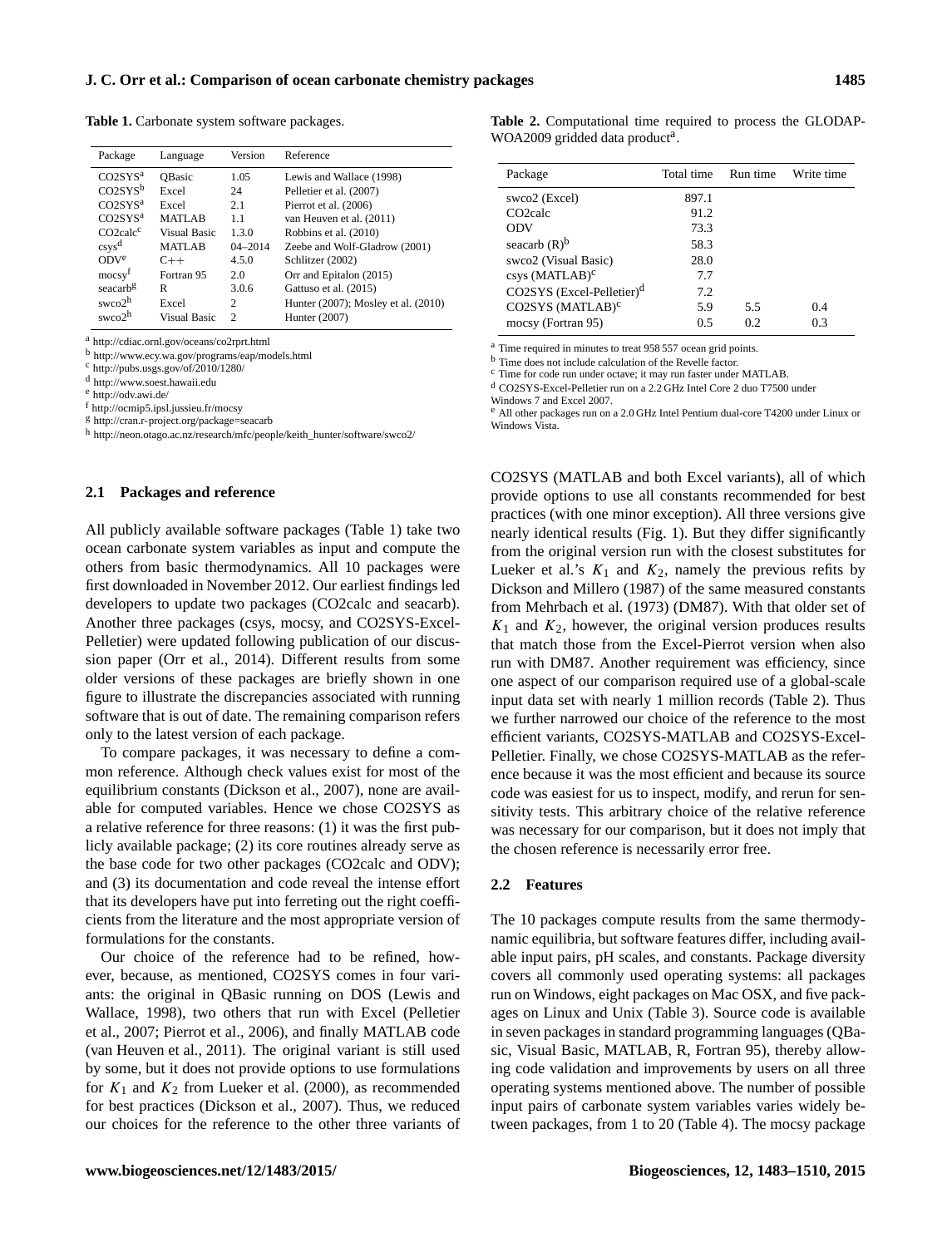<span id="page-3-0"></span>

**Figure 1.** Differences ( $\Delta$ ) between the variants of CO2SYS relative to the reference MATLAB code for variables computed from  $A_T$  and C<sub>T</sub>. Differences are shown across ranges of T (left), S (center), and P (right) for  $pCO_2$  (top),  $CO_3^{2-}$  (middle), and pH (bottom). The three most recent variants (MATLAB and both Excel versions) are run with constants recommended for best practices (BP). The QBasic variant does not offer the same  $K_1$  and  $K_2$ , so we used an earlier refit by [Dickson and Millero](#page-26-11) [\(1987\)](#page-26-11) of the same data (DM87) and compared it to one Excel version also with DM87.

treats only one input pair:  $A_T - C_T$ , the two carbonate system variables carried by models. The four CO2SYS variants and its two derivatives (CO2calc and ODV) allow the user to select from six commonly measured pairs  $(A_T-C_T, A_T-pH)$ ,  $A_T-pCO_2$ ,  $C_T-pCO_2$ ,  $C_T-pH$ , and  $pH-pCO_2$ ); in addition, they allow equivalent pairs where  $fCO_2$  replaces  $pCO_2$ . The csys package provides 10 more input pairs by allowing pair members to include one or more of the three inorganic carbon species  $CO_2^*$ , HCO<sub>3</sub><sup>-</sup>, and CO<sub>3</sub><sup>-</sup>. Although the two former species can only be calculated, promising new techniques are being developed to measure the latter [\(Byrne and Yao,](#page-26-12) [2008;](#page-26-12) [Martz et al.,](#page-27-18) [2009;](#page-27-18) [Easley et al.,](#page-26-13) [2013\)](#page-26-13). Yet despite csys's enhanced number of input pairs, it limits  $pCO<sub>2</sub>$  to be used as input only when combined with pH. The two remaining packages, seacarb and swco2, include the same 16 pairs as csys but also add four others, all including  $pCO<sub>2</sub>$ .

Computed variables are affected by the choice of the pH scale and the constants. All packages allow users to work on the total pH scale as recommended for best practices (Table [5\)](#page-5-0) and as used for this comparison. The mocsy package provides only the total scale, while the others allow for conversion to the free scale. The others also allow users to work on the seawater scale except for csys. The 4 CO2SYS vari-

ants as well as CO2calc and swco2 also offer the NBS scale. The choice of the pH scale affects the values of the constants for which  $H^+$  is part of the equilibrium equation. For  $K_1$  and  $K<sub>2</sub>$ , the CO2SYS variants and derivatives offer a large range of choices (Table [6\)](#page-5-1). Yet most of those may now be considered out of date, having been replaced by more recent assessments, sometimes with some of the same data. All packages except CO2SYS-QBasic offer the  $K_1$  and  $K_2$  formulations from [Lueker et al.](#page-26-10) [\(2000\)](#page-26-10), as recommended for best practices. Six packages also offer the most recent formulations for  $K_1$  and  $K_2$  that have been proposed as more appropriate for low-salinity waters [\(Millero,](#page-27-19) [2010\)](#page-27-19). The formulations for  $K_1$  and  $K_2$  from the two latter studies are used individually in this comparison to assess associated differences between packages. For the other constants, all packages provide the formulations recommended for best practices, except for  $K_F$ , a difference shown later to have no consequence.

Some packages also offer additional features. For example, CO2SYS variants and CO2calc allow users to compute variables at a temperature that differs from the in situ value. Some also distinguish different components of total alkalinity, including those from total B, P, and Si. The seacarb package provides explicit functions to the user to allow conver-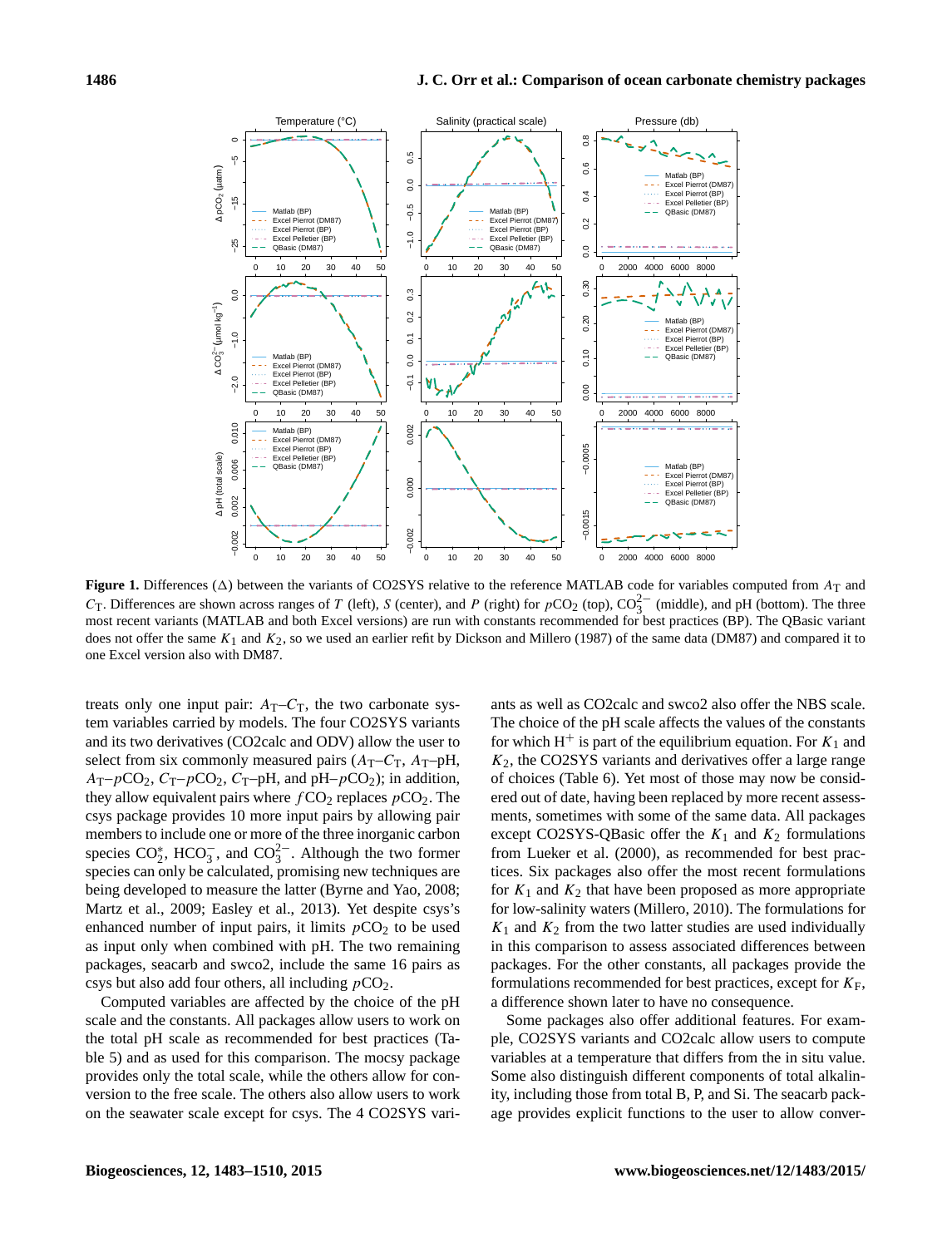# **J. C. Orr et al.: Comparison of ocean carbonate chemistry packages 1487**

<span id="page-4-0"></span>**Table 3.** Operating system and code details for each package.

|                                        |        | CO <sub>2</sub> SY <sub>S</sub> |                |                    |     |                |                   |                                |            |
|----------------------------------------|--------|---------------------------------|----------------|--------------------|-----|----------------|-------------------|--------------------------------|------------|
| OS & details                           | QBasic | Excel <sup>a</sup>              | Matlab         | CO <sub>2cal</sub> | NCC | csys           | seacarb           | swco2                          | mocsy      |
| Linux/Unix                             |        |                                 |                |                    |     |                |                   |                                |            |
| Windows                                |        |                                 |                |                    |     |                |                   |                                |            |
| Mac OS                                 |        |                                 |                |                    |     |                |                   |                                |            |
| iOS                                    |        |                                 |                |                    |     |                |                   |                                |            |
| Public source code                     |        |                                 |                |                    |     |                |                   |                                |            |
| User programmable<br>Software platform |        | $\mathbf{E}^{\mathbf{d}}$       | M <sup>b</sup> |                    |     | M <sup>b</sup> | $\mathbf{p}$ f, h | $\mathbf{C}$<br>E <sup>e</sup> | $F^{g, h}$ |

<sup>a</sup> Both variants: CO2SYS-Excel-Pierrot and CO2SYS-Excel-Pelletier.

<sup>b</sup> Package runs under MATLAB (commercial software) or octave (free software).

 $\rm ^c$  Spreadsheet interface is not code; core library is callable (Visual Basic) but not modifiable.

<sup>d</sup> Package runs under Excel.

<sup>e</sup> Package runs under Excel (commercial) or LibreOffice (free and open source).

<sup>f</sup> Package runs under R.

<sup>g</sup> Fortran 95 code.

<sup>h</sup> Also runs under Python.

<span id="page-4-1"></span>**Table 4.** Available input pairs for each package.

|                               |        | CO2SYS <sup>b</sup> |                             |                  |      |                      |                    |       |
|-------------------------------|--------|---------------------|-----------------------------|------------------|------|----------------------|--------------------|-------|
| Pair                          | QBasic | Excel <sup>a</sup>  | Matlab CO2calc <sup>b</sup> | ODV <sup>b</sup> | csys | seacarb <sup>c</sup> | swco2 <sup>c</sup> | mocsy |
| $A_T - C_T$                   |        |                     |                             |                  |      |                      |                    |       |
| $A_{\rm T} {-} p{\rm CO_2}$   |        |                     |                             |                  |      |                      |                    |       |
| $A_T$ -pH                     |        |                     |                             |                  |      |                      |                    |       |
| $A_T$ – $CO_3^{2-}$           |        |                     |                             |                  |      |                      |                    |       |
| $A_T$ – $CO_2^b$              |        |                     |                             |                  |      |                      |                    |       |
| $A_T-HCO_3^-$                 |        |                     |                             |                  |      |                      |                    |       |
| $C_T-pCO_2$                   |        |                     |                             |                  |      |                      |                    |       |
| $C_T$ -pH                     |        |                     |                             |                  |      |                      |                    |       |
| $C_T$ – $CO_3^{2-}$           |        |                     |                             |                  |      |                      |                    |       |
| $C_T$ – $CO_2^6$              |        |                     |                             |                  |      |                      |                    |       |
| $C_T-HCO_3^-$                 |        |                     |                             |                  |      |                      |                    |       |
| $pCO2-pH$                     |        |                     |                             |                  |      |                      |                    |       |
| $pCO_2-CO_3^{2-}$             |        |                     |                             |                  |      |                      |                    |       |
| $pCO2 - HCO3$                 |        |                     |                             |                  |      |                      |                    |       |
| $pH$ – $CO_2^{2-}$            |        |                     |                             |                  |      |                      |                    |       |
| $pH$ – $CO_2^b$               |        |                     |                             |                  |      |                      |                    |       |
| $pH-HCO3$                     |        |                     |                             |                  |      |                      |                    |       |
| $CO_3^{2-}$ - $CO_2^b$        |        |                     |                             |                  |      |                      |                    |       |
| $CO_3^{2-}$ -HCO <sub>3</sub> |        |                     |                             |                  |      |                      |                    |       |
| $CO_2^b$ -HCO <sub>3</sub>    |        |                     |                             |                  |      |                      |                    |       |
|                               |        |                     |                             |                  |      |                      |                    |       |

<sup>a</sup> Both variants: CO2SYS-Excel-Pierrot and CO2SYS-Excel-Pelletier.

 $\frac{b}{c}$  CO2SYS, CO2calc, and ODV also allow input pairs containing  $fCO_2$  instead of  $pCO_2$ .

<sup>c</sup> seacarb and swco2 include user-callable functions to convert between  $pCO_2$  and  $fCO_2$ .

sion of pH and constants between the free, total, and seawater scales; other packages make such conversions internally but do not provide user-callable functions. The seacarb package also offers functions to help design perturbation experiments to investigate effects of ocean acidification [\(Gattuso](#page-26-14) [and Lavigne,](#page-26-14) [2009\)](#page-26-14). Two packages, mocsy and seacarb, allow users to account for pressure effects on subsurface  $fCO<sub>2</sub>$ and  $pCO<sub>2</sub>$  following [Weiss](#page-27-20) [\(1974\)](#page-27-20); other packages neglect these pressure effects.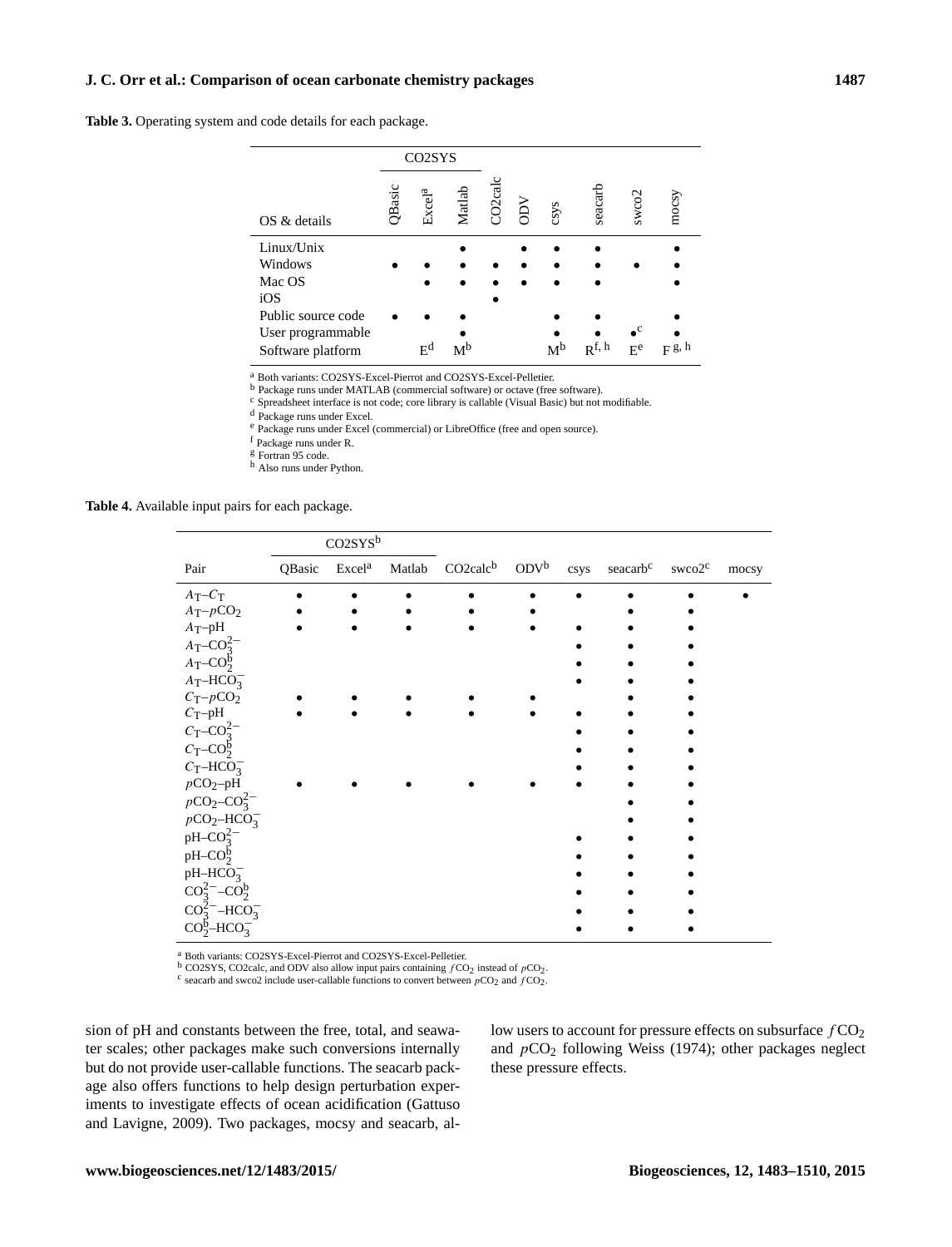<span id="page-5-0"></span>**Table 5.** Available pH scales for each package.

|                             |        | CO <sub>2</sub> SY <sub>S</sub> |        |                    |     |      |                            |               |       |
|-----------------------------|--------|---------------------------------|--------|--------------------|-----|------|----------------------------|---------------|-------|
| pH scale                    | QBasic | Excel <sup>a</sup>              | Matlab | CO <sub>2cal</sub> | ODV | csys | $\mbox{search}^{\mbox{c}}$ | $s$ wco $2^c$ | mocsy |
| <b>NBS</b>                  |        |                                 |        |                    |     |      |                            |               |       |
| Free                        |        |                                 |        |                    |     |      |                            |               |       |
| Total                       |        |                                 |        |                    |     |      |                            |               |       |
| Seawater                    |        |                                 |        |                    |     |      |                            |               |       |
| Convert pH between scales   |        |                                 |        |                    |     |      |                            |               |       |
| Convert $Ks$ between scales |        |                                 |        |                    |     |      |                            |               |       |

<sup>a</sup> Both variants: CO2SYS-Excel-Pierrot and CO2SYS-Excel-Pelletier.

 $<sup>b</sup>$  All packages convert pH and *K*s between scales, internally.</sup>

<sup>c</sup> Some packages have user-callable routines to make these conversions between scales.

<span id="page-5-1"></span>**Table 6.** Available constants for each package.

|                                                |        | CO <sub>2</sub> SY <sub>S</sub> |  |                                                       |         |       |       |
|------------------------------------------------|--------|---------------------------------|--|-------------------------------------------------------|---------|-------|-------|
| Constant                                       | QBasic |                                 |  | Excel <sup>a</sup><br>Matlab<br>CO2calc<br>ODV<br>ODV | seacarb | swco2 | mocsy |
| $K_1$ and $K_2$                                |        |                                 |  |                                                       |         |       |       |
| (Lueker et al., 2000)                          |        |                                 |  |                                                       |         |       |       |
| (Roy et al., 1993)                             |        |                                 |  |                                                       |         |       |       |
| (Goyet and Poisson, 1989)                      |        |                                 |  |                                                       |         |       |       |
| (Hansson, 1973a, b) <sup>b</sup>               |        |                                 |  |                                                       |         |       |       |
| (Mehrbach et al., $1973$ ) <sup>b</sup>        |        |                                 |  |                                                       |         |       |       |
| (Millero, 1979)                                |        |                                 |  |                                                       |         |       |       |
| (Mojica Prieto and Millero, 2002)              |        |                                 |  |                                                       |         |       |       |
| (Cai and Wang, 1998)                           |        |                                 |  |                                                       |         |       |       |
| (Millero et al., 2006)                         |        |                                 |  |                                                       |         |       |       |
| (Millero, 2010)                                |        |                                 |  |                                                       |         |       |       |
| $K_0$ (Weiss, 1974)                            |        |                                 |  |                                                       |         |       |       |
| $K_{\rm B}$ (Dickson, 1990b)                   |        |                                 |  |                                                       |         |       |       |
| $K_F$ (Perez and Fraga, 1987)                  |        |                                 |  |                                                       |         |       |       |
| $K_F$ (Dickson and Riley, 1979)                |        |                                 |  |                                                       |         |       |       |
| $K_{\rm W}$ (Millero, 1995)                    |        |                                 |  |                                                       |         |       |       |
| $KS$ (Dickson, 1990a)                          |        |                                 |  |                                                       |         |       |       |
| $KS$ (Khoo et al., 1977)                       |        |                                 |  |                                                       |         |       |       |
| $K_{1P}$ , $K_{2P}$ , $K_{3P}$ (Millero, 1995) |        |                                 |  |                                                       |         |       |       |
| $K_{\rm Si}$ (Millero, 1995)                   |        |                                 |  |                                                       |         |       |       |
| $K_A$ (Mucci, 1983)                            |        |                                 |  |                                                       |         |       |       |
| $K_{\rm C}$ (Mucci, 1983)                      |        |                                 |  |                                                       |         |       |       |

<sup>a</sup> Both variants: CO2SYS-Excel-Pierrot and CO2SYS-Excel-Pelletier. b Refit by [Dickson and Millero](#page-26-11) [\(1987\)](#page-26-11).

## **2.3 Input data**

To compare packages, we used two different kinds of input data. A first analysis compared variables computed in each package as a function of latitude and depth using as input the three-dimensional gridded data products for  $A_T$ and  $C_T$  from the Global Ocean Data Analysis Project (GLO- DAP; [Key et al.,](#page-26-23) [2004\)](#page-26-23) combined with comparable products from the 2009 World Ocean Atlas (WOA2009) for T [\(Lo](#page-26-24)[carnini et al.,](#page-26-24) [2010\)](#page-26-24), S [\(Antonov et al.,](#page-26-25) [2010\)](#page-26-25), and concentrations of total dissolved inorganic phosphorus  $P_T$  and total dissolved inorganic silicon  $\text{Si}_{\text{T}}$  [\(Garcia et al.,](#page-26-26) [2010\)](#page-26-26). We will refer to this combined gridded input data as GLODAP-WOA2009. A second analysis focused on comparing pack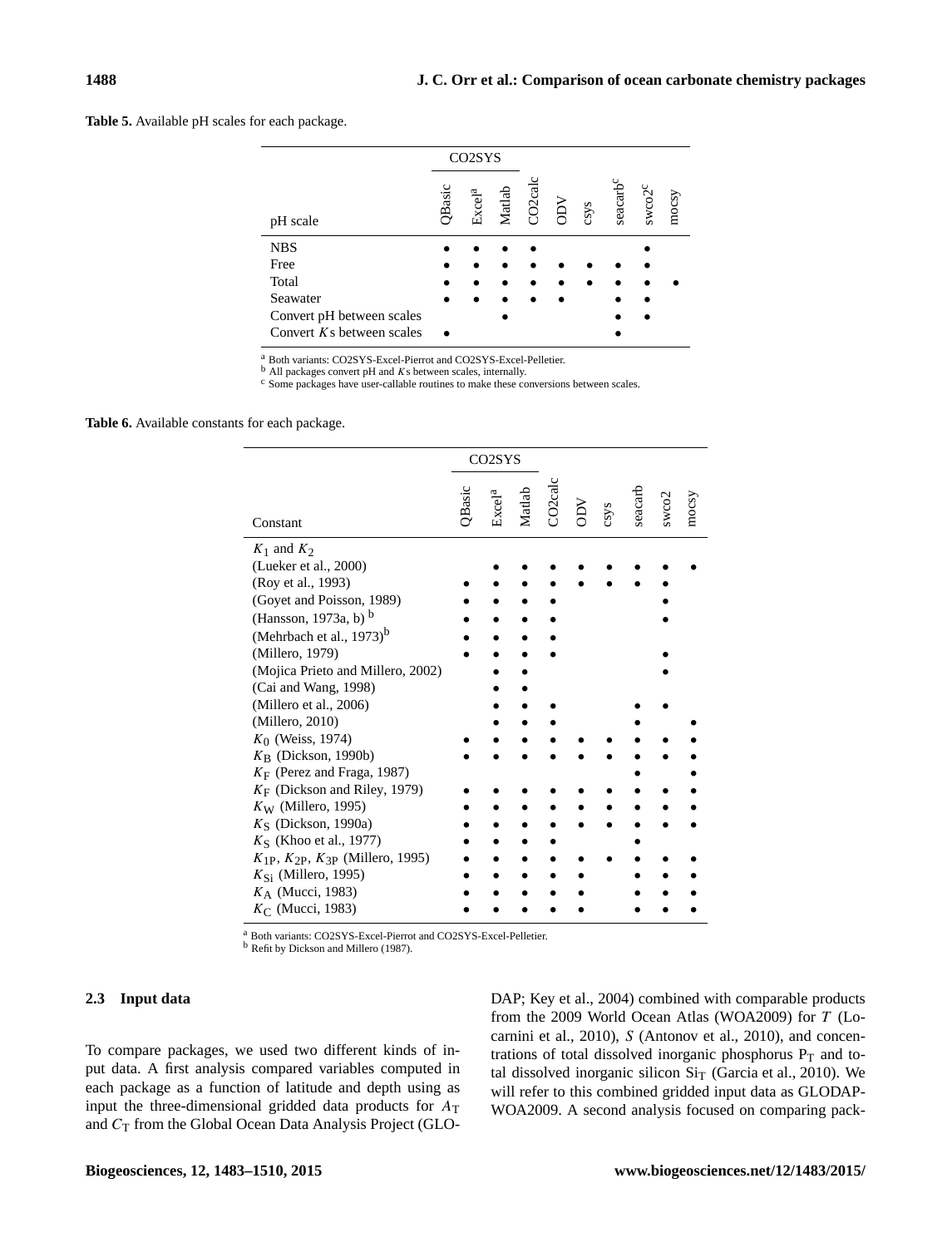ages while separating the effects of physical input variables  $(T, S, and P)$  on computed variables. For that, we started with five commonly used input pairs:  $A_T-C_T$ ,  $A_T$ -pH,  $A_T$  $pCO_2$ ,  $C_T-pCO_2$ , and  $C_T$ -pH. Then for each pair, we computed the other carbonate system variables over ranges of  $T$ , S, and P, assuming zero nutrient concentrations. More precisely, all other carbonate system variables were first calculated with one package (seacarb) from  $A_T = 2300 \,\text{\mu}$ mol kg<sup>-1</sup> and  $pCO_2 = 400 \mu$ atm at global average surface conditions  $(T = 18 \degree C, S = 35, \text{ and } P = 0 \text{ db})$ . Then two surface data sets were produced for each pair (and each package) by varying T and S, individually, and recalculating all other carbonate system variables from the fixed input pair. For the first, T was varied from  $-2$  to 50 °C, while for the second S was varied from 0 to 50. In both cases, pressure was held at 0 db. To assess how packages differ below the surface, we used the same approach, varying pressure between 0 and 10 000 db and maintaining  $S = 35$ . But pressure corrections are highly sensitive to temperature (Sect. [2.7\)](#page-6-0), so for each package we made two data sets: (1) holding  $T = 2^{\circ}C$  (typical of the deep open ocean) and (2) holding  $T = 13 \degree C$  (typical of deep waters of the Mediterranean Sea).

#### **2.4 Best-practices comparison**

Comparisons were made using the total pH scale and constants recommended for best practices by [Dickson et al.](#page-26-4) [\(2007\)](#page-26-4). The equilibrium constant for the solubility of  $CO<sub>2</sub>$ in seawater  $K_0$  is from [Weiss](#page-27-20) [\(1974\)](#page-27-20). The equilibrium constants  $K_1$  and  $K_2$  are from [Lueker et al.](#page-26-10) [\(2000\)](#page-26-10), who refit the constants determined by [Mehrbach et al.](#page-27-17) [\(1973\)](#page-27-17) to the total pH scale. The formulation for  $K_B$  is from [Dickson](#page-26-19) [\(1990b\)](#page-26-19) and is also on the total pH scale. Formulations for  $K_{\rm W}$ ,  $K_{1\rm P}$ ,  $K_{2P}$ ,  $K_{3P}$ , and  $K_{Si}$  are from [Millero](#page-27-26) [\(1995\)](#page-27-26), who provides equations for the seawater scale, and those are converted to the total scale. The formulation for  $K<sub>S</sub>$  is from [Dickson](#page-26-19) [\(1990b\)](#page-26-19) on the free scale (see above). The solubility products for aragonite  $K_A$  and for calcite  $K_C$  are from [Mucci](#page-27-27) [\(1983\)](#page-27-27). All these are equilibrium constants given in terms of concentrations, not activities. The only constant for which the formulation was not that recommended by [Dickson et al.](#page-26-4) [\(2007\)](#page-26-4) is  $K_F$ , because that best-practices formulation [\(Perez](#page-27-25) [and Fraga,](#page-27-25) [1987\)](#page-27-25) is not offered by most CO2SYS variants, CO2calc, nor ODV. Instead, we used the  $K_F$  formulation by [Dickson and Riley](#page-26-20) [\(1979\)](#page-26-20) on the total scale, which is offered by all packages and recommended by [Dickson and Goyet](#page-26-3) [\(1994\)](#page-26-3). [Dickson et al.](#page-26-4) [\(2007\)](#page-26-4) state that results from the two formulations are in reasonable agreement.

Additionally, all packages used consistent formulations for total concentrations of boron [\(Uppström,](#page-27-28) [1974\)](#page-27-28), sulfur [\(Mor](#page-27-29)[ris and Riley,](#page-27-29) [1966\)](#page-27-29), fluoride [\(Riley,](#page-27-30) [1965\)](#page-27-30), and  $Ca^{2+}$  [\(Ri](#page-27-31)[ley and Tongudai,](#page-27-31) [1967\)](#page-27-31), each proportional to salinity. Nine packages compute saturation states for aragonite  $\Omega_A$  and calcite  $\Omega_{\rm C}$  from the product of the concentrations of  $Ca^{2+}$  and  $CO_3^{2-}$  divided by the corresponding solubility product, either

for aragonite  $K_A$  or calcite  $K_C$  [\(Mucci,](#page-27-27) [1983\)](#page-27-27), respectively. Only the csys package does not provide output for  $\Omega_A$  and  $\Omega_{\rm C}$ . To simplify comparison, most figures plot results as absolute differences: computed values are shown after subtracting off corresponding results from the reference.

# **2.5 Sensitivity tests**

The most extensive comparison was made with  $A_T-C_T$  as input, the only pair that is available in all packages. With that pair, packages were also compared in terms of how their computed variables were affected by nutrient concentrations, i.e., by varying  $P_T$  and  $Si_T$  across their observed ranges in the ocean. Additionally, the same pair was used to quantify effects of two important developments since the best practices were published in 2007. For the first, we quantified effects on computed variables of Lee's [\(2010\)](#page-26-27) assessment that the total boron concentration in the ocean may be 4 % larger than considered previously [\(Uppström,](#page-27-28) [1974\)](#page-27-28). For the sec-ond, we assessed impacts of using Millero's [\(2010\)](#page-27-19) new  $K_1$ and  $K_2$  formulations, which are designed to cover a wider range of input  $S$  and  $T$  relative to the intended range for recommended constants [\(Lueker et al.,](#page-26-10) [2000\)](#page-26-10).

#### **2.6 Constants**

To better assess the most likely causes of differences in computed carbonate system variables, we also compared associated constants. For the four packages where source code was available and easily modified (CO2SYS-MATLAB, csys, seacarb, mocsy), we used existing routines or slightly modified versions to output all the constants for the same physical input data  $(T, S, \text{ and } P)$  that we used for computing variables. For CO2SYS-Excel-Pelletier, the constants are also available. For swco2, we retrieved its constants using its documented parameter numbers and its routine to extract anything with a parameter number. For packages where source code was not available, we computed constants from output variables when possible. With output from CO2calc and CO2SYS-Excel-Pierrot, we computed its  $K_0$ ,  $K_1$ ,  $K_2$ ,  $K_B$ ,  $K_{\rm W}$ ,  $K_{\rm A}$ , and  $K_{\rm C}$ ; from ODV output, we computed its  $K_0$ ,  $K_1$ ,  $K_2$ ,  $K_A$ , and  $K_C$ .

# <span id="page-6-0"></span>**2.7 Pressure corrections**

Until recently, no public package accounted for pressure effects on  $K_0$  (needed to convert  $CO_2^*$  to  $fCO_2$ ) and the corresponding fugacity coefficient  $C_f$  (needed to convert  $fCO_2$ to  $pCO<sub>2</sub>$ ) as originally proposed [\(Weiss,](#page-27-20) [1974,](#page-27-20) Eqs. 5 and 9). Instead, the total pressure term in those equations was simply assigned to be that of the atmosphere only (1 atm). Hence, their computed subsurface  $fCO<sub>2</sub>$  and  $pCO<sub>2</sub>$  may be considered as being referenced to the surface. These pressure effects are accounted for, however, in the latest versions of two packages, mocsy 2.0 and seacarb 3.0.6. Both allow users to compute  $fCO_2$  and  $pCO_2$  in three ways: (1) the same "com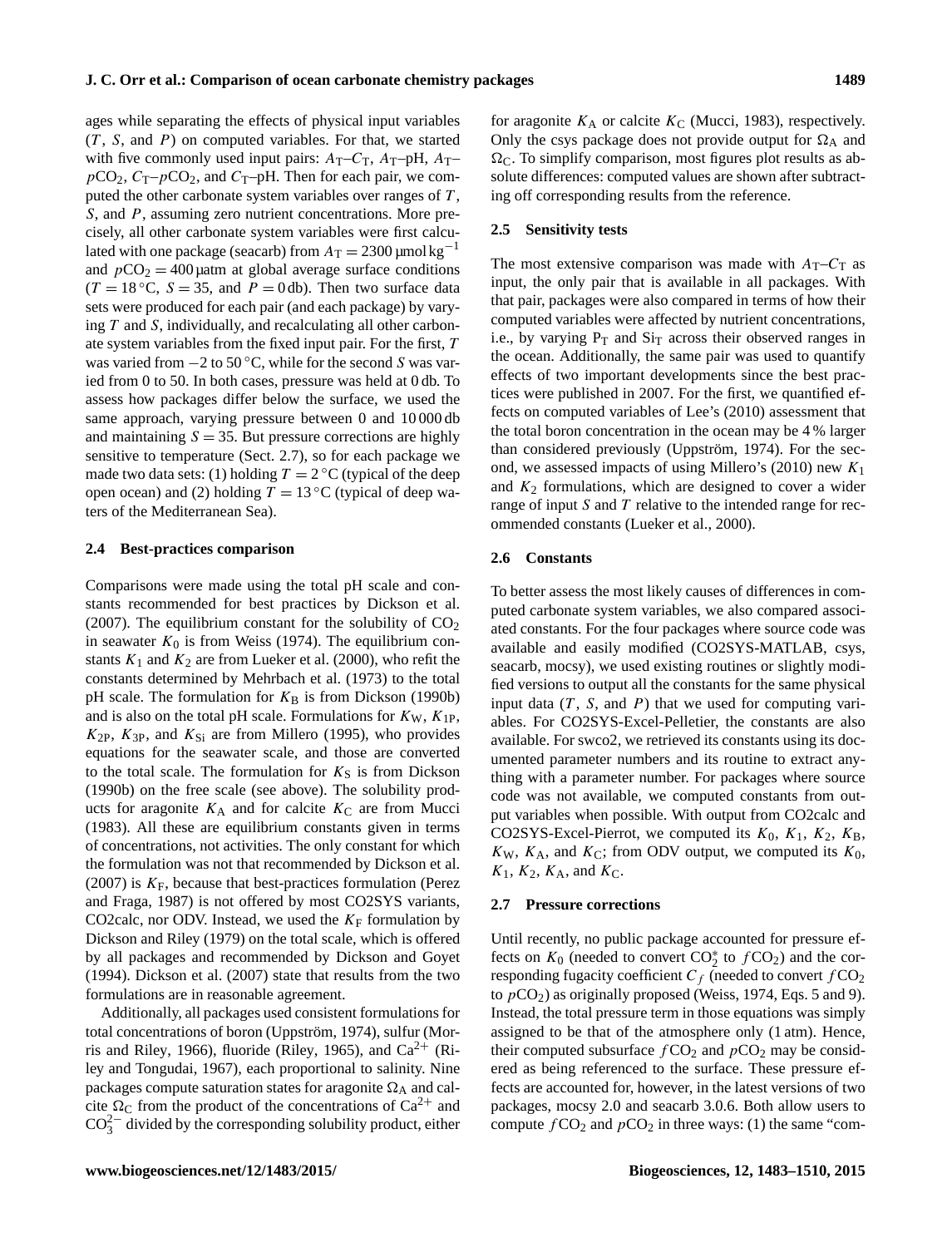mon" approach that computes  $K_0$  and  $C_f$  with total pressure of 1 atm and in situ  $T$ , (2) the "potential" approach that likewise uses atmospheric pressure only but also uses potential temperature  $\theta$  instead of in situ T, and (3) the "in situ" approach that uses the true total pressure (atmospheric + hydrostatic) and in situ  $T$ . Other packages offer only the first approach.

For the other equilibrium constants, all packages make pressure corrections following the approach of [Millero](#page-27-26) [\(1995\)](#page-27-26). That is, the effect of  $P$  on each equilibrium constant  $K_i$  is given by the equation

$$
\ln\left(K_i^P/K_i^0\right) = -\left(\frac{\Delta V_i}{RT_k}\right)P + \left(0.5\frac{\Delta K_i}{RT_k}\right)P^2,\tag{1}
$$

where the left-hand side contains the ratio between  $K_i$  at depth (P in bars) and at the surface (P at 0 bars), R is the gas constant,  $T_k$  is temperature in K,  $\Delta V_i$  is the partial molal volume, and  $\Delta \kappa_i$  is the change in compressibility. The latter two variables differ for each constant and were fitted empirically by [Millero](#page-27-26) [\(1995\)](#page-27-26) to be quadratic in temperature:

$$
\Delta V_i = a_0 + a_1 T_c + a_2 T_c^2, \tag{2}
$$

$$
\Delta \kappa_i = b_0 + b_1 T_c + b_2 T_c^2, \tag{3}
$$

where  $T_c$  is temperature in  $°C$ . Some of these original coefficients [\(Millero,](#page-27-26) [1995,](#page-27-26) Table 9) contained typographical errors as identified in the code and documentation of CO2SYS-QBasic [\(Lewis and Wallace,](#page-26-2) [1998,](#page-26-2) Appendix). Nonetheless, these errors have persisted in some of the packages as well as in the literature (e.g., [Millero,](#page-27-32) [2007\)](#page-27-32). To help amend this situation, Table [7](#page-8-0) lists these coefficients for each constant where known errors have been corrected. To determine the fidelity of packages to this array of coefficients, we studied available source code and evaluated patterns of discrepancies in results by carrying out sensitivity tests to decipher fingerprints characteristic of previous errors.

Although the same approach is used by all packages to make pressure adjustments (Eqs. [2](#page-7-0) and [3\)](#page-7-1), it is based on extremely limited data. Thus it may not be particularly accurate. For example for  $K_1$  and  $K_2$ , there are differences of 3 and 8% between adjusted values from [Millero](#page-27-33) [\(1983\)](#page-27-33) and data from [Culberson and Pytkowicz](#page-26-28) [\(1968\)](#page-26-28) for deep water at 2◦C at 10000 dbar. Although improving the accuracy of the pressure adjustments to equilibrium constants should be a high priority for future research, our aim here is to assess package precision.

# **2.8 What is significant?**

If software packages with identical input cannot agree to within much less than the measurement precision of a computed variable (e.g.,  $pCO<sub>2</sub>$ ), then their varied use would add substantially to the total uncertainty. To avoid this situation, it is necessary for these tools to have a numerical precision that is far superior to the measurement precision. By numerical precision, we mean their agreement, including all coding

differences and errors as well as the usually much smaller numerical round-off error. Therefore, we arbitrarily define the cutoff level for numerical precision to be 10 times smaller than the best measurement uncertainty [\(Dickson,](#page-26-5) [2010,](#page-26-5) Table 1.5). A package that agrees with a given variable from the reference package within the numerical cutoff specified in Table [8](#page-8-1) will be referred to here as having a negligible discrepancy relative to the reference; conversely, a package with a greater difference for a given variable will be considered to have a significant discrepancy.

#### **3 Results**

Because the CO2SYS variants agree so closely (Fig. [1\)](#page-3-0), subsequent comparison usually shows results only for CO2SYS-MATLAB (our reference). Packages were compared in terms of how computed variables differed with latitude and depth (using global gridded data) and how individual physical variables and chemical choices affected results (using simplified data). Packages were also compared in terms of computational efficiency.

# <span id="page-7-2"></span><span id="page-7-1"></span><span id="page-7-0"></span>**3.1 Global gridded data**

In this section, all variables are computed from the GLODAP-WOA2009 gridded input data. With those data, we first compare two new approaches to the common approach of computing subsurface  $fCO_2$  and  $pCO_2$ , in two packages. Then we expand comparison to all packages and other variables.

The mocsy and seacarb packages offer the three approaches to compute  $fCO<sub>2</sub>$  and  $pCO<sub>2</sub>$  (Sect. [2.7\)](#page-6-0). Both packages agree within 0.008% (0.03 µatm at the surface) for each approach for each of the two variables (Tables [9](#page-10-0) and [10\)](#page-10-1). While the two packages always compare well throughout the water column, the three approaches diverge as depth increases, as detailed in our companion paper for one package [\(Orr and Epitalon,](#page-27-13) [2015,](#page-27-13) Figs. 1 and 3). Differences between common and potential  $pCO_2$  reach 7 µatm at 5000 m, while differences between potential and in situ  $pCO<sub>2</sub>$  are much larger. The latter is 5% greater than the former at 100 m but 18 times larger at 5000 m. Differences between potential and in situ  $fCO<sub>2</sub>$  are smaller because they involve pressure corrections only to  $K_0$  and not  $C_f$ . Yet they still differ by more than a factor of 2 at 5000 m. Subsequent comparison of  $pCO<sub>2</sub>$  shows just the common approach, the only one offered by all packages.

More generally, surface zonal means from all packages agree within 0.2 µatm for  $pCO_2$ , 0.006 µmol kg<sup>-1</sup> for  $CO_2^*$ , 0.0002 units for pH, 0.1 µmol kg<sup>-1</sup> for  $CO_3^{2-}$ , 0.004 for  $\Omega_A$ , and 0.1 for the Revelle factor (Fig. [2\)](#page-9-0). Packages diverge as pressure increases, but agreement generally remain within a factor of 2 of that seen at the surface (Fig. [3\)](#page-9-1). There are two exceptions: the disagreement in pH is 5 times larger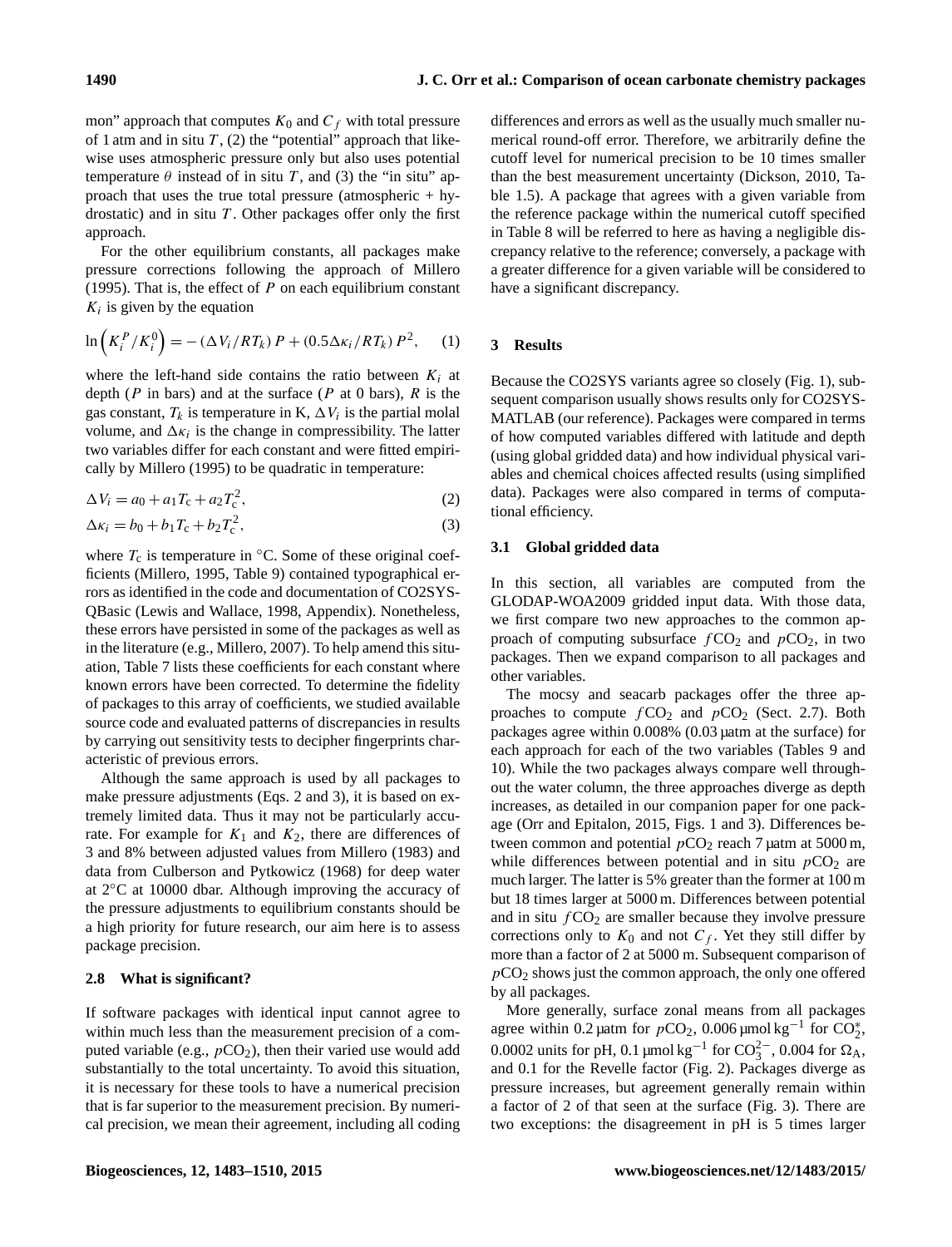#### **J. C. Orr et al.: Comparison of ocean carbonate chemistry packages 1491**

| K                   | a <sub>0</sub> | $a_1$     | a <sub>2</sub> | $b_0$      | b <sub>1</sub>          | $b_2$    |
|---------------------|----------------|-----------|----------------|------------|-------------------------|----------|
| $K_1$               | $-25.50$       | 0.1271    | $\Omega$       | $-0.00308$ | $-0.877 \times 10^{-4}$ | $\Omega$ |
| $K_2$               | $-15.82$       | $-0.0219$ | $\Omega$       | 0.00113    | $-1.475 \times 10^{-4}$ | $\theta$ |
| $K_{\rm B}$         | $-29.48$       | 0.1622    | $-0.002608$    | $-0.00284$ | $\Omega$                | $\Omega$ |
| $K_{\rm W}$         | $-20.02$       | 0.1119    | $-0.001409$    | $-0.00513$ | $-0.794 \times 10^{-4}$ | $\theta$ |
| $K_{\rm S}$         | $-18.03$       | 0.0466    | $-0.000316$    | $-0.00453$ | $-0.900 \times 10^{-4}$ | $\theta$ |
| $K_{\rm F}$         | $-9.78$        | $-0.0090$ | $-0.000942$    | $-0.00391$ | $-0.540 \times 10^{-4}$ | $\Omega$ |
| $K_{\rm C}$         | $-48.76$       | 0.5304    | $\Omega$       | $-0.01176$ | $-3.692 \times 10^{-4}$ | $\Omega$ |
| $K_A$               | $-45.96$       | 0.5304    | $\Omega$       | $-0.01176$ | $-3.692 \times 10^{-4}$ | $\theta$ |
| $K_{1P}$            | $-14.51$       | 0.1211    | $-0.000321$    | $-0.00267$ | $-0.427 \times 10^{-4}$ | $\Omega$ |
| $K_{2P}$            | $-23.12$       | 0.1758    | $-0.002647$    | $-0.00515$ | $-0.900 \times 10^{-4}$ | $\Omega$ |
| $K_{3P}$            | $-26.57$       | 0.2020    | $-0.003042$    | $-0.00408$ | $-0.714 \times 10^{-4}$ | $\theta$ |
| $K_{\rm HS}$        | $-14.80$       | 0.0020    | $-0.000400$    | 0.00289    | $-0.540 \times 10^{-4}$ | $\Omega$ |
| $K_{\mathrm{NH}_4}$ | $-26.43$       | 0.0889    | $-0.000905$    | $-0.00503$ | $-0.814 \times 10^{-4}$ | $\Omega$ |
| $K_{\rm Si}$        | $-29.48$       | 0.1622    | $-0.002608$    | $-0.00284$ | $\Omega$                | $\theta$ |

<span id="page-8-0"></span>**Table 7.** Coefficients used in Eqs. [\(2\)](#page-7-0) and [\(3\)](#page-7-1) to correct for effect of pressure on equilibrium constants.

 $K_{\rm HS}$  and  $K_{\rm NH_4}$  are the constants for dissociation of hydrogen sulfide and ammonium [\(Millero,](#page-27-26) [1995\)](#page-27-26); other constants are defined in the text.

<span id="page-8-1"></span>**Table 8.** Desired measurement and numerical uncertainties.

|                  | Uncertainties |           |                            |
|------------------|---------------|-----------|----------------------------|
| Variable         | Measurement   | Numerical | <b>Units</b>               |
| $A_T$            | 1             | 0.1       | $\mu$ mol $\text{kg}^{-1}$ |
| $C_{\mathsf{T}}$ | 1             | 0.1       | $\mu$ mol $\text{kg}^{-1}$ |
| pCO <sub>2</sub> | 1             | 0.1       | uatm                       |
| $\rm{CO_3^{2-}}$ | 1             | 0.1       | $\mu$ mol $\text{kg}^{-1}$ |
| pH               | 0.003         | 0.0003    |                            |
| $pK_0$           | 0.002         | 0.0002    |                            |
| $pK_1$           | 0.01          | 0.001     |                            |
| $pK_2$           | 0.02          | 0.002     |                            |
| $pK_i$ (other)   | 0.01          | 0.001     |                            |

at 5000 m, where csys is 0.001 larger than other packages, which agree within 0.0003; for the Revelle factor  $R_f$ , packages agree within 0.02 throughout the water column except for seacarb, whose discrepancy grows to 0.2 at 5000 m. Although seacarb computes  $R_f$  with an efficient analytical formula [\(Frankignoulle,](#page-26-29) [1994\)](#page-26-29), that approach neglects effects of  $P_T$  and  $Si_T$  on total alkalinity, unlike the less efficient numerical approach used in other packages [\(Orr and Epitalon,](#page-27-13) [2015\)](#page-27-13). Overall, discrepancies among packages are larger at depth, but they remain negligible (Table [8\)](#page-8-1) except for pH and  $pCO<sub>2</sub>$ .

Yet agreement was not always so close. For some perspective, the same CO2SYS-MATLAB reference was also compared to older versions of four packages: CO2calc (version 1.0.4 revised on 18 June 2013), csys (version revised on 3 February 2010), seacarb (version 2.3.3 revised on 2 April 2010), and an early predecessor of mocsy developed by [Orr et al.](#page-27-12) [\(2005\)](#page-27-12) but not released publicly. Discrepancies relative to the same reference were once larger, e.g., more than 10 times as much for  $pCO_2$ , pH, and  $CO_3^{2-}$ (Fig. [4\)](#page-11-0). With the mocsy precursor, there are significant discrepancies in  $pCO<sub>2</sub>$  reaching up to 1.5 µatm at the surface. Those grow with depth, e.g., reaching 4 µatm at 5000 m. At the same depth, there are discrepancies in  $CO_3^{2-}$  reaching 0.5 µmol kg−<sup>1</sup> and in pH up to 0.007. Subsurface discrepancies are mainly due to two common modeling approximations that were corrected in the first public release of mocsy [\(Orr and Epitalon,](#page-27-34) [2014\)](#page-27-34). With CO2calc v1.0.4, surface discrepancies reach up to 2 µatm in  $pCO_2$ , up to 1.3 µmol kg<sup>-1</sup> in  $CO_3^{2-}$ , and up to 0.007 in pH. Those discrepancies are associated with coding errors in the  $K_1$  and  $K_2$  formulations from [Lueker et al.](#page-26-10) [\(2000\)](#page-26-10), errors that were corrected in CO2calc version 1.2.0. With the previous version of csys, surface  $pCO_2$  is about 1 µatm lower than the reference because that variable was mislabeled; it was actually  $fCO<sub>2</sub>$ . As for seacarb v2.3.3, there are no significant discrepancies. However, with an even earlier version of seacarb (v2.0.3 released in 2008, not shown), the only package that maintains public access to all previous versions, discrepancies at depth are much larger (e.g.,  $-7 \mu$ mol kg<sup>-1</sup> in CO<sub>3</sub><sup>-</sup> and -0.165 in pH at 4000 m). Because earlier versions of packages often have much larger discrepancies, users would be wise to keep their carbonate system software up to date.

Previous analysis has illustrated how discrepancies vary spatially across the global ocean, but the realistic gridded input data sets that were exploited did not allow us to isolate how discrepancies vary with individual physical variables and chemical input options. We will now focus on those factors, individually, by exploiting simple artificial input data.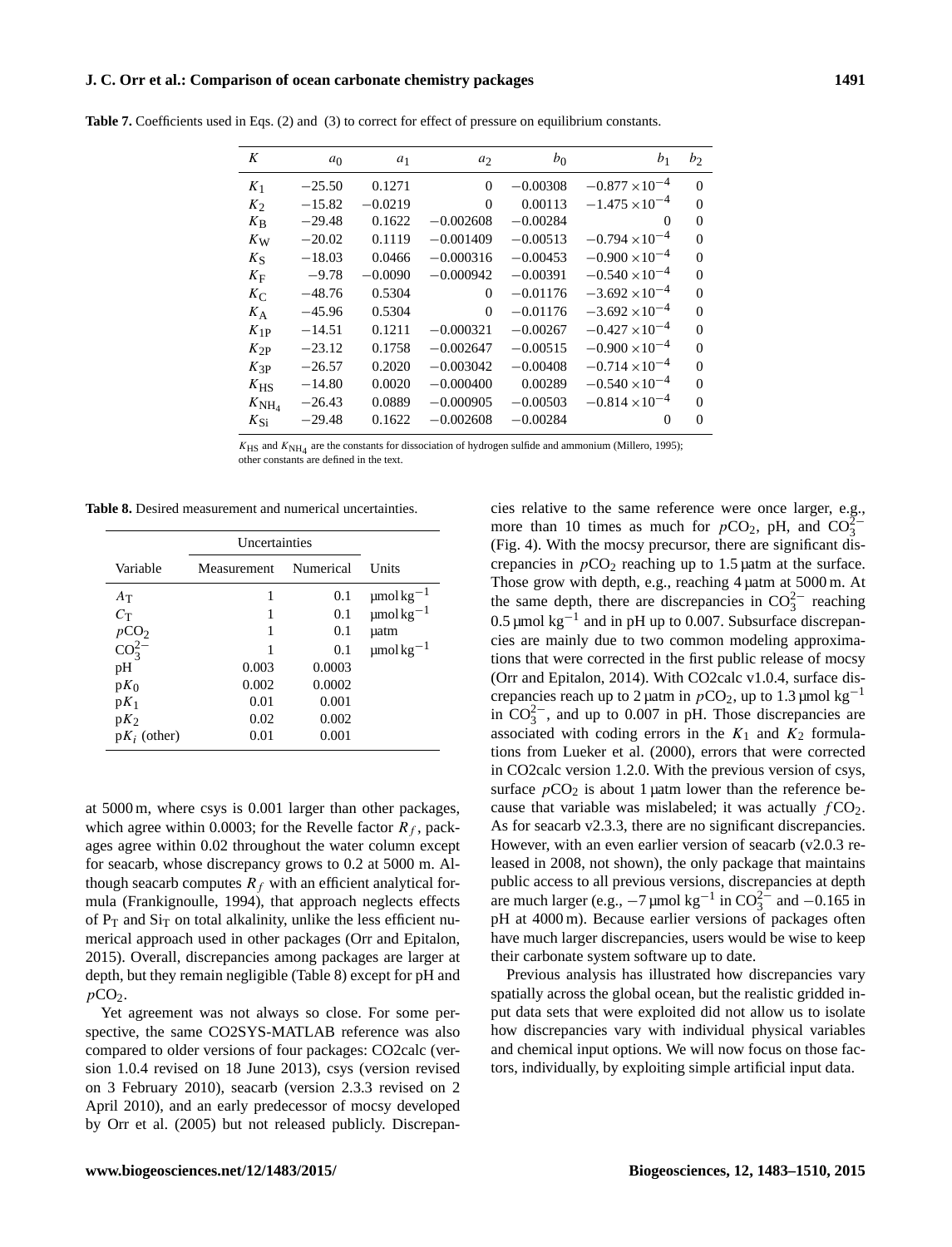<span id="page-9-0"></span>

Figure 2. Global zonal-mean surface values for variables computed from gridded data products for A<sub>T</sub> and C<sub>T</sub> from GLODAP [\(Key et al.,](#page-26-23) [2004\)](#page-26-23) combined with T , S, and nutrients from the 2009 World Ocean Atlas (WOA2009) [\(Locarnini et al.,](#page-26-24) [2010;](#page-26-24) [Antonov et al.,](#page-26-25) [2010;](#page-26-25) [Garcia et al.,](#page-26-26) [2010\)](#page-26-26). Curves are shown for each package and variable after subtracting off corresponding results for the CO2SYS-MATLAB reference. The csys package does not provide results for  $\Omega_A$  and the Revelle factor. It also neglects nutrient alkalinity, but its curves were adjusted to include the effects of  $P_T$  and  $Si_T$  as computed by mocsy.

<span id="page-9-1"></span>

**Figure 3.** Global-mean vertical profiles of variables computed from the same gridded data products as in Fig. [2.](#page-9-0) For each software package, corresponding results from the reference (CO2SYS-MATLAB) have been subtracted. The csys curves are adjusted as in Fig. [2.](#page-9-0) In all comparisons, the csys results are computed with the option ocdflag  $= 1$ ; its discrepancies would be larger with ocdflag  $= 0$ .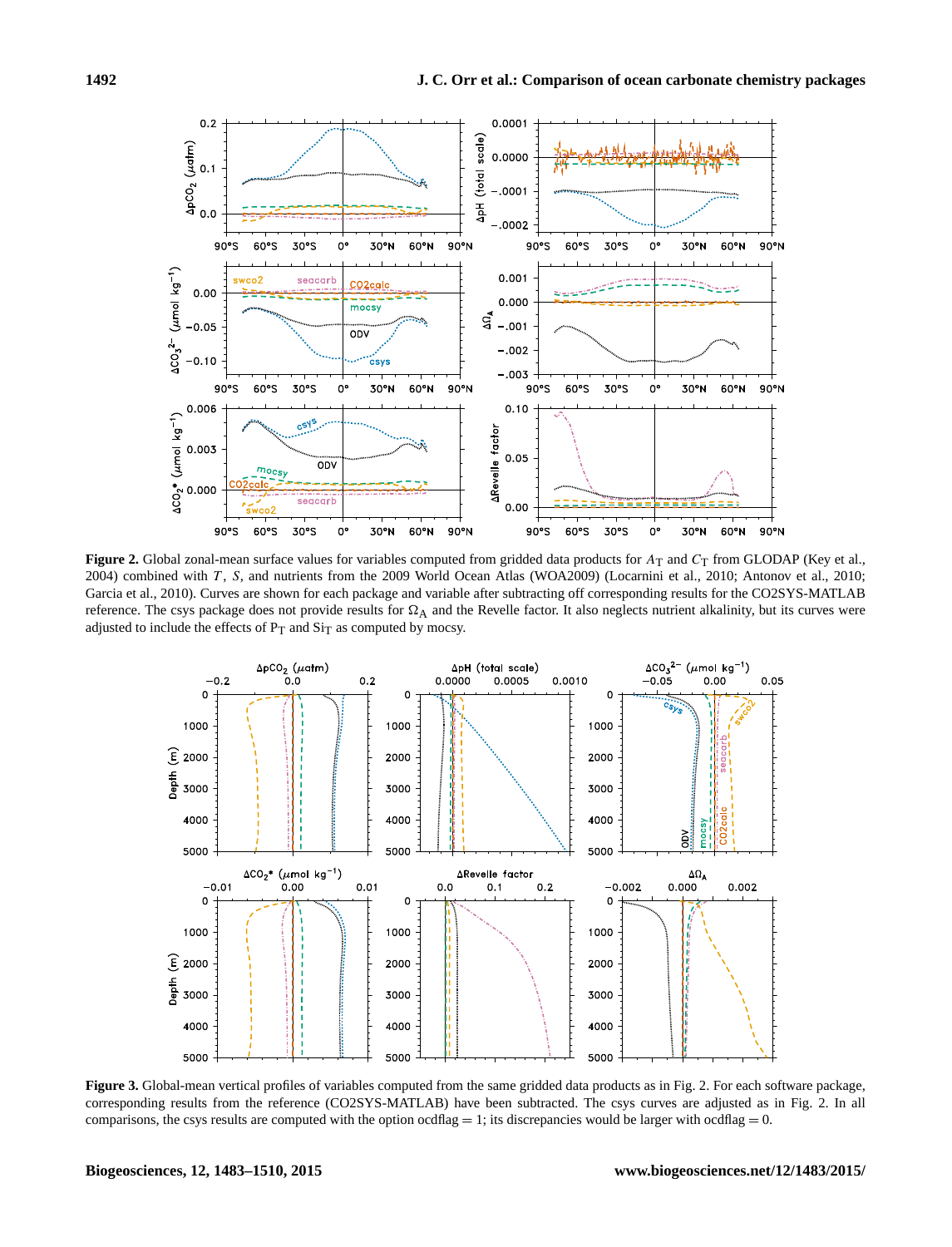#### **J. C. Orr et al.: Comparison of ocean carbonate chemistry packages 1493**

<span id="page-10-0"></span>

| <b>Table 9.</b> Oceanic $fCO_2^a$ from three approaches <sup>b</sup> in two packages. |  |  |  |  |  |
|---------------------------------------------------------------------------------------|--|--|--|--|--|
|---------------------------------------------------------------------------------------|--|--|--|--|--|

|             |        | Common  |        | Potential | In situ |         |  |
|-------------|--------|---------|--------|-----------|---------|---------|--|
| Depth $(m)$ | mocsy  | seacarb | mocsy  | seacarb   | mocsy   | seacarb |  |
| $\Omega$    | 331.99 | 331.97  | 331.99 | 331.97    | 331.99  | 331.97  |  |
| 10          | 332.17 | 332.15  | 332.16 | 332.13    | 332.62  | 332.59  |  |
| 50          | 348.50 | 348.48  | 348.42 | 348.40    | 350.85  | 350.83  |  |
| 100         | 399.82 | 399.79  | 399.65 | 399.62    | 405.28  | 405.25  |  |
| 500         | 628.72 | 628.68  | 627.67 | 627.62    | 674.20  | 674.15  |  |
| 1000        | 671.15 | 671.10  | 669.24 | 669.19    | 773.06  | 773.01  |  |
| 2000        | 551.12 | 551.08  | 548.18 | 548.14    | 733.22  | 733.17  |  |
| 5000        | 438.05 | 438.02  | 430.74 | 430.71    | 900.90  | 900.83  |  |
|             |        |         |        |           |         |         |  |

<sup>a</sup> Area-weighted global means computed from the GLODAP-WOA2009 gridded data set.

<sup>b</sup> Following [Weiss](#page-27-20) [\(1974\)](#page-27-20),  $fCO_2 = [CO_2^*]/(K_0 \exp[(1 - P)\bar{v}_{CO_2}/RT])$ ,

The exponential term vanishes when  $P$  is set to 1 atm (common and potential approaches) but is intended to represent total pressure (in situ approach). The potential approach uses  $\theta$  in place of in situ  $T$  (common and in situ approaches) in the above equation and in the calculation of  $K_0$ .

<span id="page-10-1"></span>**Table 10.** Oceanic  $pCO_2^a$  from three approaches<sup>b</sup> in two packages.

|             |        | Common  |        | Potential | In situ |         |  |
|-------------|--------|---------|--------|-----------|---------|---------|--|
| Depth $(m)$ | mocsy  | seacarb | mocsy  | seacarb   | mocsy   | seacarb |  |
| 0           | 333.15 | 333.12  | 333.15 | 333.12    | 333.1   | 333.1   |  |
| 10          | 333.33 | 333.30  | 333.31 | 333.28    | 334.9   | 334.9   |  |
| 50          | 349.73 | 349.70  | 349.65 | 349.62    | 358.3   | 358.3   |  |
| 100         | 401.27 | 401.24  | 401.09 | 401.06    | 421.6   | 421.6   |  |
| 500         | 631.24 | 631.20  | 630.19 | 630.14    | 826.0   | 825.9   |  |
| 1000        | 673.95 | 673.90  | 672.03 | 671.98    | 1175.3  | 1175.2  |  |
| 2000        | 553.48 | 553.44  | 550.53 | 550.49    | 1729.7  | 1729.6  |  |
| 5000        | 439.95 | 439.92  | 432.62 | 432.58    | 7976.1  | 7975.6  |  |

<sup>a</sup> Area-weighted global means from same gridded input data as in Table [9.](#page-10-0)

<sup>b</sup> Following [Weiss](#page-27-20) [\(1974\)](#page-27-20),  $pCO_2 = fCO_2/C_f$ , where  $C_f = \exp\left[\left(B + 2x_2^2 \delta_{12}\right)P/RT\right]$  and P is

the total pressure (atmospheric + hydrostatic) as adopted for the in situ approach; the other two approaches assume that P is only atmospheric pressure. The potential approach also uses  $\theta$  in place of in situ T.

#### <span id="page-10-2"></span>**3.2 Physical factors**

Packages were compared with five common input pairs with the same simple data sets where  $T$ ,  $S$ , and  $P$  were varied individually. All packages were compared with the  $A_T$ –  $C_T$  pair. Comparison with the four other pairs excluded the mocsy package, which is designed to use only  $A_T - C_T$ . Comparison with two of the pairs,  $A_T-pCO_2$  and  $C_T-pCO_2$ , excluded the csys package, which does offer  $pCO<sub>2</sub>$  as an input variable but only when paired with pH.

<span id="page-10-3"></span>**3.2.1**  $A_T - C_T$ 

With the  $A_T - C_T$  pair, packages agree within 0.2 µatm in  $pCO_2$ , 0.05 µmol kg<sup>-1</sup> in  $CO_3^{2-}$ , and 0.0004 in pH across the observed ranges of ocean  $T$  and  $S$  at surface pressure (Fig. [5\)](#page-12-0). Surface discrepancies are significant only for one variable from one package,  $pCO<sub>2</sub>$  from ODV, but those remain quite small (less than twice our arbitrary numerical cutoff of 0.1 µatm). Away from the surface, in the open ocean with its cold deep waters at around  $2^{\circ}$ C, pressure corrections in all packages do not add significantly to the discrepancies seen at the surface. Yet some deep waters can be warmer, for instance around 13 ◦C in the Mediterranean Sea. At that temperature, inconsistencies would be more apparent if they were due to errors in coefficients of pressure corrections, which are quadratic functions of temperature (Eqs. [2](#page-7-0) and [3\)](#page-7-1). One package, swco2, does indeed exhibit substantial discrepancies with deep water at 13◦C but only negligible discrepancies at 2◦C. At 5000 db, its discrepancies at 13 ◦C reach  $-2$  µatm for  $pCO_2$ ,  $+1$  µmol kg<sup>-1</sup> for  $CO_3^{2-}$ , and  $+0.002$  for pH. Discrepancies in other packages remain negligible even at  $13^{\circ}$ C.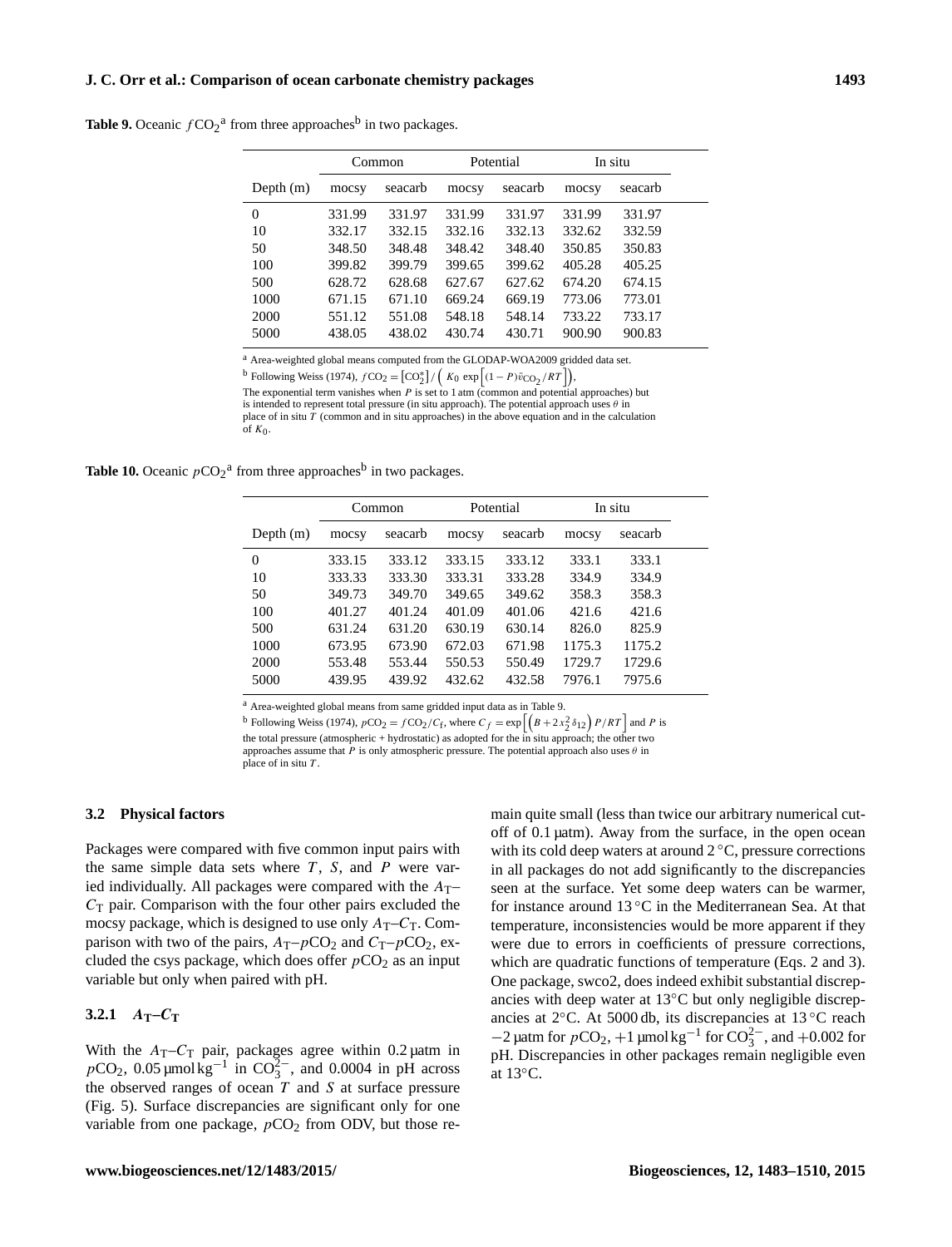<span id="page-11-0"></span>

Figure 4. Global zonal-mean surface values (top) and global-mean vertical profiles (bottom) from outdated versions of packages for  $pCO<sub>2</sub>$ (left),  $CO_3^{2-}$  $CO_3^{2-}$  $CO_3^{2-}$  (middle), and pH (right) as computed from GLODAP  $A_T$  and  $C_T$  as in Figs. 3 and [2.](#page-9-0) The four older versions include CO2calc (v1.0.4), csys (from 3 February 2010), seacarb (v2.3.3), and mocsy (non public predecessor from [Orr et al.,](#page-27-12) [2005\)](#page-27-12). As before, results are shown after subtracting off corresponding results from the same CO2SYS-MATLAB reference.

# **3.2.2** A**T–pH**

With the  $A_T$ –pH input pair (Fig. [6\)](#page-12-1), surface discrepancies between packages remain negligible for all variables. All packages agree within 0.02 µatm in  $pCO_2$ , 0.02 µmol kg<sup>-1</sup> in  $CO_3^{2-}$ , and 0.08 µmol kg<sup>-1</sup> in  $C_T$  across ranges of observed T and S. Below the surface, the swco2 package's subsurface discrepancies remain negligible with the pressure correction at  $2^{\circ}$ C, but for water at 13  $^{\circ}$ C they start to become significant below 4000 db. For the other packages, pressure corrections lead to negligible discrepancies for all variables.

# **3.2.3** A**T–**p**CO<sup>2</sup>**

With the  $A_T-pCO_2$  input pair (Fig. [7\)](#page-13-0), surface discrepancies are always negligible. The five packages differ by less than 0.05 µmol kg<sup>-1</sup> in  $C_T$  and 0.015 µmol kg<sup>-1</sup> in  $CO_3^{2-}$ . Likewise for pH, packages generally agree within 0.0001; only CO2calc exhibits larger variability (within  $\pm 0.0004$ ), but those variations are randomly distributed with a mean near zero, a consequence of CO2calc's limited output precision of only 3 decimal places for pH. The pressure correction when performed at 2◦C does not add significant discrepancies, unlike that performed at 13◦C, for which discrepancies in swco2 grow linearly with pressure, e.g., reaching +1  $\mu$ mol kg<sup>-1</sup> in  $C_T$ , +0.1  $\mu$ mol kg<sup>-1</sup> in CO<sub>3</sub><sup>-</sup>, and +0.0002 in pH at 5000 db.

# 3.2.4  $C_T$ -pH

With the  $C_T$ –pH input pair (Fig. [8\)](#page-13-1), there is similar agreement for all packages across ranges of surface T and S. Packages agree within 0.0015 µatm for  $pCO_2$ , 0.007 µmol kg<sup>-1</sup> for  $CO_3^{2-}$ , and 0.1 µmol kg<sup>-1</sup> for  $A_T$  at surface pressure. With  $C_T$ –pH, unlike with previously analyzed pairs, the swco2 package's pressure corrections do not induce substantial discrepancies in computed subsurface  $pCO_2$  and  $CO_3^{-2}$ , even at 13 ◦C. Yet swco2 does have significant discrepancies in computed subsurface  $A_T$  (e.g., 1 µmol kg<sup>-1</sup> at 4000 db); conversely, with the pressure correction at  $T = 2^{\circ}C$ , swco2's  $A<sub>T</sub>$  discrepancies are negligible, consistent with previous patterns. In contrast, there is little temperature sensitivity associated with the slight yet always negligible subsurface discrepancies from ODV.

## **3.2.5** C**T–**p**CO<sup>2</sup>**

With the  $C_T-pCO_2$  input pair (Fig. [9\)](#page-15-0), all of the five packages have negligible surface discrepancies for computed  $A_T$  (≤ 0.1 µmol kg<sup>-1</sup>),  $CO_3^{2-}$  (≤ 0.01 µmol kg<sup>-1</sup>), and pH  $(< 0.003$  units). Out of the five packages offering both the  $C_T-pCO_2$  and the  $C_T-pH$  input pairs (excluding csys and mocsy), only swco2 develops significant subsurface discrepancies and only at 13 ◦C for one variable, in both cases. At that temperature, the swco2 package's discrepancies in computed  $A_T$  grow linearly with depth, reaching 1 µmol kg<sup>-1</sup> at 4000 db, similar to those seen with the  $C_T$ -pH input pair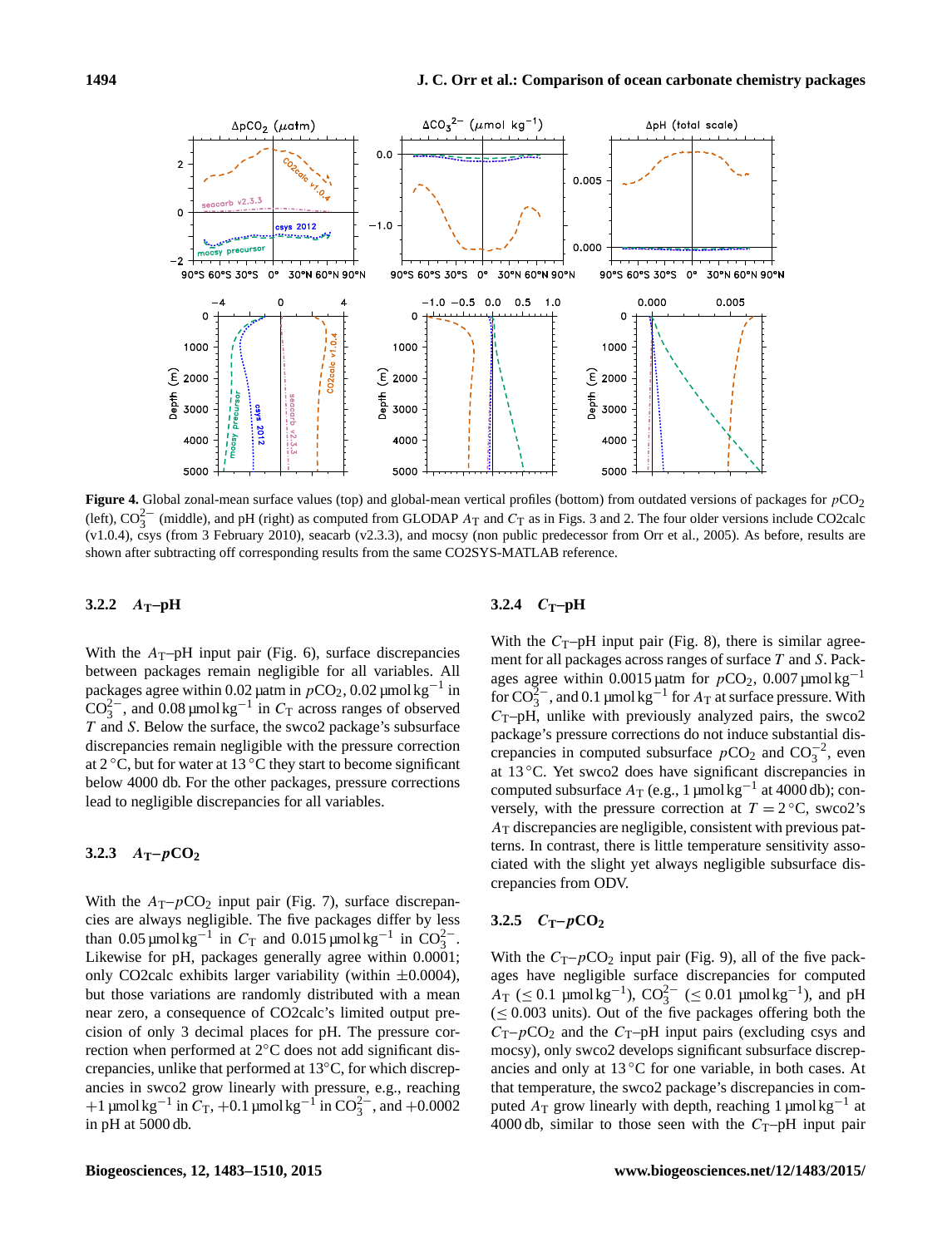<span id="page-12-0"></span>

**Figure 5.** Variables computed from  $A_T$  and  $C_T$  for each package minus corresponding results from CO2SYS-MATLAB. The computed  $pCO_2$  (top),  $CO_3^{2-}$  (middle), and pH (bottom) are shown across ranges of T (column 1), S (column 2), and P when  $T = 2^{\circ}C$  (column 3) and when  $T = 13^{\circ}$ C (column 4). For each range, there is one curve per package and per variable.

<span id="page-12-1"></span>

**Figure 6.** Variables computed from  $A_T$  and pH with each package minus corresponding results from CO2SYS-MATLAB. Shown are computed  $pCO_2$  (top),  $CO_3^{2-}$  (middle), and  $C_T$  (bottom) across ranges of T (column 1), S (column 2), and P when  $T = 2^{\circ}C$  (column 3) and when  $T = 13 \degree C$  (column 4).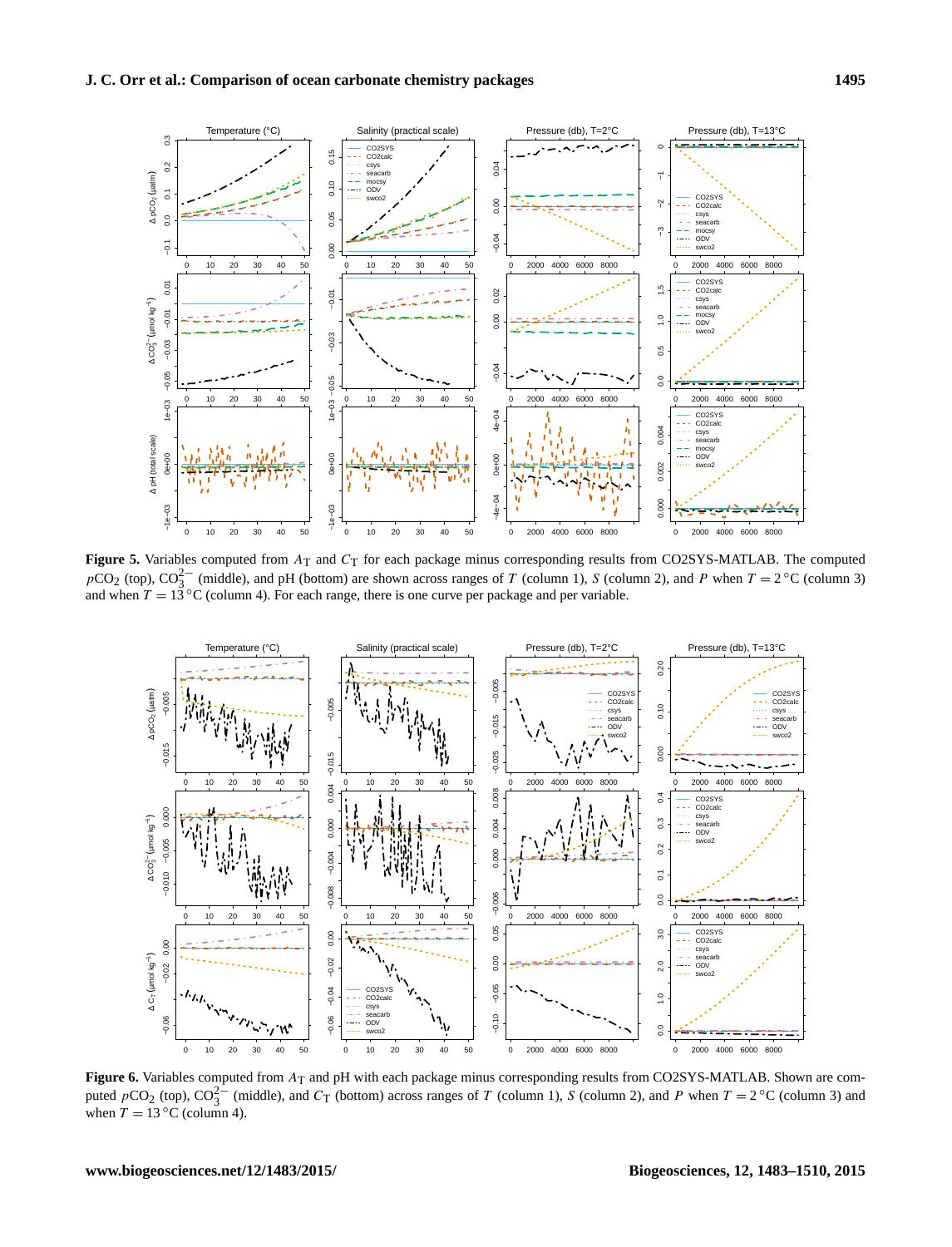<span id="page-13-0"></span>

**Figure 7.** Variables computed from A<sub>T</sub> and pCO<sub>2</sub> with each package minus corresponding results from CO2SYS-MATLAB. Shown are computed  $C_T$  (top),  $CO_3^{2-}$  (middle), and pH (bottom) across ranges of T (column 1), S (column 2), and P when  $T = 2^{\circ}C$  (column 3) and when  $T = 13 \text{ °C}$  (column 4) for each package. Packages not included are mocsy, which allows only the  $A_T - C_T$  pair, and csys, which does not allow  $pCO<sub>2</sub>$  as an input variable.

<span id="page-13-1"></span>

Figure 8. Variables computed from  $C_T$  and pH with each package minus corresponding results from CO2SYS-MATLAB. Shown are computed  $pCO_2$  (top),  $CO_3^{2-}$  (middle), and  $A_T$  (bottom) across ranges of T (column 1), S (column 2), and P when  $T = 2^{\circ}C$  (column 3) and when  $T = 13 \degree C$  (column 4) for each software package.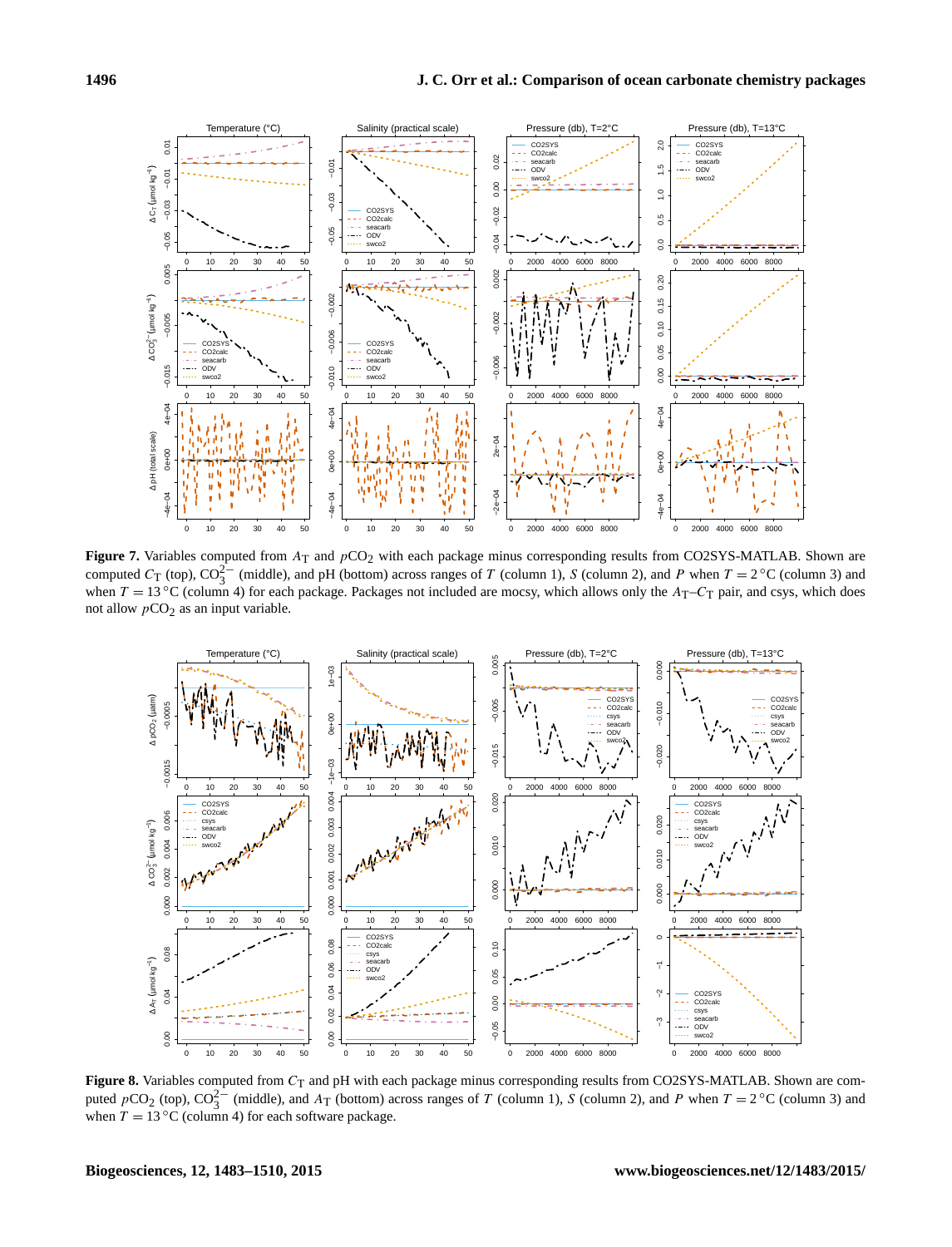(Fig. [8\)](#page-13-1). As before with the low-temperature correction, discrepancies in swco2's  $A_T$  remain negligible.

Considering results from the five input pairs together, we can now make several general comments. For all intents and purposes, surface discrepancies remain negligible. The only exception is  $pCO_2$  computed by ODV with the  $A_T-C_T$  input pair, but its discrepancies still remains less than one-fifth of the best measurement precision. Subsurface discrepancies are not significantly worse than those at the surface, i.e., for common deep waters at 2◦C. Conversely, with deep waters at 13◦C, characteristic of the Mediterranean Sea, one package (swco2) does exhibit significant subsurface discrepancies. Yet even under those extreme conditions, swco2 discrepancies above 1000 m remain less than the best measurement precision. They concern either computed  $A_T$  or other variables computed when  $A_T$  is a member of the input pair.

#### **3.3 Chemical factors**

In Sect. [3.2,](#page-10-2) we compared differences among packages while varying physical input for different input pairs. Here we assess differences due to chemical factors, namely accounting for alkalinity from silicic and phosphoric acids (nutrient alkalinity) and opting for potentially important developments since publication of the best-practices guide [\(Dickson et al.,](#page-26-4) [2007\)](#page-26-4).

#### **3.3.1 Nutrients**

Both  $P_T$  and  $Si_T$  contribute to the total alkalinity. Thus they affect computed carbonate alkalinity  $A<sub>C</sub>$  when their concentrations are significant and one member of the input pair is  $A<sub>T</sub>$ . One of the packages, csys, neglects this nutrient alkalinity, assuming  $P_T$  and  $Si_T$  concentrations are always zero. All other packages account for nutrient alkalinity. Two of those exhibit discrepancies relative to CO2SYS-MATLAB that become significant as nutrient concentrations are increased to the maxima observed in the ocean (Fig. [10\)](#page-16-0). Discrepancies for swco2 grow linearly with nutrient concentrations, reaching  $-0.2 \mu$ atm in  $p$ CO<sub>2</sub>,  $+0.07 \mu$ mol kg<sup>-1</sup> in CO<sub>3</sub><sup>2</sup>, and +0.0002 units in pH. These discrepancies are largely associated with  $\text{Si}_{\text{T}}$ ; those from P<sub>T</sub> are more than 10 times smaller. For CO2calc, discrepancies in pH seem to reach up to nearly 0.001, but those are due to the precision in CO2calc's pH output (given to only three decimal places).

These differences between packages are at least 70 times smaller than the actual changes in computed variables attributable to alkalinity from  $P_T$  and  $Si_T$ . With the  $A_T - C_T$ input pair, this nutrient alkalinity increases computed  $pCO<sub>2</sub>$ by 6 µatm for average surface waters in the Southern Ocean and by 12 µatm for average deep waters (below 2000 m); simultaneously,  $CO_3^{2-}$  is reduced by about 2 µmol kg<sup>-1</sup> in the same waters [\(Orr and Epitalon,](#page-27-13) [2015\)](#page-27-13).

#### **3.3.2 Total boron**

Relative to the standard formulation for total boron [\(Upp](#page-27-28)[ström,](#page-27-28) [1974\)](#page-27-28), the new formulation [\(Lee et al.,](#page-26-27) [2010\)](#page-26-27) represents about a 3% increase of borate alkalinity throughout the ocean. Hence we first assessed whether or not packages gave consistent responses when changing from the standard to the new formulation. For the six packages that allow for the new formulation (CO2SYS-MATLAB, both CO2SYS-Excel variants, CO2calc, mocsy, and seacarb), computed changes agree within 0.15 µatm for  $pCO_2$ , 0.02 µmol kg<sup>-1</sup> for  $CO_3^{2-}$ , and 0.00006 for pH, i.e., with the  $A_T-C_T$  pair across observed ranges of  $T$ ,  $S$ , and  $P$  (Fig. [11\)](#page-17-0). With other input pairs, agreement is closer still, but the comparison is limited to fewer packages (mocsy treats only  $A_T - C_T$ ). Much larger are the actual changes themselves. With the  $A_T-C_T$  pair, given global average surface conditions ( $T = 18\degree C$ ,  $S = 35$ ), changing from the standard to the new formulation for total boron increases  $pCO_2$  by 5.7 µatm, decreases  $CO_3^{2-}$  by 2.1 µmol kg<sup>-1</sup>, and decreases pH by 0.0056 units. Changes are generally smaller with the  $A_T$ –pH and  $A_T$ –pCO<sub>2</sub> pairs (e.g.,  $-0.3$  and  $-0.4 \mu$ molkg<sup>-1</sup> for CO<sub>3</sub><sup>2</sup>, respectively). Conversely, with the  $C_T$ –pH and  $C_T$ – $pCO_2$  pairs, changes are negligible for all computed carbonate system variables except total alkalinity.

# <span id="page-14-0"></span>**3.3.3** K**<sup>1</sup> and** K**<sup>2</sup>**

The formulations for  $K_1$  and  $K_2$  from [Lueker et al.](#page-26-10) [\(2000\)](#page-26-10) are recommended for best practices [\(Dickson et al.,](#page-26-4) [2007\)](#page-26-4), but they are intended to be restricted to waters with S between 19 and 43 and T between 2 and 35 °C. For waters with physical conditions outside of those ranges, there are no recommended  $K_1$  and  $K_2$  formulations. However, formulations exist, such as those from the most recent reassessment by [Millero](#page-27-19) [\(2010\)](#page-27-19), which are applicable over wider ranges of S  $(1-50)$  and T  $(0-50 °C)$ .

With an analysis analogous to that shown in Fig. [5](#page-12-0) (Sect. [3.2.1\)](#page-10-3), we replaced formulations for  $K_1$  and  $K_2$  from [Lueker et al.](#page-26-10) [\(2000\)](#page-26-10) with those from [Millero](#page-27-19) [\(2010\)](#page-27-19) to assess the consistency of computed variables in the six packages that include this newer option (CO2SYS-MATLAB, both CO2SYS-Excel variants, CO2calc, seacarb, and mocsy). With the  $A_T-C_T$  pair, four out of six packages agree closely at surface pressure across ranges of  $T$  and  $S$  (Fig. [12\)](#page-18-0). Conversely, CO2calc differs from the CO2SYS-MATLAB reference by up to  $-12 \mu$ atm in  $pCO_2$ ,  $-1.2 \mu$ mol kg<sup>-1</sup> in CO<sub>3</sub><sup>-</sup>, and +0.006 units in pH. Discrepancies are also found for seacarb, reaching up to  $-20$  µatm in  $pCO_2$ ,  $\pm 0.2$  µmol kg<sup>-1</sup> in  $CO_3^{2-}$ , and  $-0.0025$  units in pH. However, seacarb's discrepancies at the surface are inconsistent with its negligible subsurface discrepancies. Pressure corrections alter CO2calc's discrepancies by less than  $+1$  µatm in  $pCO<sub>2</sub>$ ,  $-0.05$  µmol kg<sup>-1</sup> in CO<sub>3</sub><sup>2</sup>, and  $-0.001$  units in pH, changes that are notably less than its surface discrepancies. Although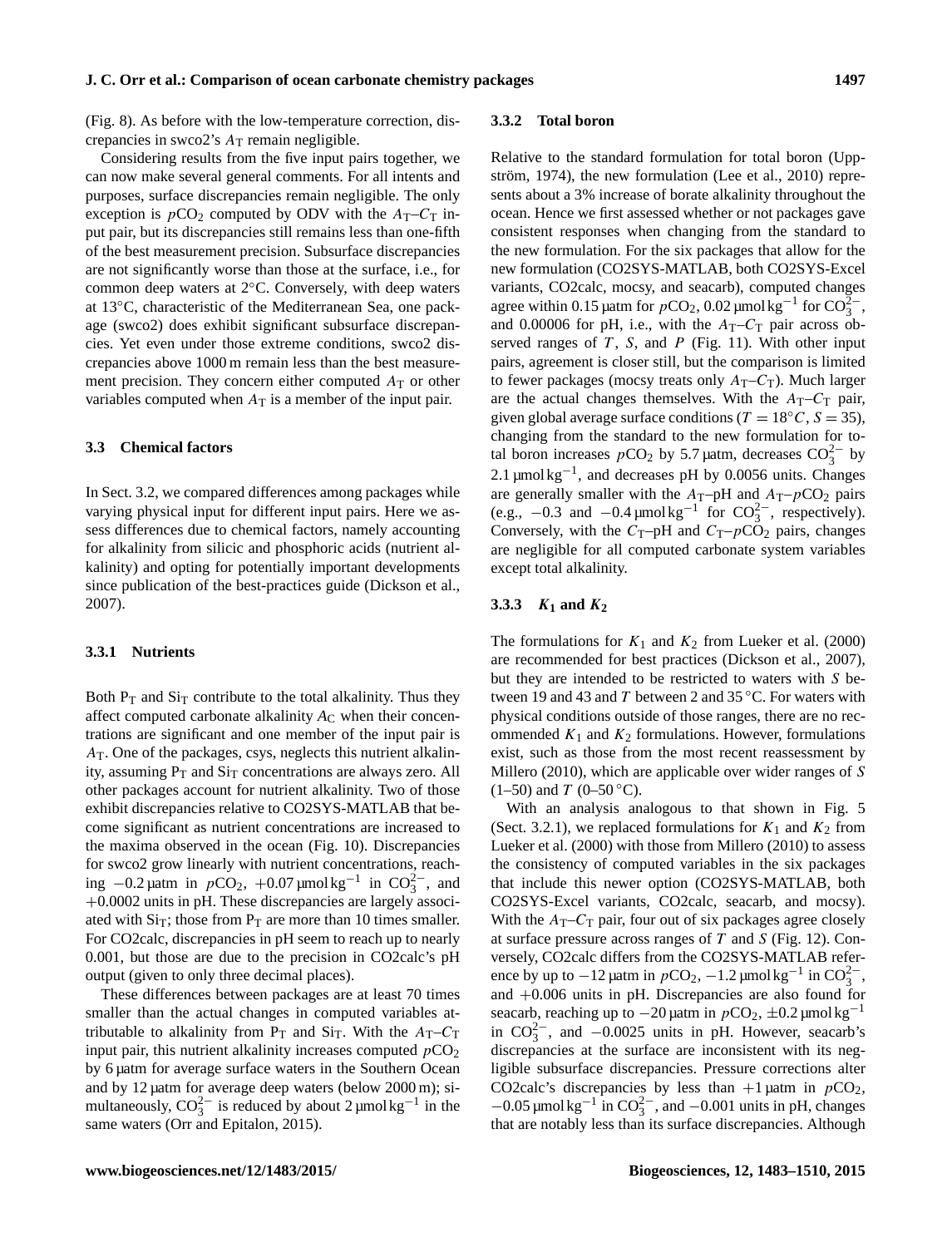<span id="page-15-0"></span>

**Figure 9.** Variables computed from  $C_T$  and  $pCO_2$  with each package minus corresponding results from CO2SYS-MATLAB. Shown are computed  $A_T$  (top),  $CO_3^{2-}$  (middle), and pH (bottom) across ranges of T (column 1), S (column 2), and P when  $T = 2^{\circ}C$  (column 3) and when  $T = 13 \degree C$  (column 4) for each package.

fewer packages offer the [Millero](#page-27-19) [\(2010\)](#page-27-19) formulations for  $K_1$ and  $K_2$ , the resulting differences between packages reach levels that are orders of magnitude larger than with the [Lueker et al.](#page-26-10) [\(2000\)](#page-26-10) formulations.

## **3.4 Computational efficiency**

Besides the accuracy and precision of the different packages that compute carbonate system variables, some users with large data sets may be concerned with computational efficiency. To assess differences in computation time between packages, we chose to use the global gridded data set described in Sect. [3.1.](#page-7-2) With nearly 1 million ocean grid points, the computational time needed to compute all carbonate system variables varies by more than a factor of 1800 between packages (Table [2\)](#page-2-1). The slowest package (swco2- Excel) required more than half a day, while the fastest (mocsy) needed 30 s. Packages based on spreadsheets are generally slower than those run by directly calling routines with programming languages (Fortran 95, MATLAB, Visual Basic). The latter are usually coded so that the equilibrium calculations are made one time for each set of input data, whereas spreadsheets often repeat the same set of calculations for each computed variable (each cell). An exception is CO2SYS-Excel-Pelletier, whose execution time rivals that of CO2SYS-MATLAB. Fortunately, even with the slowest of the packages shown in Table [2,](#page-2-1) the computational time is trivial for most observational analysis efforts, because the number of samples is much smaller. Hence developers of most packages have not concerned themselves with computational efficiency. Nonetheless, for very large data sets and for models, which may have millions of grid cells to treat every time step, computational efficiency is critical.

# **4 Discussion**

To diagnose why computed variables differ between packages, we computed their sensitivities to each constant, assessed errors in individual constants, and used both to assign causes.

### <span id="page-15-1"></span>**4.1 Sensitivity to individual constants**

A computed variable y is affected by errors in all input variables (including constants as well as members of the input pair), each denoted here as  $x_i$  (for  $i = 1, 2, \ldots n$ ). Thus, we calculated the sensitivity ratio as the relative change of y to the relative change in each  $x_i$ , namely  $\partial y / y : \partial x_i / x_i$ . These sensitivity ratios were determined numerically in three successive steps. First, we calculated variables with seacarb under our standard conditions ( $S = 35$ ,  $T = 18$ °C,  $P = 0$  db, and zero nutrients, along with  $C_T = 2058.185$  and  $A_T =$ 2300 µmol kg<sup>-1</sup>). Then, we increased each input variable by 1 % ( $\partial x_i/x_i = 0.01$ ), individually, and recalculated out-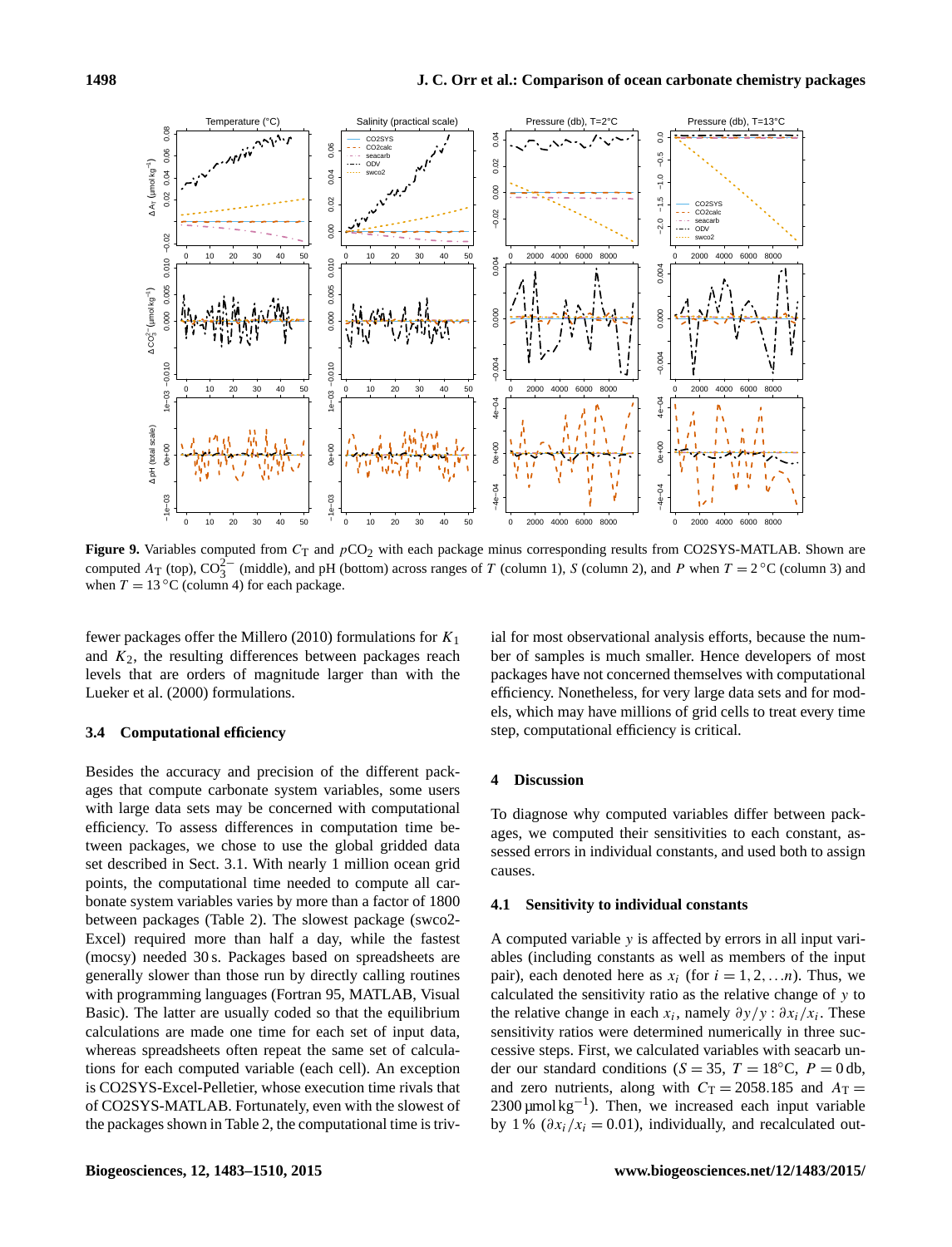<span id="page-16-0"></span>

**Figure 10.** Effect of nutrients on variables computed from  $A_T$  and  $C_T$  with each package minus results for CO2SYS-MATLAB. Shown are effects on computed  $pCO_2$  (top),  $CO_3^{2-}$  (middle), and pH (bottom) across the observed oceanic ranges of P<sub>T</sub> (right), Si<sub>T</sub> (center), and their combined effect (left) for each package. Results from the two CO2SYS Excel variants are not shown, but both agree with the reference. Results for csys are not included as it assumes that nutrient concentrations are always zero.

put variables with seacarb for each perturbation. Finally, we took the difference between the first and second computations to obtain the proportional change in the computed variable  $\partial y/y$ .

Table [11](#page-17-1) shows these sensitivity ratios for each variable and constant. Sensitivities of computed variables to input  $A_T$ ,  $C_T$ ,  $K_0$ , and  $K_1$  are much like those from [Dickson and](#page-26-30) [Riley](#page-26-30) [\(1978\)](#page-26-30), who used the same approach but with different software, input data, and values for constants. Yet our sensitivities to  $K_2$  differ. Although only  $\sim$  30% smaller for computed  $CO_2^*$ ,  $pCO_2$ , and H<sup>+</sup>, they are 7 times larger for  $CO_3^{2-}$  as well as  $\Omega_A$  and  $\Omega_C$ . The former moderate reductions occur because the  $K_2$  from [Lueker et al.](#page-26-10) [\(2000\)](#page-26-10) at standard conditions is 30 % greater than [Dickson and Riley'](#page-26-30)s  $(pK_2 = 9.115)$ . Conversely, our sevenfold-greater sensitivity of  $CO_3^{2-}$  to  $K_2$  is mysterious. It does not appear to come from our numerical derivative, which we have verified by computing analytical solutions by hand in other pairs when feasible. However, part of the difference could derive from slightly different approaches: [Dickson and Riley](#page-26-30) [\(1978\)](#page-26-30) used  $A_C$  as an input variable, while we used  $A_T$ .

With the  $A_T-C_T$  input pair, the sensitivities to  $K_1$  and  $K_2$  generally dominate, as expected from [Dickson and Ri](#page-26-30)[ley](#page-26-30) [\(1978\)](#page-26-30). There is a similarly large sensitivity to  $K_0$  when computing  $pCO_2$  and  $fCO_2$ . The sensitivities to other constants have not been discussed previously. We find a large sensitivity to  $K_{\rm B}$ , even surpassing that to  $K_1$  for computed H<sup>+</sup>, HCO<sub>3</sub>, CO<sub>3</sub><sup>2</sup>-,  $\Omega_A$ , and  $\Omega_C$ . The sensitivity to  $K_W$  is also significant but remains 14 to 26 times smaller than that for  $K_B$ . The sensitivity to other constants remain small (absolute values less than 0.001), except for the solubility products  $K_A$  and  $K_C$ , which are inversely proportional to  $\Omega_A$  and  $\Omega_C$ (large negative sensitivities of  $-1$ ). Sensitivities differ with other input pairs as shown by [Dickson and Riley](#page-26-30) [\(1978\)](#page-26-30).

These sensitivities are fundamental to the classic propagation of relative errors that has already been applied to the carbonate system [\(Dickson and Riley,](#page-26-30) [1978;](#page-26-30) [Dickson et al.,](#page-26-4) [2007\)](#page-26-4). In that, the uncertainty  $u$  of computed variable  $y$  is expressed as

$$
\frac{u(y)}{y} = \sqrt{\sum_{i=1}^{n} \left(\frac{\partial y/y}{\partial x_i/x_i}\right)^2 \left(\frac{u(x_i)}{x_i}\right)^2},
$$
(4)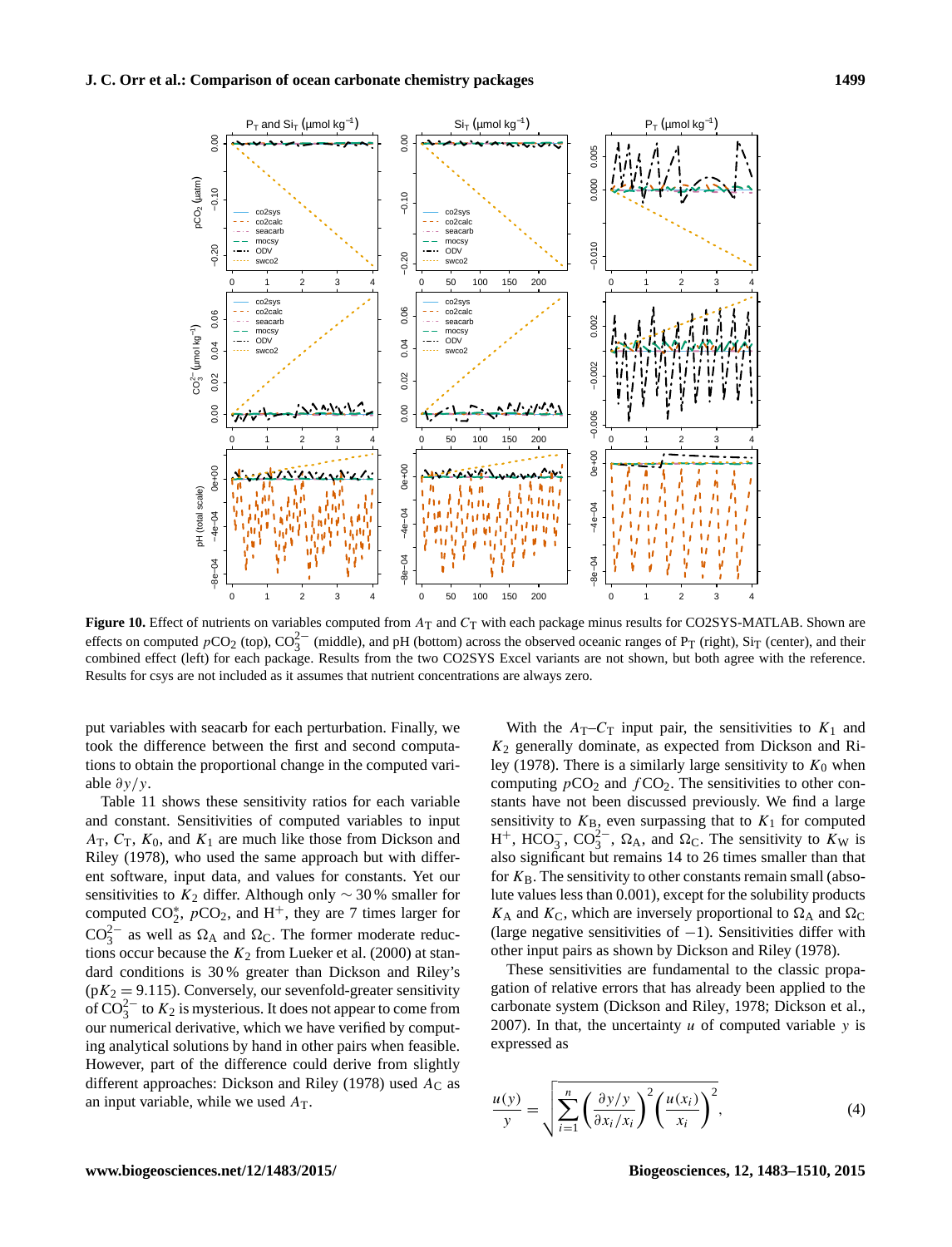<span id="page-17-0"></span>

**Figure 11.** Effect of increased total boron on variables computed from  $A_T$  and  $C_T$  with each package minus results for CO2SYS-MATLAB. Shown are the effects of the increased boron [\(Lee et al.](#page-26-27) [\(2010\)](#page-26-27) minus [Uppström](#page-27-28) [\(1974\)](#page-27-28)) on computed  $pCO_2$  (top),  $CO_3^{2-}$  (middle), and pH (bottom) across ranges of T (left), S (center), and P (right). The [Lee et al.](#page-26-27) [\(2010\)](#page-26-27) formulation is included in six packages: CO2SYS-MATLAB, CO2calc, seacarb, mocsy, and both CO2SYS Excel variants. The latter two are not shown but agree with the reference. The recommendation to use the [Uppström](#page-27-28) [\(1974\)](#page-27-28) formulation by [Dickson et al.](#page-26-4) [\(2007\)](#page-26-4) came before the [Lee et al.](#page-26-27) [\(2010\)](#page-26-27) study.

<span id="page-17-1"></span>**Table 11.** Ratio of relative change<sup>a,b</sup> between output and input variables<sup>c, d</sup>  $(\partial y/y) / (\partial x_i/x_i)$ .

|                                          | Input  |             |         |         |         |             |             |             |             |         |             |  |  |
|------------------------------------------|--------|-------------|---------|---------|---------|-------------|-------------|-------------|-------------|---------|-------------|--|--|
| Output                                   | $A_T$  | $C_{\rm T}$ | $K_0$   | $K_1$   | $K_2$   | $K_{\rm B}$ | $K_{\rm W}$ | $K_{\rm S}$ | $K_{\rm F}$ | $K_A$   | $K_{\rm C}$ |  |  |
| $CO2*$                                   | $-9.5$ | 11.7        |         | $-0.92$ | 0.63    | 0.28        | 0.02        |             |             |         |             |  |  |
| $HCO_3^-$                                | $-0.7$ | 1.7         |         | 0.01    | $-0.03$ | 0.02        |             |             |             |         |             |  |  |
| $\frac{{\rm CO}_{3}^{2-z}}{{\rm H}^{+}}$ |        | $8.8 - 7.4$ |         | $-0.05$ | 0.30    | $-0.24$     | $-0.01$     |             |             |         |             |  |  |
|                                          | $-8.8$ | 9.8         |         | 0.06    | 0.66    | 0.26        | 0.01        |             |             |         |             |  |  |
| pCO <sub>2</sub>                         | $-9.5$ | 11.7        | $-0.99$ | $-0.92$ | 0.63    | 0.28        | 0.02        |             |             |         |             |  |  |
| fCO <sub>2</sub>                         | $-9.5$ | 11.7        | $-0.99$ | $-0.92$ | 0.63    | 0.28        | 0.02        |             |             |         |             |  |  |
| $\Omega_{\rm A}$                         | 8.8    | $-7.4$      |         | $-0.05$ | 0.30    | $-0.24$     | $-0.01$     |             |             | $-0.99$ |             |  |  |
| $\Omega_{\rm C}$                         | 8.8    | $-7.4$      |         | $-0.05$ | 0.30    | $-0.24$     | $-0.01$     |             |             |         | $-0.99$     |  |  |

<sup>a</sup> Percent change in output  $(dy/y)$  computed from a 1 % change in input  $(dx/x)$ .

<sup>b</sup> Missing values indicate changes of less then 0.001 %.

<sup>c</sup> Ratios were computed under the standard conditions described in Sect. [4.1.](#page-15-1)

<sup>d</sup> Ratios are sensitive to solution composition.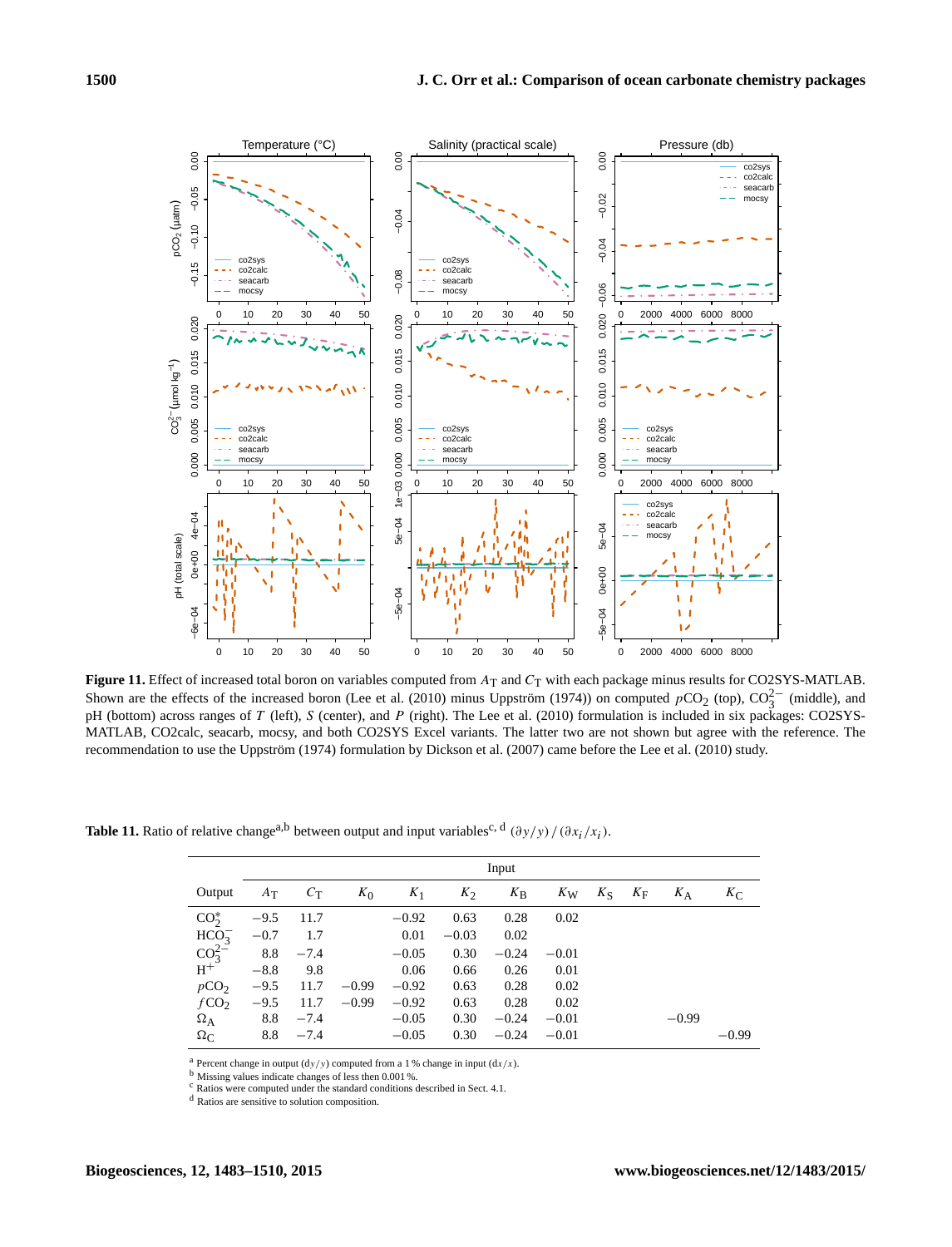<span id="page-18-0"></span>

**Figure 12.** Variables computed from  $A_T$  and  $C_T$  with each package minus corresponding results from CO2SYS-MATLAB, as in Fig. [5](#page-12-0) but with K<sub>1</sub> and K<sub>2</sub> from [Millero](#page-27-19) [\(2010\)](#page-27-19) instead of from [Lueker et al.](#page-26-10) [\(2000\)](#page-26-10). Shown are computed pCO<sub>2</sub> (top), CO<sub>3</sub><sup>−</sup> (middle), and pH (bottom) across ranges of T (column 1), S (column 2), and P when  $T = 2 °C$  (column 3) and when  $T = 13 °C$  (column 4).

where the left-hand side is the relative error in  $y$ , a function of the right-hand side's individual relative errors of each input variable and constant  $(u(x_i)/x_i)$  multiplied by the square of the associated sensitivity term  $(\partial y/y) / (\partial x_i/x_i)$  (Table [11\)](#page-17-1). Hence to assess the relative importance of each input variable, we need not only its sensitivity but also its uncertainty. For the case where relative errors for each of the constants are assumed to be similar (Table [8\)](#page-8-1), it is largely the sensitivity term which determines the relative contribution of each constant to the overall error. Yet numerical errors in computed constants are neither identical nor entirely negligible in all packages.

## **4.2 Errors in equilibrium constants**

In order to identify sources of error, equilibrium constants were plotted in the same manner as computed variables. By characterizing errors graphically, we were able to use patterns in discrepancies to help isolate problems and eventually identify causes, particularly in packages where source code was available. For packages without source code, we attempted to reproduce discrepancy patterns by making temporary modifications to another package where source code was available.

# **4.2.1**  $K_0$ ,  $K_1$ , and  $K_2$ : best practices

The constants that have the greatest potential to cause the differences in computed variables seen in Fig. [5](#page-12-0) are  $K_0$ ,  $K_1$ , and  $K_2$  (Table [11\)](#page-17-1), simply because of their prominence in the fundamental equilibria. For  $K_0$ , all packages have negligible discrepancies relative to CO2SYS-MATLAB across ranges of T and S, and all packages agree with the check value from [Dickson et al.](#page-26-4) [\(2007\)](#page-26-4) to its fourth and final decimal place (Table [12\)](#page-19-0). For  $K_1$  and  $K_2$  with the [Lueker et al.](#page-26-10) [\(2000\)](#page-26-10) formulation, the story is the same (Fig. [13\)](#page-20-0). None of these three best-practices constants can be responsible for significant discrepancies in computed variables.

# **4.2.2** Alternative  $K_1$  and  $K_2$  for low salinities

Section [3.3.3](#page-14-0) detailed the large discrepancies among packages, in terms of computed variables, that were generated simply by replacing the [Lueker et al.](#page-26-10) [\(2000\)](#page-26-10) formulations for  $K_1$  and  $K_2$  with those from [Millero](#page-27-19) [\(2010\)](#page-27-19), i.e., the most recent alternative for low-salinity waters and the one based on the greatest number of measurements. Hence the implementation of the [Millero](#page-27-19) [\(2010\)](#page-27-19) formulations must be done inconsistently between the different packages. Indeed, six packages (three CO2SYS variants and three others) offer that new option, but three of them show significant surface discrepancies in  $K_1$  and  $K_2$  relative to those computed by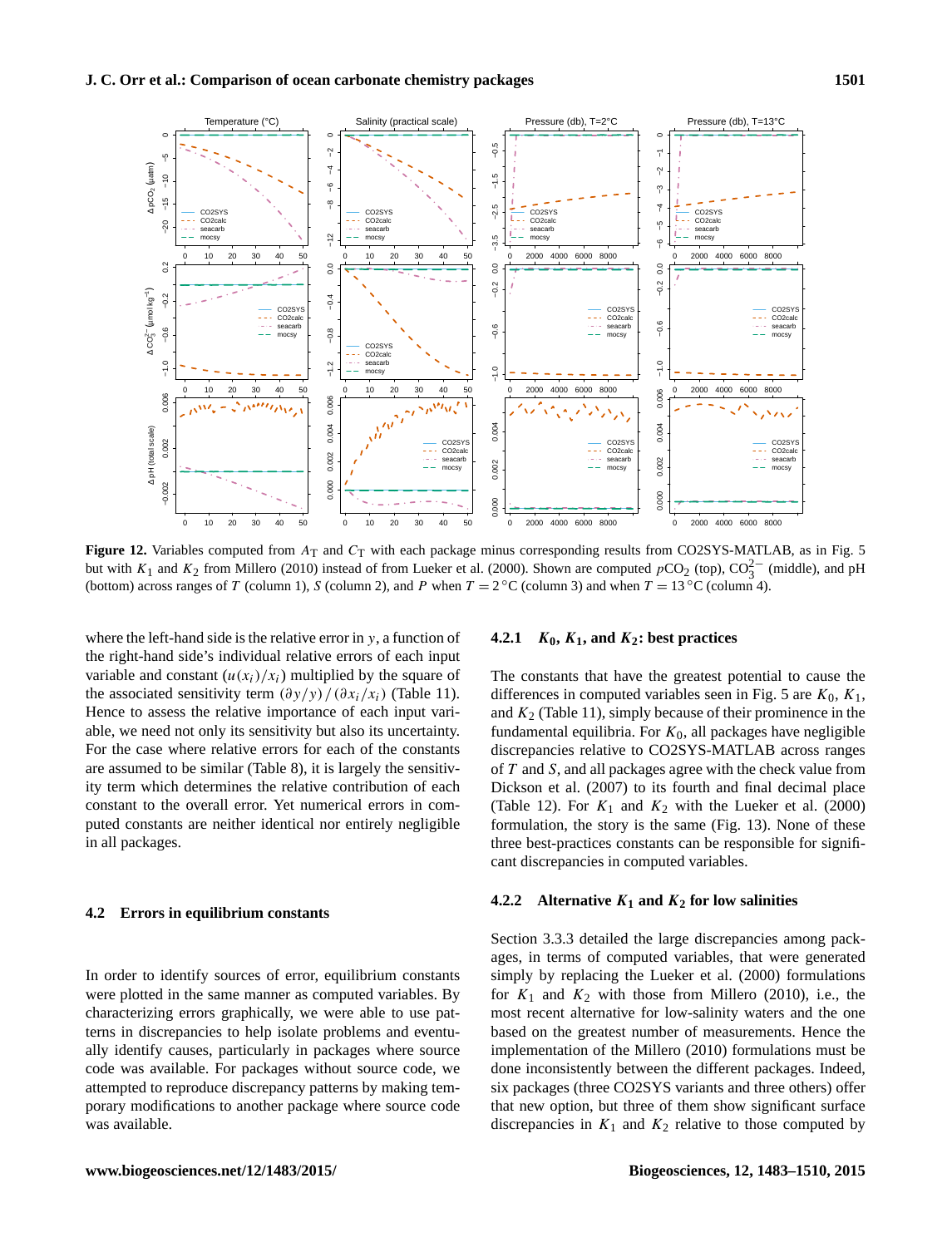|                        | $pK_0$  | $pK_1$             | $pK_2$      | $pK_B$  | $pK_W$  | $pK_S^a$ | $pK_F^a$ |
|------------------------|---------|--------------------|-------------|---------|---------|----------|----------|
| Check value            | 1.5468  | 5.8472             | 8.966       | 8.5975  | 13.217  | 0.999    | 2.627    |
| swco2                  | 1.54681 | 5.84715            | 8.96595     | 8.59747 | 13.2204 | 0.9987   | 2.6261   |
| mocsy                  | 1.54681 | 5.84715            | 8.96595     | 8.59747 | 13.2204 | 0.9987   | 2.6261   |
| CO2SYS-MATLAB          | 1.54681 | 5.84715            | 8.96595     | 8.59747 | 13.2204 | 0.9987   | 2.6261   |
| CO2SYS-Excel-Pelletier | 1.54681 | 5.84715            | 8.96595     | 8.59747 | 13.2204 | 0.9987   | 2.6261   |
| csys                   | 1.54681 | 5.84715            | 8.96595     | 8.59747 | 13.2204 | 0.9987   | 2.6261   |
| seacarb                | 1.54681 | 5.84715            | 8.96595     | 8.59747 | 13.2204 | 0.9987   | 2.6261   |
| CO <sub>2calc</sub>    | 1.5468  | 5.847 <sup>b</sup> | $8.966^{b}$ | 8.597   | 13.220  |          |          |
| <b>ODV</b>             | 1.54680 | 5.84715            | 8.96595     |         |         |          |          |

<span id="page-19-0"></span>**Table 12.** Check values vs. computed equilibrium constants ( $pKs$ ) at  $T = 25 °C$ ,  $S = 35$ , and  $P = 0$ .

 $a$  Free scale (all other  $pKs$  are on the total scale).

<sup>b</sup> All CO2calc constants shown here are computed from other output variables; the p $K_1$  and p $K_2$  calculated directly by CO2calc, provided by its developers, agree with the reference to beyond six decimal places (L. Robbins, personal communication, 2014).

**Table 12.** Continued.

|                        | $pK_C$ | $pK_A$ | $pK_{1P}$ | $pK_{2P}$ | $pK_{3P}$ | $pK_{Si}$ |
|------------------------|--------|--------|-----------|-----------|-----------|-----------|
| Check value            |        |        | 1.61      | 5.962     | 8.79      | 9.39      |
| swco2                  | 6.3693 | 6.1883 | 1.6215    | 5.9714    | 8.799     | 9.393     |
| mocsy                  | 6.3693 | 6.1883 | 1.6150    | 5.9649    | 8.792     | 9.387     |
| CO2SYS-MATLAB          | 6.3693 | 6.1883 | 1.6150    | 5.9649    | 8.793     | 9.387     |
| CO2SYS-Excel-Pelletier | 6.3693 | 6.1883 | 1.6150    | 5.9649    | 8.792     | 9.387     |
| csys                   | 6.3693 | 6.1883 | 1.6150    | 5.9649    | 8.792     |           |
| seacarb                | 6.3693 | 6.1883 | 1.6150    | 5.9649    | 8.792     | 9.387     |
| CO <sub>2calc</sub>    | 6.369  | 6.188  |           |           |           |           |
| <b>ODV</b>             | 6.3693 | 6.1883 |           |           |           |           |

CO2SYS-MATLAB (Fig. [14\)](#page-20-1). Patterns of those discrepancies are qualitatively consistent with patterns of computed variables found with the same option (Fig. [12\)](#page-18-0). A comparison of the source code in three packages revealed that their implemented formulations are strictly identical; however, the sets of coefficients differ. More precisely, [Millero](#page-27-19) fit 551 measurements of  $K_1$  and 590 measurements of  $K_2$  on the seawater pH scale to basic equations of the form

$$
pK_i - pK_i^0 = A_i + B_i/T_k + C_i \ln(T_k),
$$
\n(5)

where  $pK_i^0$  was from his previous fit of the same form for pure water [\(Millero et al.,](#page-27-24) [2006\)](#page-27-24);  $T_k$  is the absolute temperature; and  $A_i$ ,  $B_i$ , and  $C_i$  are functions of salinity:

$$
A_i = \alpha_0 S^{0.5} + \alpha_1 S + \alpha_2 S^2,
$$
  
\n
$$
B_i = \alpha_3 S^{0.5} + \alpha_4 S,
$$
  
\n
$$
C_i = \alpha_5 S^{0.5}.
$$
 (6)

[Millero](#page-27-19) [\(2010\)](#page-27-19) provides this set of the six  $\alpha_i$  coefficients for each of  $K_1$  and  $K_2$  on the original seawater pH scale but also on the free and total scales, i.e., by making analogous fits after converting the measured constants to each of those other scales [\(Millero,](#page-27-19) [2010,](#page-27-19) Eqs. 9 to 12).

With the [Millero](#page-27-19) [\(2010\)](#page-27-19) formulation, the four packages with internally consistent results are CO2SYS-MATLAB, CO2SYS-Excel-Pierrot, CO2SYS-Excel-Pelletier, and mocsy (Fig. [14\)](#page-20-1). All use the coefficients for his formulation on the seawater scale. In seacarb, however, it is more complicated. At the surface, seacarb uses Millero's set of coefficients on the total scale to compute  $K_1$  and  $K_2$ ; conversely, below the surface seacarb uses Millero's coefficients for the seawater scale and then converts the resulting constants to the total scale after making the pressure correction (as is appropriate). Although the two approaches should yield equivalent results, seacarb's constants computed for the surface differ from those calculated by the reference. Conversely, below the surface, seacarb agrees with the reference. Because seacarb's formulations and coefficients are strictly identical to those published by [Millero](#page-27-19) [\(2010\)](#page-27-19), which we have verified closely, the surface discrepancies imply an inconsistency between Millero's sets of coefficients for the total and seawater scales. Both sets should yield the same results for  $K_1$  and for  $K_2$ , e.g., once the results from the seawater set are converted back to the total scale. Yet they do not. Indeed when  $K_1$  and  $K_2$  were computed separately from [Millero'](#page-27-19)s published sets of coefficients, we found similar patterns of surface discrepancies as already seen between seacarb and CO2SYS-MATLAB (Fig. [15\)](#page-21-0). Patterns matched exactly when we also accounted for the differences in  $K_F$ . That is, Millero converted  $pK_1$  and  $pK_2$  on the measured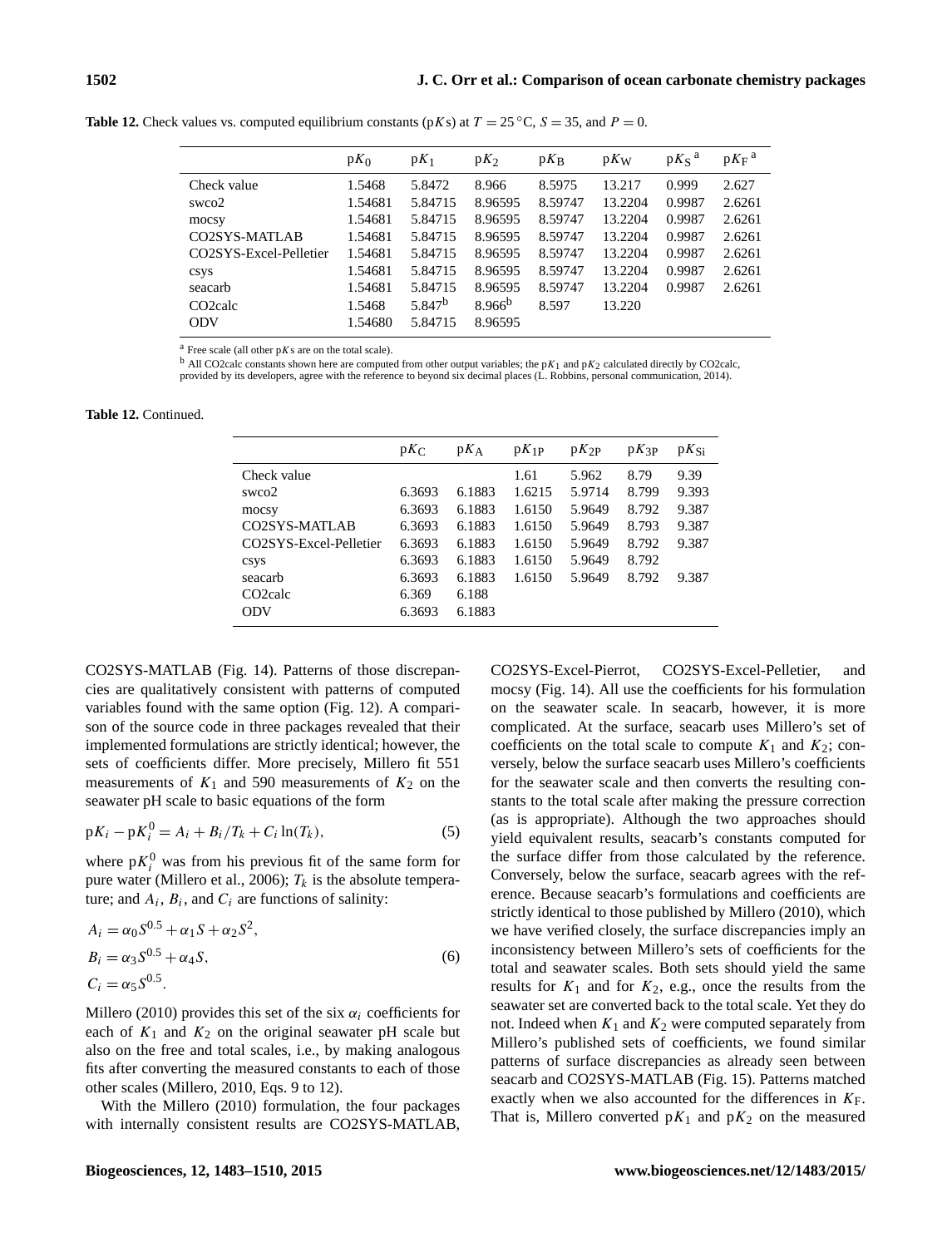<span id="page-20-0"></span>

**Figure 13.** The pK<sub>0</sub> (top), pK<sub>1</sub> (middle), and pK<sub>2</sub> (bottom) computed with each package minus corresponding values for CO2SYS-MATLAB. Formulations are those recommended for best practices, namely  $K_0$  from [Weiss](#page-27-20) [\(1974\)](#page-27-20) and  $K_1$  and  $K_2$  from [Lueker et al.](#page-26-10) [\(2000\)](#page-26-10). Constants were computed across the same ranges of T (column 1), S (column 2), and P when  $T = 2 \degree$ C (column 3) and when  $T = 13 \degree C$  (column 4) as used in previous figures. Constants from CO2calc and ODV were not directly available but are estimated from variables computed with the  $A_T$ – $C_T$  pair. The filled black circles indicate the check values (Table [12\)](#page-19-0). Line signatures are as in Fig. [5.](#page-12-0)

<span id="page-20-1"></span>

**Figure 14.** The pK<sub>1</sub> (top) and pK<sub>2</sub> (bottom) computed in each of four packages minus corresponding values for CO2SYS-MATLAB, as in Fig. [13](#page-20-0) except that formulations are from [Millero](#page-27-19) [\(2010\)](#page-27-19), not [Lueker et al.](#page-26-10) [\(2000\)](#page-26-10). The filled black circles indicate the check values (Table [12\)](#page-19-0). Six packages include this option. Only CO2SYS-MATLAB, CO2calc, seacarb, and mocsy are shown. Both CO2SYS Excel variants agree with the reference, but when CO2SYS-Excel-Pelletier is switched from the published to the unpublished seawater-scale coefficients, it resembles CO2calc.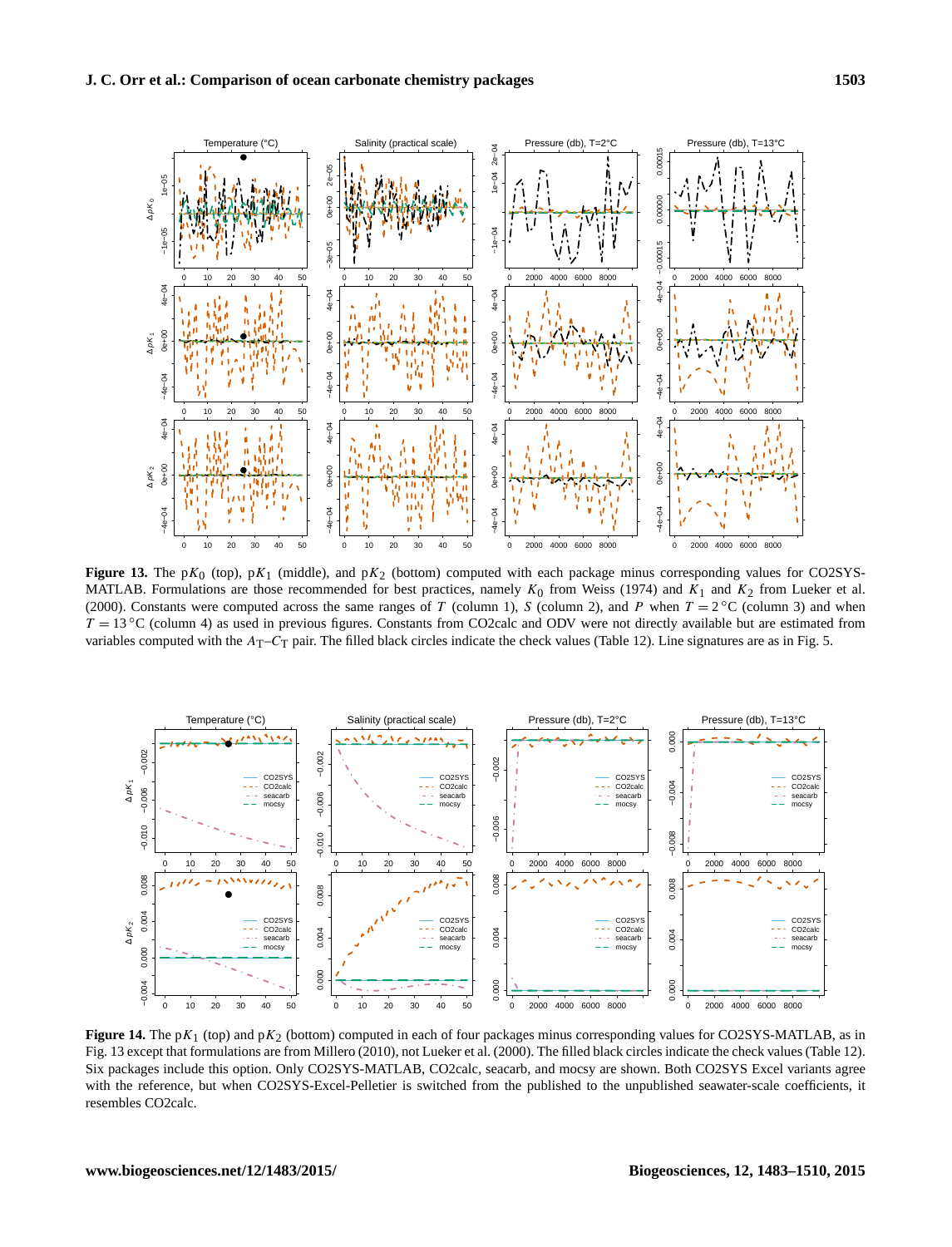<span id="page-21-0"></span>

**Figure 15.** Relative differences between four formulations for  $pK_1$ (top) as well as  $pK<sub>2</sub>$  (bottom), i.e., between values computed from four different sets of coefficients from [Millero](#page-27-19) [\(2010\)](#page-27-19) over ranges of  $T$  (left) and  $S$  (right). Two sets of coefficients are from [Millero'](#page-27-19)s [\(2010\)](#page-27-19) Tables 2 and 3, i.e., for the total scale  $(T, \text{orange})$ dotted line) and the seawater scale (SWS, blue dotted line). The two other sets, also on the  $T$  and SWS scales (solid lines), have greater precision, coming from the spreadsheet used for calculations in the same publication (F. J. Millero, personal communication 2013). For consistent comparison, both SWS curves were converted to the total scale using the standard approach [\(Millero,](#page-27-19) [2010,](#page-27-19) Eqs. 11 and 12) and  $K_F$  from [Perez and Fraga](#page-27-25) [\(1987\)](#page-27-25). Curves are shown after subtracting values from the preferred formulation (spreadsheet coefficients for the SWS scale converted to the T scale).

seawater scale to the total scale using  $K_F$  from [Perez and](#page-27-25) [Fraga](#page-27-25) [\(1987\)](#page-27-25), whereas for this study all packages use  $K_F$ from [Dickson and Riley](#page-26-20) [\(1979\)](#page-26-20). Thus seacarb shows surface discrepancies (relative to CO2SYS-MATLAB) primarily because it uses Millero's coefficients on the total scale, which are inconsistent with those on the seawater scale, and secondly because the  $K_F$  used by Millero is inconsistent with that used in this study.

The second package that differs substantially from CO2SYS-MATLAB is CO2calc, but only for  $K_2$ . Although CO2calc's main code was taken from CO2SYS, the CO2calc developers included the [Millero](#page-27-19) [\(2010\)](#page-27-19)  $K_1$  and  $K_2$  formulations themselves, before they were available in CO2SYS. Lacking the CO2calc source code, we studied discrepancy patterns and made sensitivity tests. These differences appear to come from a different number of significant figures in one of the coefficients. More precisely, Fig. [15](#page-21-0) compares the constants computed from the published set of coefficients [\(Millero,](#page-27-19) [2010,](#page-27-19) Tables 2 and 3) to those computed with the unpublished yet more precise set of coefficients used by Millero, i.e., his spreadsheet for the same publication (F. J. Millero, personal communication 2013). Only the  $\alpha_5$  coeffi-

<span id="page-21-1"></span>**Table 13.** Coefficients from [Millero](#page-27-19) [\(2010\)](#page-27-19) for formulations of  $K_1$ and  $K_2$  (seawater scale).

|            | $K_1$                   | $K_{2}$                 |
|------------|-------------------------|-------------------------|
| $\alpha_0$ | 13.4038                 | 21.3728                 |
| $\alpha_1$ | 0.03206                 | 0.1218                  |
| $\alpha$   | $-5.242 \times 10^{-5}$ | $-3.688 \times 10^{-4}$ |
| $\alpha$ 3 | $-530.659$              | $-788.289$              |
| $\alpha_4$ | $-5.8210$               | $-19.189$               |
| $\alpha$   | $-2.0664$               | $-3.374*$               |
|            |                         |                         |

<sup>∗</sup> Value is −3.3738 in Millero's spreadsheet (F. J. Millero, personal communication, 2013).

<span id="page-21-2"></span>

**Figure 16.** The ratio of  $K_1/K_2$  for each set of coefficients from [Millero](#page-27-19) [\(2010\)](#page-27-19) over the same ratio for the reference. We refer to that ratio of ratios as the  $K_1/K_2$  quotient. The reference is chosen arbitrarily as Millero's set of coefficients on SWS scale from his spreadsheet. Curve colors and line patterns are as in Fig. [15.](#page-21-0)

cient differs, being given with one additional decimal place in the spreadsheet (Table [13\)](#page-21-1). The difference between constants computed with the published coefficients and those computed with unpublished coefficients, i.e., the spreadsheet coefficients on the seawater scale, match the pattern and magnitude of the differences between CO2calc and CO2SYS-MATLAB (compare Figs. [15](#page-21-0) and Fig. [14\)](#page-20-1). Hence CO2calc developers appear to have used the set of seawater-scale coefficients from Millero's spreadsheet.

To further confirm that the different sets of coefficients yield fundamentally different results, we made two additional comparisons. First, we compared their  $K_1/K_2$  ratios (Fig. [16\)](#page-21-2). By definition, that ratio should be independent of the pH scale, yet with different sets of coefficients it differs by up to  $1.5\%$  over the observed range of  $T$  and  $S$ . Secondly, we made a sensitivity test with CO2SYS-Excel-Pelletier's two options for the [Millero](#page-27-19) [\(2010\)](#page-27-19) formulation (two sets of coefficients), both of which became available after our discussion paper was published. With that package, users choose to use either the published seawater-scale coefficients (as in the CO2SYS-MATLAB) or the unpublished seawater-scale coefficients from the spreadsheet (as used by CO2calc). With the former, CO2SYS-Excel-Pelletier agrees with the reference; with the latter, results are like those for CO2calc. Therefore, all three simple analyses indicate that it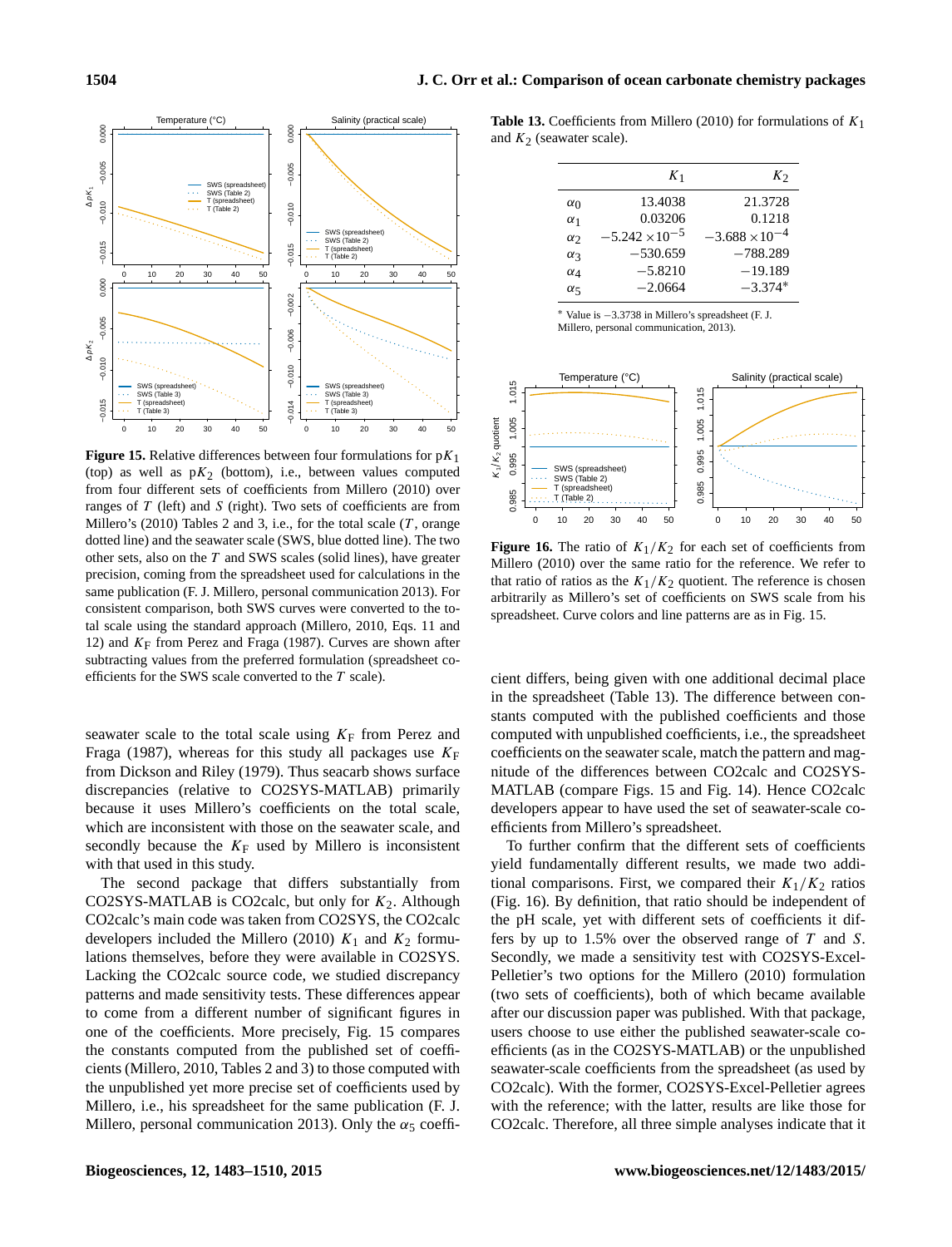<span id="page-22-0"></span>

**Figure 17.** The pK<sub>B</sub> (top), pK<sub>W</sub> (middle), and pK<sub>Si</sub> (bottom) computed from each package minus corresponding values from CO2SYS-MATLAB. Formulations are from [Millero](#page-27-26) [\(1995\)](#page-27-26), as recommended for best practices. The filled black circles indicate the check values (Table [12\)](#page-19-0).

is the different sets of coefficients that cause substantial differences in computed variables.

the danger of applying conclusions from one comparison to cases with different sets of constants.

It is tempting to conclude that all package developers should simply adopt the spreadsheet's more precise set of coefficients on the seawater scale, given their greater precision and their consistency with original results [\(Millero,](#page-27-19) [2010,](#page-27-19) Fig. 3). However, even that set of unpublished coefficients, which is more precise than those published, may have two few significant figures To test that concern, we exploited the same spreadsheet's coefficients for the total scale, which are given to more decimal places than its seawater-scale coefficients. By incrementally reducing the number of decimal places in each unpublished total-scale coefficient (one at a time), we determined the point at which calculated variables change significantly. Thus we found that the published  $\alpha_1$ for  $K_1$  for the total scale would need to be extended from 4 to 5 decimal places, while the  $\alpha_5$  for  $K_1$  as well as that for  $K_2$  would both need to be extended from 4 to 6 decimal places before results match those computed with the unpublished spreadsheet's total-scale coefficients. It follows that the published seawater-scale coefficients should be extended likewise, because they have similar magnitudes and the same number of significant figures as the published total-scale coefficients. The much larger disagreement among packages found when changing from the [Lueker et al.](#page-26-10) [\(2000\)](#page-26-10) formulations for  $K_1$  and  $K_2$  to those from [Millero](#page-27-19) [\(2010\)](#page-27-19) emphasizes

# <span id="page-22-1"></span>**4.2.3**  $K_{\text{B}}$  and  $K_{\text{W}}$ : principal non-carbonate alkalinity **constants**

Previous comparison revealed significant discrepancies in subsurface variables computed from the swco2 package (Fig. [5](#page-12-0)[–9\)](#page-15-0), which are not due to  $K_1$  and  $K_2$  (Fig. [13\)](#page-20-0). These discrepancies occur only when  $A_T$  is a member of the input pair or when  $A_T$  is computed, suggesting that they stem from the need to correct from total to carbonate alkalinity. The largest factor to correct for is borate alkalinity; hence it is also the most likely cause. Indeed, comparison of  $K_B$  computed by the different packages does reveal discrepancies for swco2 (Fig. [17\)](#page-22-0). Furthermore, swco2's divergence from CO2SYS-MATLAB increases linearly with depth, consistent with discrepancies in computed variables. Although we do not have access to the code for swco2, this discrepancy is consistent with a sign error in its  $a_2$  pressure-correction coefficient for  $K_{\rm B}$ , as verified by sensitivity tests in seacarb. This same error was only identified and corrected in other packages (e.g., in csys and seacarb) in 2010, whereas the current version of swco2 (v2) dates from 2007. Because the  $a_2$  coefficient is multiplied by the square of  $T_c$  (Eq. [2\)](#page-7-0), the swco2 discrepancies associated with the pressure correction of  $K_B$  are about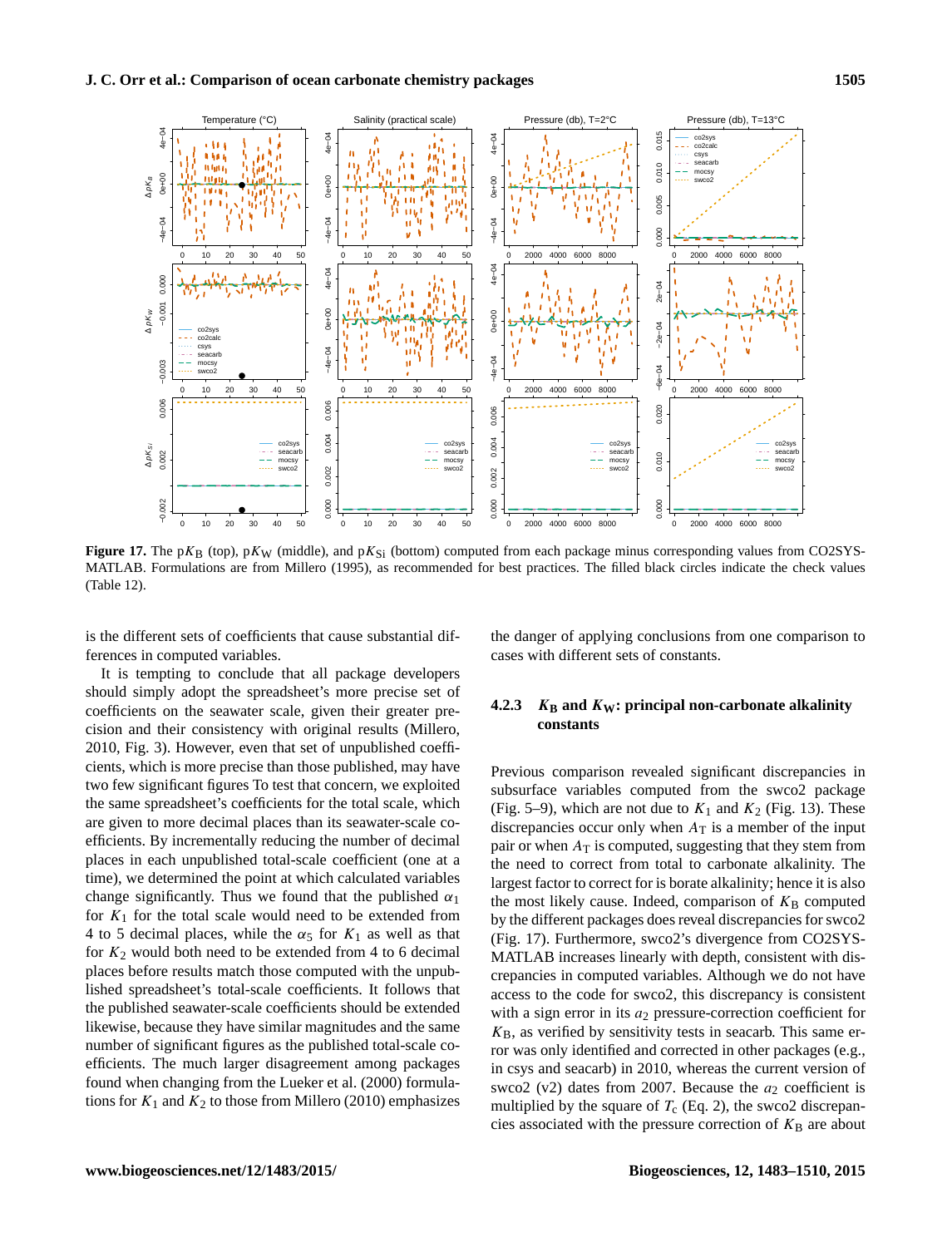<span id="page-23-0"></span>

**Figure 18.** The pK<sub>F</sub> (top), pK<sub>S</sub> (middle), and pK<sub>A</sub> (bottom) computed from each package minus corresponding values from CO2SYS-MATLAB. The formulation for  $K_F$  is from [Dickson and Riley](#page-26-20) [\(1979\)](#page-26-20) as recommended by [Dickson and Goyet](#page-26-3) [\(1994\)](#page-26-3), with all packages on the free scale. The formulation for  $K_S$  is from [Dickson](#page-26-21) [\(1990a\)](#page-26-21) and on the free scale, while that for  $K_A$  is from [Mucci](#page-27-27) [\(1983\)](#page-27-27) with no scale, as recommended for best practices. The filled black circles indicate check values (Table [12\)](#page-19-0).

2 orders of magnitude smaller and become negligible when carried out at  $2^{\circ}$ C rather than 13  $^{\circ}$ C.

Regarding  $K_W$ , none of the packages diverges significantly from CO2SYS-MATLAB. Although CO2calc's  $K_W$ appears to oscillate about the reference, the extremes of those oscillations remain negligible. Moreover, our estimates of CO2calc's equilibrium constants are not precise. Having to compute them from output variables with limited precision, we were unable to estimate CO2calc's equilibrium constants typically beyond the third place after the decimal.

# **4.2.4** K**<sup>F</sup> and** K**S: constants to change pH scales**

For  $K_F$ , all packages agree with the check value to its third and final digit after the decimal. The  $K_F$  from the swco2 package does diverge from the others as salinity increases, but it still agrees with CO2SYS-MATLAB within  $\Delta pK_F =$ 0.00006, and its discrepancies do not change with temperature or pressure (Fig. [18\)](#page-23-0).

For  $K<sub>S</sub>$ , all packages agree with the check value, again to its third and final digit after the decimal. Beyond that, packages agree even more tightly, with the largest divergence reaching  $\Delta pK_S = 0.0002$  for swco2. There are visible differences for  $K<sub>S</sub>$  computed from the different packages that merit further investigation (e.g., positive excursions under surface conditions for swco2), but they remain quite small. Given the negligible consequences, we leave their resolution to future work.

# **4.2.5** K**<sup>A</sup> and** K**C: solubility products**

For  $K_A$ , the situation is similar at the surface but not at depth (Fig. [18\)](#page-23-0). Under surface conditions, no packages have significant discrepancies. Although CO2calc appears to have discrepancies larger than other packages (average  $\Delta pK_A \sim$ 0.0002), they remain quite small; moreover, they may be exaggerated because we had to calculate them from computed variables with limited output precision (2 decimal places for  $CO_3^{2-}$ ). Pressure-correction discrepancies are negligible in all packages but one, swco2. At 5000 db, the discrepancy for 13 °C water reaches  $\Delta pK_A = 0.015$ , thereby biasing  $K_A$  to be 3.4 % too low and  $\Omega_A$  to be 3.4 % too high. However, for more typical deep waters at  $2^{\circ}C$ , those discrepancies are reduced by a factor of 7. The form of the swco2 discrepancy curve, quadratic with pressure, suggests an error in the  $b_1$ pressure-correction coefficient. Without access to the swco2 source code, we made sensitivity tests with seacarb. Inversing the sign of its  $b_1$  coefficient reproduced the form and magnitude of the swco2 discrepancies. Thus it appears that swco2's  $b_1$  coefficient for  $K_A$  needs to be changed to +0.0003692. Other swco2 pressure-correction coefficients for  $K_A$  appear to be correct.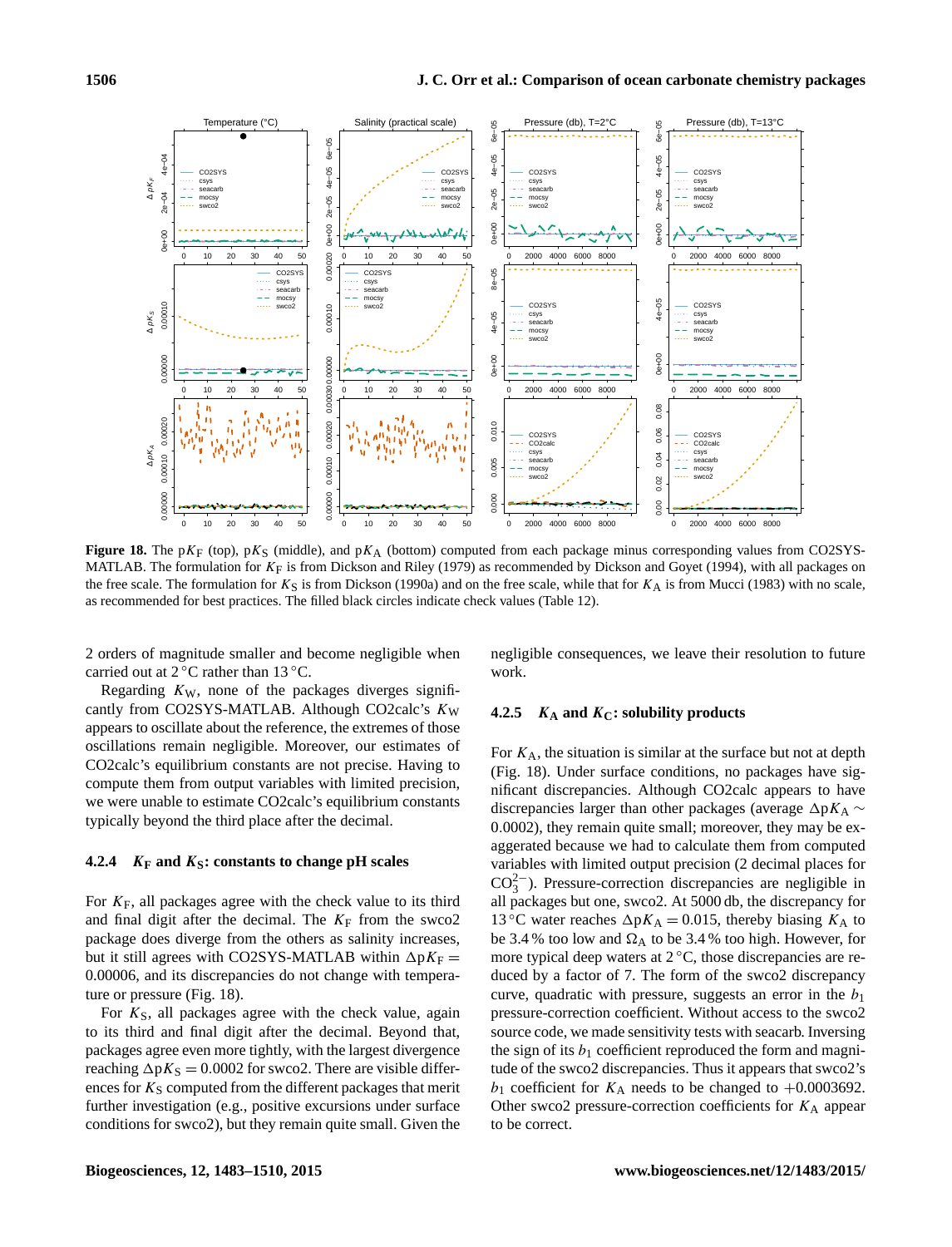<span id="page-24-0"></span>

**Figure 19.** The pK<sub>1P</sub> (top), pK<sub>2P</sub> (middle), and pK<sub>3P</sub> (bottom) computed from each package minus corresponding values from CO2SYS-MATLAB. Formulations are from [Millero](#page-27-26) [\(1995\)](#page-27-26), as recommended for best practices. Constants are computed across the same ranges of T (column 1), S (column 2), and P when  $T = 2 \degree C$  (column 3) and when  $T = 13 \degree C$  (column 4) as used in previous figures. The filled black circles indicate the check values (Table [12\)](#page-19-0).

# **4.2.6** K**1P,** K**2P, and** K**3P: constants for phosphoric and silicic acids**

Constants for phosphoric and silicic acids enter into the calculations only when nutrient concentrations are significant and  $A_T$  is a member of the input pair. Under those conditions,  $A<sub>T</sub>$  must be corrected for nutrient alkalinity to provide an accurate estimate of  $A<sub>C</sub>$ , as needed to compute other variables. For  $K_{1P}$ ,  $K_{2P}$ , and  $K_{3P}$ , three packages (seacarb, mocsy, and CO2SYS-Excel-Pelletier) agree with results from CO2SYS-MATLAB across ranges of  $T$ ,  $S$ , and  $P$  (Fig. [19\)](#page-24-0). Three other packages (CO2SYS-Excel-Pierrot, CO2calc, and ODV) do not provide these constants as output, nor could they be calculated from available variables. Yet they exhibit negligible discrepancies for computed variables as a function of nutrient concentrations (Fig. [10\)](#page-16-0), suggesting that their discrepancies in associated equilibrium constants must also be negligible.

The remaining package, swco2, differs significantly from CO2SYS-MATLAB, with a constant shift of 0.006 for each of  $K_{1P}$ ,  $K_{2P}$ , and  $K_{3P}$  across ranges of T and S. Sensitivity tests with seacarb suggest that this constant shift is caused by swco2 making the necessary conversion from the seawater pH scale to the total pH scale, but doing so twice. The original formulations of these constants are from [Millero](#page-27-26) [\(1995\)](#page-27-26) and are on the seawater scale. For their conversion to the total scale, the best-practices approach simply subtracts 0.015 [\(Dickson and Goyet,](#page-26-3) [1994;](#page-26-3) [Dickson et al.,](#page-26-4) [2007,](#page-26-4) Chap. 5,

footnote 5), i.e., a constant correction. Conversely, the more rigorous approach to convert between those two pH scales (e.g., [Millero,](#page-27-19) [2010,](#page-27-19) Eq. 6) results in an offset that varies with the hydrogen fluoride concentration [HF]. For example, with  $K_F$  from [Perez and Fraga](#page-27-25) [\(1987\)](#page-27-25) the offset ranges from 0 to 0.032 across observed ocean T and S; with  $K_F$  from [Dickson](#page-26-20) [and Riley](#page-26-20) [\(1979\)](#page-26-20), it ranges from 0 to 0.024. Our tests suggest that all packages make the variable correction but only swco2 does not first remove the 0.015 offset (equivalent to a 0.006 shift in  $pK$ ).

For  $K_{\text{Si}}$ , only the swco2 package reveals any discrepancies relative to CO2SYS-MATLAB (Fig. [17\)](#page-22-0). Out of the other packages, three agree with  $K_{Si}$  from CO2SYS-MATLAB (seacarb, mocsy, and CO2SYS-Excel-Pelletier), three do not provide  $K_{Si}$  as output (CO2calc, ODV, and CO2SYS-Excel-Pierrot), and one does not compute  $K_{Si}$  (csys). Discrepancies for  $K_{Si}$  in swco2 under surface conditions are identical to those for its  $K_{1P}$ ,  $K_{2P}$ , and  $K_{3P}$ . The constant positive excursion of 0.006 appears due to the same cause, correcting the equilibrium constant from the seawater to the total scale two times. Below the surface, swco2's discrepancy for  $K_{Si}$ grows linearly with pressure, just as does its discrepancy for  $K_{\rm B}$  (Sect. [4.2.3\)](#page-22-1). And the cause appears to be identical, a sign error in the  $a_2$  pressure correction coefficient, based on our sensitivity tests in seacarb. Thus we recommend that swco2's  $a_2$  coefficient should be checked and changed if necessary to  $-0.002608$ . Just as for  $K_B$ , discrepancies in swco2's pres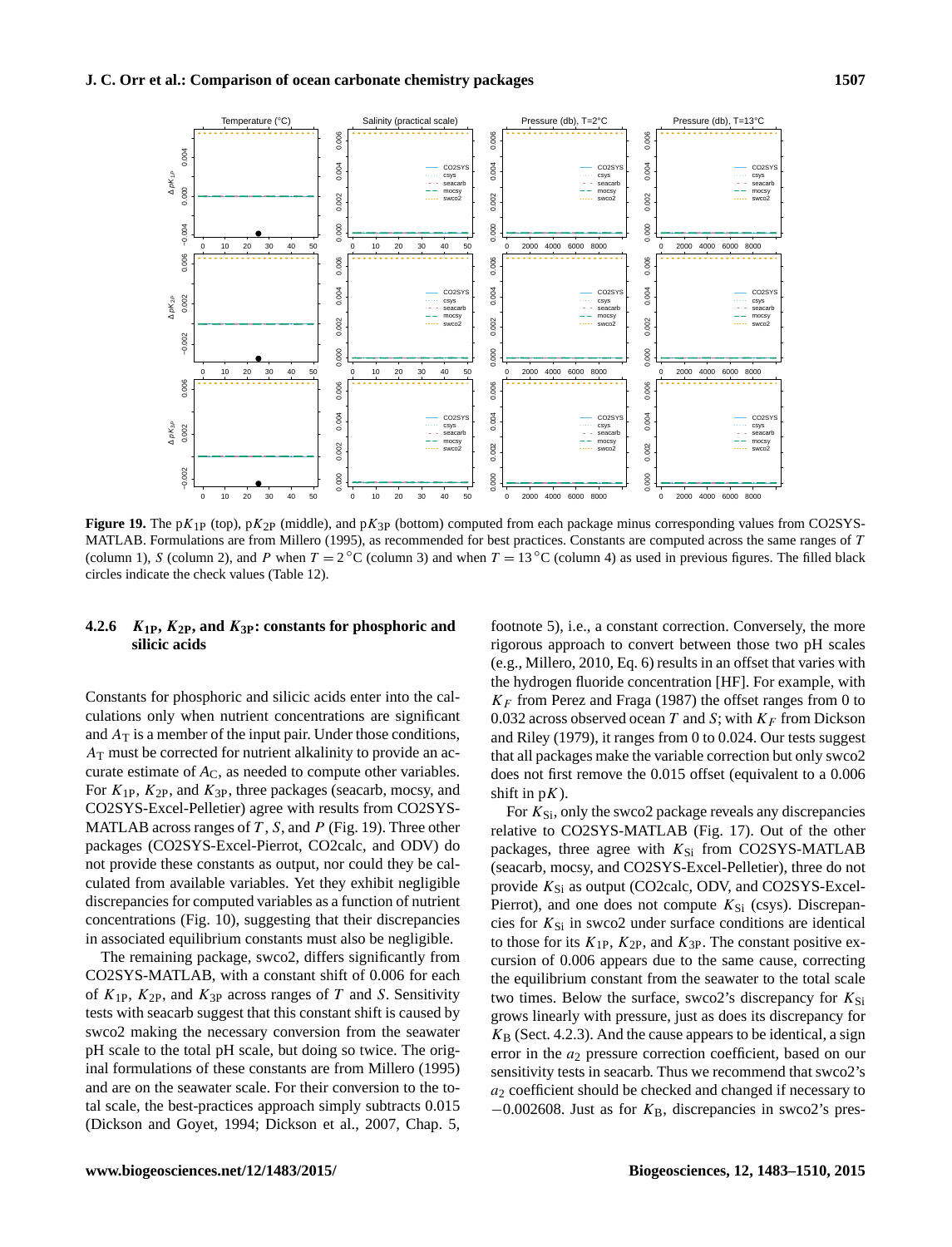sure correction for  $K_{Si}$  are lower when carried out at 2°C rather than at 13 $^{\circ}$ C. The total discrepancies in  $\Delta pK_{Si}$  are 0.007 and 0.015, respectively (at 4000 db). That implies that pressure-correction discrepancies are about 10 times larger at 13◦C than at 2◦C, after removing the 0.006 constant offset at surface conditions.

# **5 Conclusions**

To assess the consistency of carbonate chemistry software packages, we have compared computed variables from 10 publicly available distributions, identifying discrepancies and causes. This comparison has led to improved agreement. Since our discussion paper was published [\(Orr et al.,](#page-27-16) [2014\)](#page-27-16), there has been a fivefold reduction in discrepancies in  $pCO<sub>2</sub>$ and  $CO_3^{2-}$  when all packages use the set of constants recommended for best practices [\(Dickson et al.,](#page-26-4) [2007\)](#page-26-4). The small discrepancies that currently exist remain insignificant even after pressure adjustments are made for the cold waters that pervade the deep ocean. Only in warm deep waters, such as found in the Mediterranean Sea, are there significant discrepancies and only for one package (swco2), e.g., when  $pCO<sub>2</sub>$ and  $CO_3^{2-}$  are computed from the  $A_T-C_T$  input pair. Those discrepancies appear to derive from a sign error in a pressurecorrection coefficient for  $K_B$ . Similar sign errors in pressurecorrection coefficients for swco2's  $K_A$  and  $K_C$  appear to cause its  $\Omega_A$  and  $\Omega_C$  to be underestimated by 3 % at 4000 db when at  $13 °C$  but only 0.5 % when at  $2 °C$ .

The choice of equilibrium constants affects package agreement. Despite the excellent agreement found when packages use the best-practices set of equilibrium constants, their accuracy under extreme conditions is questionable. Best-practices formulations for  $K_1$  and  $K_2$  [\(Lueker et al.,](#page-26-10) [2000\)](#page-26-10) are based on measurements that did not include conditions such as found in estuaries  $(S < 19)$  nor in the ocean's coldest waters  $(T < 2^{\circ}C)$ , which comprise 11% of its global surface area and 42% of its global volume, based on an annual climatology [\(Locarnini et al.,](#page-26-24) [2010\)](#page-26-24). Thus we also compared packages changing only the formulations for  $K_1$  and  $K_2$  to those that consider low-salinity and low-temperature waters [\(Millero,](#page-27-19) [2010\)](#page-27-19). Out of the six packages where that newer option is available, three agreed with the reference, while three others differed, e.g., by up to 7 µatm in surface  $pCO_2$ . One package differs because it uses the set of published coefficients to compute the salinity dependence of  $K_1$  and  $K_2$ on the total scale; conversely, the reference uses another set to compute those constants on the seawater scale, later converting to the total scale. Their disagreement after conversion indicates a fundamental inconsistency between the two published sets of coefficients. Two other packages differ because one coefficient, also for the seawater scale, has an additional significant figure taken from an unpublished spreadsheet. Other published coefficients may lack up to 2 significant figures based on our tests with the same spreadsheet's coefficients on the total scale, which have still greater precision. These discrepancies emphasize the fundamental need for new measurements of  $K_1$  and  $K_2$  at low salinities, low temperatures, and high pressures.

To limit future inconsistencies, we offer several practical recommendations. Users are encouraged to use up-to-date software, to use the set of constants recommended for best practices [\(Dickson et al.,](#page-26-4) [2007\)](#page-26-4), and to avoid the  $K_1$  and  $K<sub>2</sub>$  from [Millero](#page-27-19) [\(2010\)](#page-27-19) until discrepancies are resolved. For now, users are also advised to avoid the new total boron-tosalinity ratio [\(Lee et al.,](#page-26-27) [2010\)](#page-26-27) and favor the "best-practices" ratio [\(Uppström,](#page-27-28) [1974\)](#page-27-28), which was used to compute  $K_1$  and  $K_2$  from laboratory measurements [\(Mehrbach et al.,](#page-27-17) [1973,](#page-27-17) Eq. 8). For reproducibility, users should cite not only the package name but also its version number and all chosen equilibrium constants as well as any other selected package options. Developers would facilitate future comparison and reproducibility by providing computed constants as output, releasing their source code, and offering access to older versions, ideally through a public revision control system. Developers are also encouraged to consider providing results for potential and in situ  $pCO<sub>2</sub>$ , which differ greatly in deep waters. Although our focus has been on public packages, it is just as necessary to validate privately developed code. To facilitate such validation, we provide a supplement containing a subset of the data produced for this comparison.

# **The Supplement related to this article is available online at [doi:10.5194/bg-12-1483-2015-supplement.](http://dx.doi.org/10.5194/bg-12-1483-2015-supplement)**

*Acknowledgements.* This comparison was conceived by the SOLAS-IMBER Ocean Acidification Working Group (SIOA). Design of the comparison, data production, and preliminary analysis was originally supported by the International Ocean Carbon Coordination Project (IOCCP) with funds from the U.S. National Science Foundation (grant OCE-1243377) to the Scientific Committee on Oceanic Research (SCOR). Follow-up support came from the Ocean Acidification International Coordination Centre (OA-ICC), a project of the Peaceful Uses Initiative of the International Atomic Energy Agency (IAEA). Final analysis and the publication of this article were supported by the French ANR project MACROES (MACRoscope for Oceanic Earth System ANR-09-CEP-003) and two EU FP7 projects, CARBOCHANGE (grant 264879) and MedSeA (grant 265103). We thank F. J. Millero for providing the spreadsheet associated with his 2010 publication, with which we were able decipher causes of some differences in implementations of his formulations for  $K_1$  and  $K_2$ . We are indebted to A. Dickson and J. Ólafsson, who provided reviews that helped to improve this study. We also appreciate the many helpful comments from E. Lewis, D. Wallace, L. Robbins, R. Zeebe, and D. Wolf-Gladrow.

Edited by: L. Cotrim da Cunha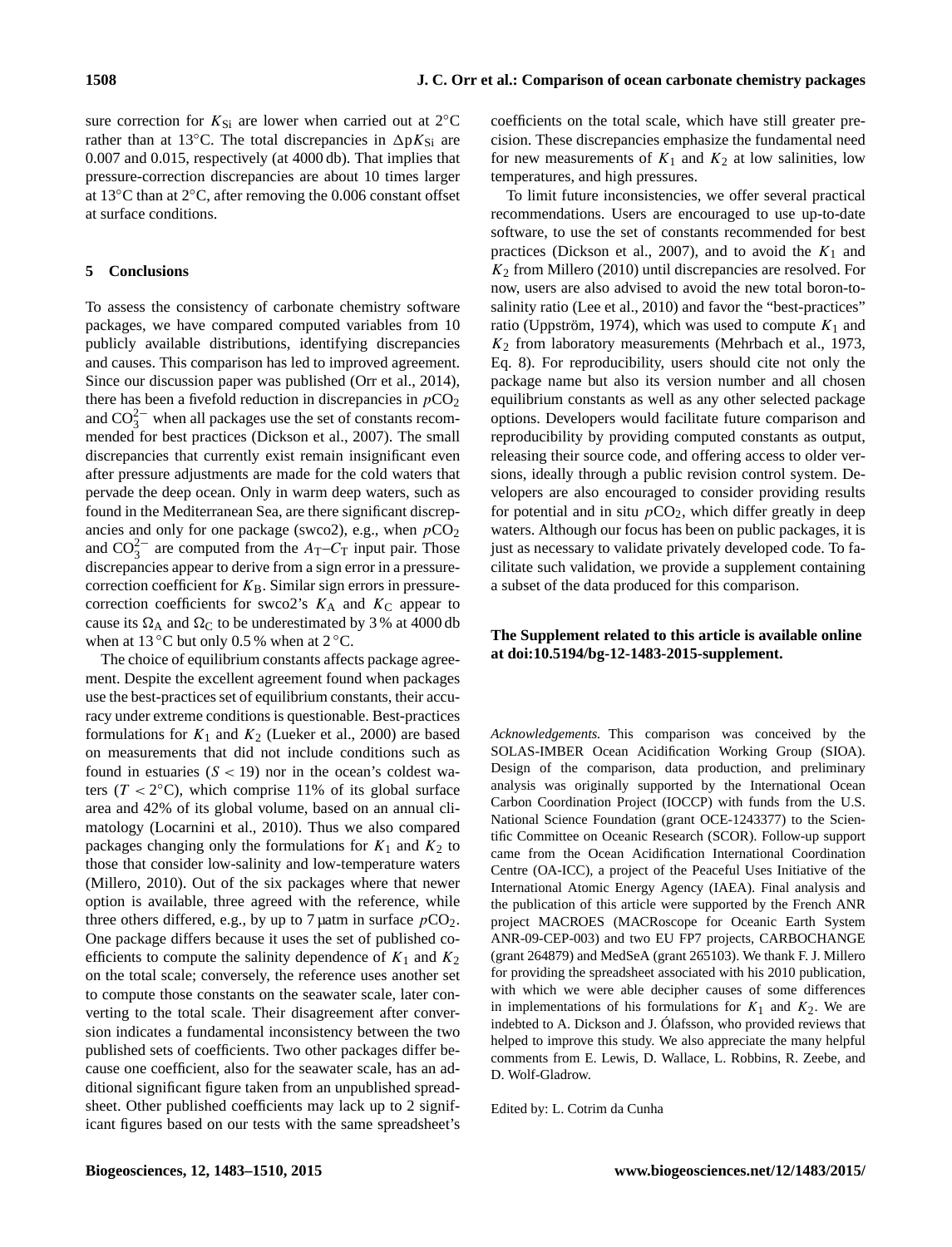# **J. C. Orr et al.: Comparison of ocean carbonate chemistry packages 1509**

#### **References**

- <span id="page-26-25"></span>Antonov, J. I., Seidov, D., Boyer, T. P., Locarnini, R. A., Mishonov, A. V., Garcia, H. E., Baranova, O. K., Zweng, M. M., and Johnson, D. R.: World Ocean Atlas 2009, Volume 2: Salinity, edited by: Levitus, S., Atlas NESDIS 69, NOAA, US Government Printing Office, Washington DC, 184 pp., 2010.
- <span id="page-26-12"></span>Byrne, R. H. and Yao, W.: Procedures for measurement of carbonate ion concentrations in seawater by direct spectrophotometric observations of Pb (II) complexation, Mar. Chem., 112, 128–135, 2008.
- <span id="page-26-18"></span>Cai, W.-J. and Wang, Y.: The chemistry, fluxes, and sources of carbon dioxide in the estuarine waters of the Satilla and Altamaha Rivers, Georgia, Limnol. Oceanogr., 43, 657–668, 1998.
- <span id="page-26-28"></span>Culberson, C. and Pytkowicz, R. M.: Effect of pressure on carbonic acid, boric acid and the pH in seawater, Limnol. Oceanogr., 13, 403–417, 1968.
- <span id="page-26-21"></span>Dickson, A. G.: Standard potential of the reaction:  $AgCl(s)$  +  $1/2H_2(g) = Ag(s) + HCl(aq)$ , and the standard acidity constant of the ion  $H\text{SO}_4^-$  in synthetic seawater from 273.15 to 318.15 K, Chemical Thermodynamics, 22, 113–127, 1990a.
- <span id="page-26-19"></span>Dickson, A. G.: Thermodynamics of the dissociation of boric acid in synthetic seawater from 273.15 to 318.15 K, Deep-Sea Res., 37, 755–766, 1990b.
- <span id="page-26-5"></span>Dickson, A. G.: The carbon dioxide system in seawater: equilibrium chemistry and measurements, in: Guide to Best Practices for Ocean Acidification Research and Data Reporting, edited by: Riebesell, U., Fabry, V. J., Hansson, L., and Gattuso, J.-P., Publications Office of the European Union, 17–40, 2010.
- <span id="page-26-3"></span>Dickson, A. G. and Goyet, C.: Handbook of methods for the analysis of the various parameters of the carbon dioxide system in seawater; version 2, ORNL/CDIAC-74, ORNL, 1994.
- <span id="page-26-11"></span>Dickson, A. G. and Millero, F.: A comparison of the equilibrium constants for the dissociation of carbonic acid in seawater media, Deep-Sea Res., 34, 1733–1743, 1987.
- <span id="page-26-30"></span>Dickson, A. G. and Riley, J. P.: The effect of analytical error on the evaluation of the components of the aquatic carbon-dioxide system, Mar. Chem., 6, 77–85, 1978.
- <span id="page-26-20"></span>Dickson, A. G. and Riley, J. P.: The estimation of acid dissociation constants in seawater media from potentiometric titrations with strong base, I. The ionic product of water –  $K_W$ , Mar. Chem., 7, 89–99, 1979.
- <span id="page-26-4"></span>Dickson, A. G., Sabine, C. L., and Christian, J. R.: Guide to best practices for ocean CO<sub>2</sub> measurements, PICES Special Publication 3, 191 pp., 2007.
- <span id="page-26-13"></span>Easley, R. A., Patsavas, M. C., Byrne, R. H., Liu, X., Feely, R. A., and Mathis, J. T.: Spectrophotometric Measurement of Calcium Carbonate Saturation States in Seawater, Environ. Sci. Technol., 47, 1468–1477, 2013.
- <span id="page-26-29"></span>Frankignoulle, M.: A complete set of buffer factors for acid/base CO2 system in seawater, J. Marine Syst., 5, 111–118, 1994.
- <span id="page-26-26"></span>Garcia, H. E., Locarnini, R. A., Boyer, T. P., Antonov, J. I., Zweng, M. M., Baranova, O. K., and Johnson, D. R.: World Ocean Atlas 2009, Volume 4: Nutrients (Phosphate, Nitrate, Silicate), edited by: Levitus, S., Atlas NESDIS 71, NOAA, US Government Printing Office, Washington DC, 398 pp., 2010.
- <span id="page-26-0"></span>Gattuso, J.-P. and Hansson, L. (Eds.): Ocean Acidification, Oxford Univ. Press, Oxford, UK, 408 pp., 2011.
- <span id="page-26-14"></span>Gattuso, J.-P. and Lavigne, H.: Technical Note: Approaches and software tools to investigate the impact of ocean acidifica-

tion, Biogeosciences, 6, 2121–2133, doi[:10.5194/bg-6-2121-](http://dx.doi.org/10.5194/bg-6-2121-2009) [2009,](http://dx.doi.org/10.5194/bg-6-2121-2009) 2009.

- <span id="page-26-6"></span>Gattuso, J.-P., Epitalon, J.-M. and Lavigne, H. : seacarb: seawater carbonate chemistry with R. R package version 3.0.6, The Comprehensive R Archive Network, [http://CRAN.R-project.org/](http://CRAN.R-project.org/package=seacarb) [package=seacarb](http://CRAN.R-project.org/package=seacarb) (last access: 24 February 2015), 2015.
- <span id="page-26-15"></span>Goyet, C. and Poisson, A.: New determination of carbonic acid dissociation constants in seawater as a function of temperature and salinity, Deep-Sea Res., 36, 1635–1654, 1989.
- <span id="page-26-16"></span>Hansson, I.: A new set of acidity constants for carbonic acid and boric acid in sea water, Deep-Sea Res., 20, 461–478, 1973a.
- <span id="page-26-17"></span>Hansson, I.: The determination of dissociation constants of carbonic acid in synthetic sea water in the salinity range of 20–40 ‰ and temperature range of 5–30 ◦C, Acta Chemica Scandanavia, 27, 931–944, 1973b.
- <span id="page-26-8"></span>Hofmann, A. F., Soetaert, K., Middelburg, J. J., and Meysman, F. J.: AquaEnv: An Aquatic Acid-Base Modelling Environment in: R. Aquatic Geochemistry, 16, 507–546, 2010.
- <span id="page-26-9"></span>Hoppe, C. J. M., Langer, G., Rokitta, S. D., Wolf-Gladrow, D. A., and Rost, B.: Implications of observed inconsistencies in carbonate chemistry measurements for ocean acidification studies, Biogeosciences, 9, 2401–2405, doi[:10.5194/bg-9-2401-2012,](http://dx.doi.org/10.5194/bg-9-2401-2012) 2012.
- <span id="page-26-7"></span>Hunter, K. A.: XLCO2 – Seawater  $CO<sub>2</sub>$  Equilibrium Calculations Using Excel Version 2, University of Otago, New Zealand, available at: [http://neon.otago.ac.nz/research/mfc/people/keith\\_](http://neon.otago.ac.nz/research/mfc/people/keith_hunter/software/swco2/) [hunter/software/swco2/](http://neon.otago.ac.nz/research/mfc/people/keith_hunter/software/swco2/) (last access: 24 February 2015), 2007.
- <span id="page-26-23"></span>Key, R. M., Sabine., C. L., Lee, K., Wanninkhof, R., Bullister, J., Feely, R. A., Millero, F. J., Mordy, C., and Peng, T.-H.: A Global Ocean carbon climatology: results from Global Data Analysis Project (GLODAP), Global Biogeochem. Cy., 18, GB4031, doi[:10.1029/2004GB002247,](http://dx.doi.org/10.1029/2004GB002247) 2004.
- <span id="page-26-22"></span>Khoo, K. H., Ramette, R. W., Culberson, C. H., and Bates, R. G.: Determination of hydrogen ion concentrations in seawater from 5 to 40 ℃: standard potentials at salinities from 20 to 45 ‰, Anal. Chem., 49, 29–34, 1977.
- <span id="page-26-1"></span>Kroeker, K. J., Kordas, R. L., Crim, R., Hendriks, I. E., Ramajo, L., Singh, G. S., Duarte, C. M., and Gattuso, J.-P.: Impacts of ocean acidification on marine organisms: quantifying sensitivities and interaction with warming, Glob. Change Biol., 19, 156–159, 2013.
- <span id="page-26-27"></span>Lee, K., Kim, T.-W., Byrne, R. H., Millero, F. J., Feely, R. A., and Liu, Y.-M.: The universal ratio of boron to chlorinity for the North Pacific and North Atlantic oceans, Geochim. Cosmochim. Ac., 74, 1801–1811, doi[:10.1016/j.gca.2009.12.027,](http://dx.doi.org/10.1016/j.gca.2009.12.027) 2010.
- <span id="page-26-2"></span>Lewis, E. and Wallace, D. W. R.: Program Developed for  $CO<sub>2</sub>$ System Calculations, ORNL/CDIAC-105, Carbon Dioxide Inf. Anal. Cent., Oak Ridge Natl. Lab., Oak Ridge, Tenn., 38 pp., 1998.
- <span id="page-26-24"></span>Locarnini, R., Mishonov, A., Antonov, J., Boyer, T., Garcia, H., Baranova, O., Zweng, M., and Johnson, D.: World Ocean Atlas 2009, Volume 1: Temperature, edited by: Levitus, S., Atlas NESDIS 68, NOAA, US Government Printing Office, Washington DC, 184 pp., 2010.
- <span id="page-26-10"></span>Lueker, T. J., Dickson, A. G., and Keeling, C. D.: Ocean  $pCO<sub>2</sub>$ calculated from dissolved inorganic carbon, alkalinity, and equations for  $K_1$  and  $K_2$ : validation based on laboratory measurements of  $CO<sub>2</sub>$  in gas and seawater at equilibrium, Mar. Chem., 70, 105–119, 2000.